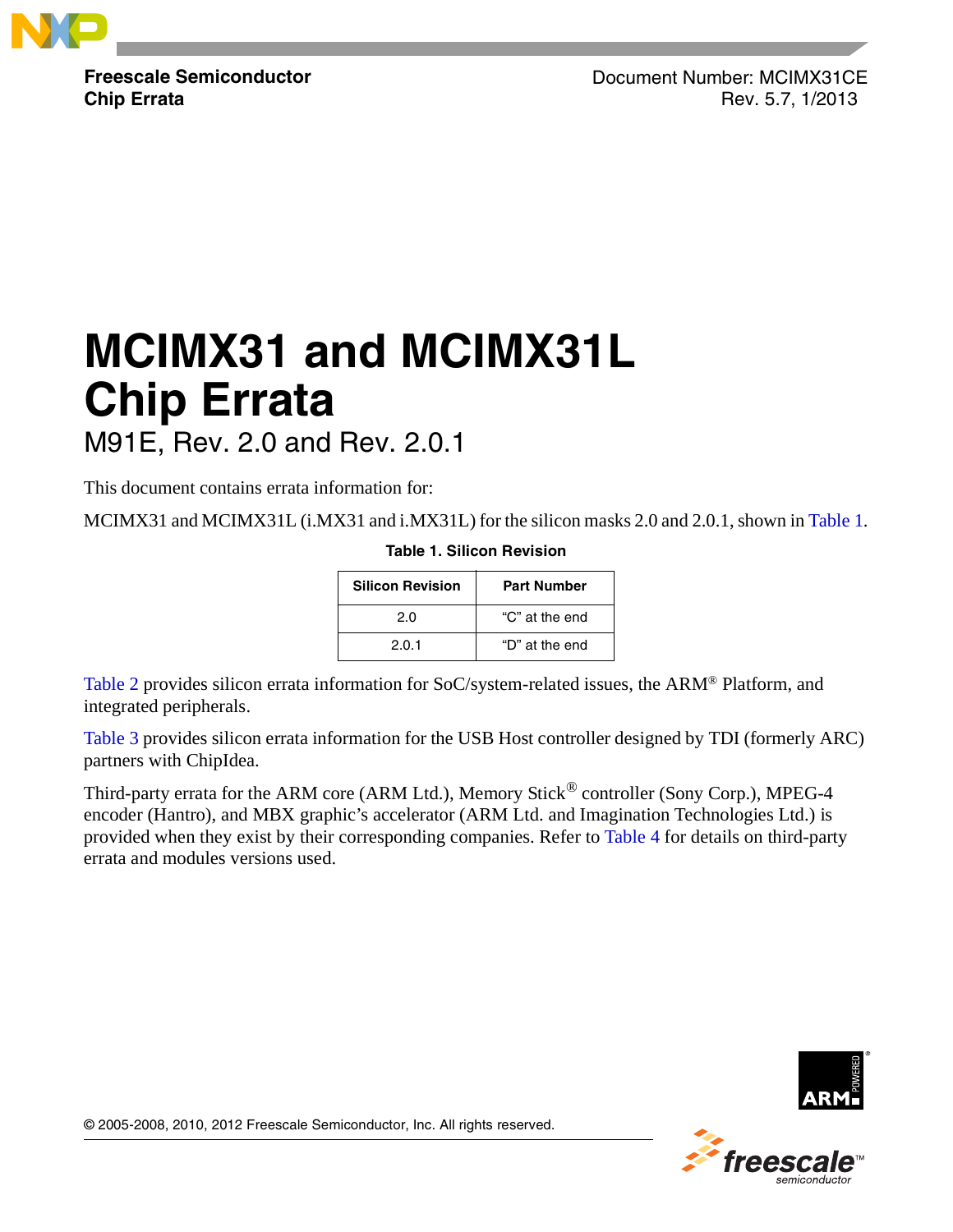

<span id="page-1-1"></span>[Table 2](#page-1-0) provides silicon errata information for SoC/system-related issues, the ARM Platform, and integrated peripherals.

<span id="page-1-0"></span>

| <b>Errata ID</b>  | Summary                                                                                                                                                                | <b>Details</b>                                                                                                                                                                                                                                                                                                                                                                                                                                                                                                                                                                                                                                                                                                                                                                                                                                                                                                                                                                                                                                                                                                                                                                                                                                                                           | Mask Rev. |            |
|-------------------|------------------------------------------------------------------------------------------------------------------------------------------------------------------------|------------------------------------------------------------------------------------------------------------------------------------------------------------------------------------------------------------------------------------------------------------------------------------------------------------------------------------------------------------------------------------------------------------------------------------------------------------------------------------------------------------------------------------------------------------------------------------------------------------------------------------------------------------------------------------------------------------------------------------------------------------------------------------------------------------------------------------------------------------------------------------------------------------------------------------------------------------------------------------------------------------------------------------------------------------------------------------------------------------------------------------------------------------------------------------------------------------------------------------------------------------------------------------------|-----------|------------|
| MSIIs19340        | <b>Module Affected:</b><br>Fusebox<br>Title:<br>Fusebox access from<br>JTAG (SJC)-different<br>frequency needed for<br>read/write<br><b>Release Date:</b><br>2/13/2006 | <b>Description:</b><br>When attempting to write-to and read-from the fuse boxes<br>through JTAG, using the same clock period of TCK, the<br>following occurs:<br>When using a clock period lower than 414 ns, the writing<br>process does not execute as expected. This is because the<br>epm_program signal of the fusebox is not stable for a<br>sufficient period of time to be sampled (because of TCK). As<br>a result, thus the epm_ready signal does not have sufficient<br>time to activate (activate low in this case), and as a result of<br>this, the program does not execute. To operate the program<br>correctly, increase the period of TCK; however, when doing<br>so, the reading process does not execute as expected. This<br>is because the ready signal (in the fusebox_analog model)<br>stays low for only 84 ns, so it cannot be captured when the<br>clock period of TCK is very high.<br>Minimal frequency limit for Read access is 11.9 MHz. This is<br>due to a short ready signal from the analog part. The<br>maximum frequency limit for write access is 2.4 MHz due to<br>epm_program short assertion time (derived from TCK<br>cycle).<br>Workaround:<br>Use different frequency for fuse write and read cycles.<br><b>Fix Plan/Status:</b><br>Not Fixed | Rev. 2.0  | Rev. 2.0.1 |
| <b>DSPhI23542</b> | <b>Module Affected:</b><br>EMI<br>Title:<br>Writing in Null Memory<br>locations overwrites the<br>WEIM control registers<br><b>Release Date:</b><br>2/13/2006          | <b>Description:</b><br>When writing to 0xb802a230 (null memory location), the<br>contents of the WEIM control registers are overwritten.<br>Because of this, it is not possible to access the WEIM CS0,<br>CS1, CS2, CS3, CS4, and CS5 locations.<br><b>Fix Plan/Status:</b><br>Not Fixed                                                                                                                                                                                                                                                                                                                                                                                                                                                                                                                                                                                                                                                                                                                                                                                                                                                                                                                                                                                                | Rev. 2.0  | Rev. 2.0.1 |
| <b>DSPhI22831</b> | <b>Module Affected:</b><br><b>SDMA</b><br>Title:<br>debug_evt_chn_lines not<br>generated on channel 0<br>start<br><b>Release Date:</b><br>2/13/2006                    | <b>Description:</b><br>SDMA debug_evt_chn_line[0] is not asserted on channel<br>start event. Operation does function correctly on a restart<br>event.<br>Workaround:<br>Switch to another channel and back to restart channel 0 and<br>cause the line to assert.<br><b>Fix Plan/Status:</b><br>Not Fixed                                                                                                                                                                                                                                                                                                                                                                                                                                                                                                                                                                                                                                                                                                                                                                                                                                                                                                                                                                                 | Rev. 2.0  | Rev. 2.0.1 |

### **Table 2. Chip Errata for i.MX31**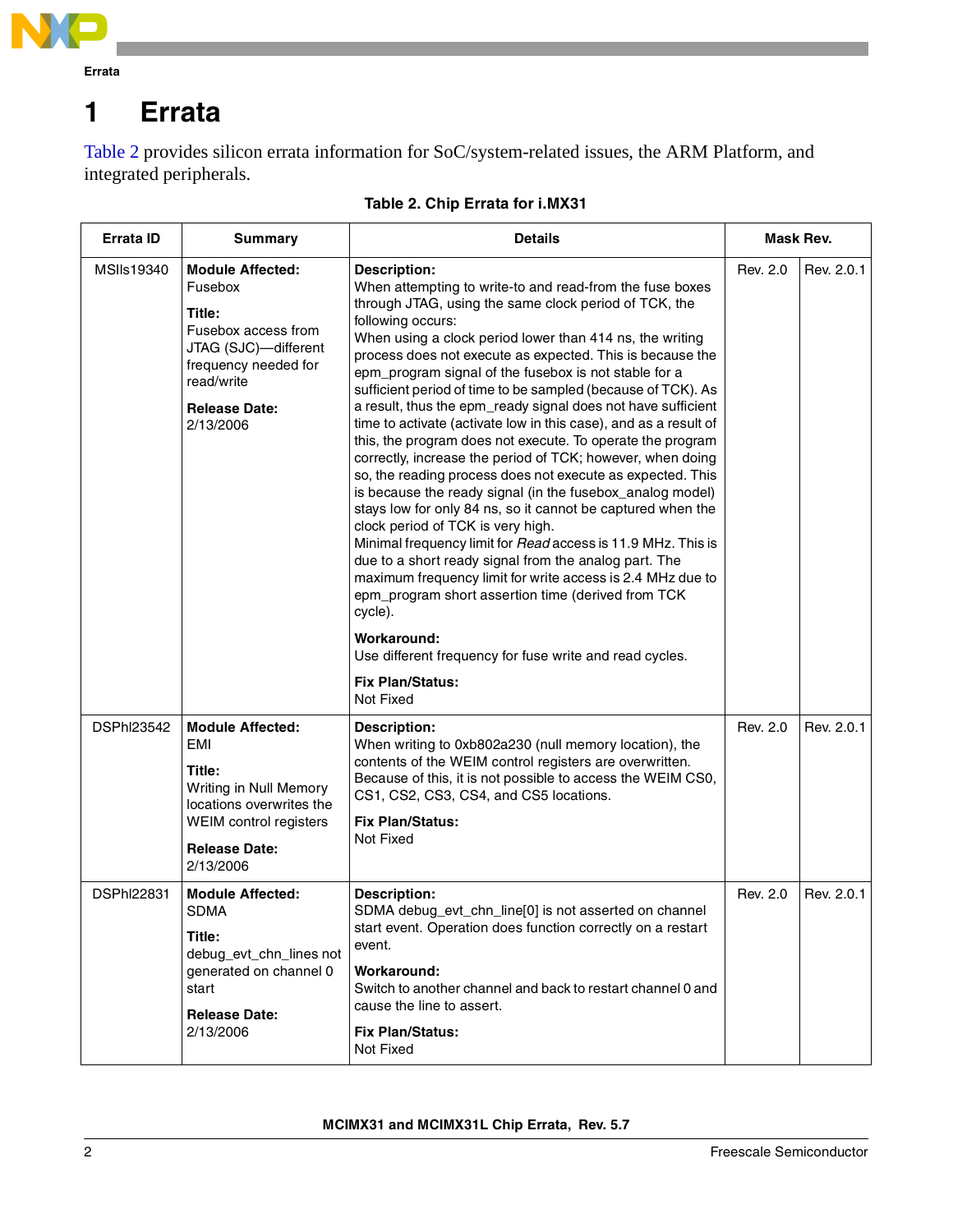

|  |  |  |  | Table 2. Chip Errata for i.MX31 (continued) |
|--|--|--|--|---------------------------------------------|
|--|--|--|--|---------------------------------------------|

| <b>Errata ID</b>  | <b>Summary</b>                                                                                                                                                               | <b>Details</b>                                                                                                                                                                                                                                                                                                                                                                                                                                                            | Mask Rev. |            |
|-------------------|------------------------------------------------------------------------------------------------------------------------------------------------------------------------------|---------------------------------------------------------------------------------------------------------------------------------------------------------------------------------------------------------------------------------------------------------------------------------------------------------------------------------------------------------------------------------------------------------------------------------------------------------------------------|-----------|------------|
| <b>DSPhI25117</b> | <b>Module Affected:</b><br><b>RNGA</b><br>Title:<br>Osc counter cntrl<br>register will not reset<br>osc1/osc2 if in<br>STOP_CLKS state.<br><b>Release Date:</b><br>2/13/2006 | <b>Description:</b><br>Writing to the Oscillator Counter Control register will not<br>reset the oscillator counter 1 if the RNGA FSM is in STOP<br>CLOCKS state. The same is true for Counter 2.<br>The problem is caused by the logic to reset the counters,<br>which requires a rising edge of shft_reg_clk_1. This signal<br>is not active during the STOP_CLK state.<br><b>Fix Plan/Status:</b><br>Not Fixed                                                          | Rev. 2.0  | Rev. 2.0.1 |
| <b>DSPhI22960</b> | <b>Module Affected:</b><br><b>CSPI</b><br>Title:<br>Negation of SS when<br>FIFO empty and<br>SSCTL=0<br><b>Release Date:</b><br>2/13/2006                                    | <b>Description:</b><br>The CSPI negates SS when the FIFO becomes empty with<br>SSCTL=0. Software cannot guarantee that the FIFO will not<br>drain because of higher priority interrupts and the<br>non-realtime characteristics of the operating system. As a<br>result, the SS will negate before all of the data has been<br>transferred to/from the peripheral.<br><b>Fix Plan/Status:</b><br>Not Fixed                                                                | Rev. 2.0  | Rev. 2.0.1 |
| <b>DSPhI20719</b> | <b>Module Affected:</b><br><b>PWM</b><br>Title:<br>ipp_do_pwmo behavior<br>error when $POUTC =$<br>2 <sub>b01</sub><br><b>Release Date:</b><br>2/13/2006                     | <b>Description:</b><br>Currently, ipp_do_pwmo remains 0 for POUTC = 2'b01 and<br>the sample value being used is equal to 0. The correct<br>behavior is that the value of ipp_do_pwmo is equal to 1.<br>Workaround:<br>Any waveform that is intended to be generated with POUTC<br>$= 2th01$ , can be generated with POUTC = 2 $th000$ , setting by<br>suitably alternating sample values. This can be<br>implemented in software.<br><b>Fix Plan/Status:</b><br>Not Fixed | Rev. 2.0  | Rev. 2.0.1 |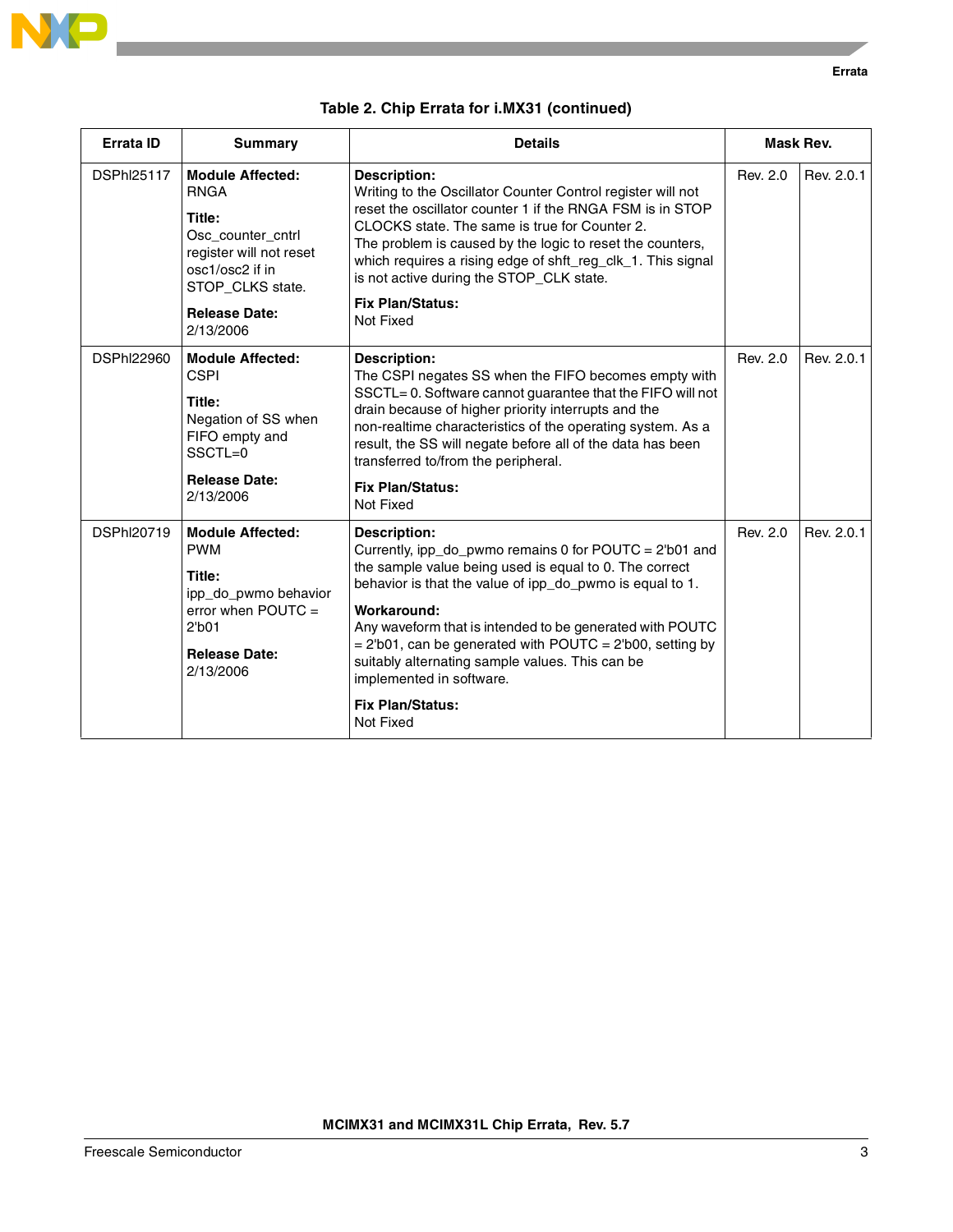

| Errata ID         | <b>Summary</b>                                                                                                                                                                                   | <b>Details</b>                                                                                                                                                                                                                                                                                                                                                                                                                                                                                                                                                                                                                                                                                                                                                                                                                                                                                                                                                                                                                                                                                                                                                                                                             | Mask Rev. |            |
|-------------------|--------------------------------------------------------------------------------------------------------------------------------------------------------------------------------------------------|----------------------------------------------------------------------------------------------------------------------------------------------------------------------------------------------------------------------------------------------------------------------------------------------------------------------------------------------------------------------------------------------------------------------------------------------------------------------------------------------------------------------------------------------------------------------------------------------------------------------------------------------------------------------------------------------------------------------------------------------------------------------------------------------------------------------------------------------------------------------------------------------------------------------------------------------------------------------------------------------------------------------------------------------------------------------------------------------------------------------------------------------------------------------------------------------------------------------------|-----------|------------|
| <b>DSPhI24788</b> | <b>Module Affected:</b><br>SSI<br>Title:<br>dma rx requests not<br>generated by SSI after<br>receiver is disabled<br><b>Release Date:</b><br>2/13/2006                                           | <b>Description:</b><br>Given the scenario:<br>1. An external driver is configured to transmit data to SSI2.<br>2. After four words are received in Rx FIFO, then rx_en is<br>disabled in SCR register.<br>3. DMA is configured to transfer data from Rx FIFO to<br>memory.<br>In this situation, the SSI does not generate<br>ipd_ssi_rx1_dmareq_b or ipd_ssi_rx0_dmareq_b. This is<br>because the following logic flaw in ssi_irq.v:<br>assign ipd_ssi_rx1_dmareq_b = !(rx_dma_en &<br>tch_en & rx_en & rx1_dma & ssi_en);<br>assign ipd_ssi_rx0_dmareq_b = !(rx_dma_en &<br>rx_en & rx0_dma & ssi_en);                                                                                                                                                                                                                                                                                                                                                                                                                                                                                                                                                                                                                   | Rev. 2.0  | Rev. 2.0.1 |
|                   |                                                                                                                                                                                                  | Notice that rx_en is ANDed in this example logic to generate<br>the requested signals. Therefore, when the receiver (rx_en)<br>is disabled, the DMA Rx request is not generated at all.<br><b>Fix Plan/Status:</b>                                                                                                                                                                                                                                                                                                                                                                                                                                                                                                                                                                                                                                                                                                                                                                                                                                                                                                                                                                                                         |           |            |
|                   |                                                                                                                                                                                                  | Not Fixed                                                                                                                                                                                                                                                                                                                                                                                                                                                                                                                                                                                                                                                                                                                                                                                                                                                                                                                                                                                                                                                                                                                                                                                                                  |           |            |
| <b>DSPhI20608</b> | <b>Module Affected:</b><br><b>UART</b><br>Title:<br>When the UART is in<br>Doze mode, Xfert of first<br>character transmitted is<br>not completed properly.<br><b>Release Date:</b><br>2/13/2006 | <b>Description:</b><br>The following test was carried out to pinpoint the errant<br>behavior of the UART:<br>• Set UART Doze bit to 1. Note, in this mode UART must<br>complete any ongoing transmission, and must not begin<br>any new transmission.<br>• Begin transmitting the first character.<br>• Enter into ARM Doze mode.<br>• Continue first character Xfert.<br>• Send second character.<br>• Exit ARM Doze mode.<br>• Transmit third character.<br>• Check Rx FIFO.<br>At the end of this test sequence, the UART Rx FIFO must<br>contain only the first and the third character.<br><b>UART</b> behavior description:<br>The UART performs this sequence correctly except for the<br>read of the third character. The third character does not<br>input properly into the Rx FIFO. After inspecting the vcd, it<br>was found that the UART does not complete the Xfert of the<br>first character properly. At the end of the Xfert of the first<br>character, the rxd_from_decoder signal is maintained at 0<br>instead of 1. Because of this erroneous value, the start bit of<br>the third character received is not detected properly, which<br>is why an incorrect character value is read in the Rx FIFO. | Rev. 2.0  | Rev. 2.0.1 |
|                   |                                                                                                                                                                                                  | Workaround:<br>No impact on performance. Ensure that the Rx FIFO is<br>empty before entering Doze mode.                                                                                                                                                                                                                                                                                                                                                                                                                                                                                                                                                                                                                                                                                                                                                                                                                                                                                                                                                                                                                                                                                                                    |           |            |
|                   |                                                                                                                                                                                                  | <b>Fix Plan/Status:</b><br>Not Fixed                                                                                                                                                                                                                                                                                                                                                                                                                                                                                                                                                                                                                                                                                                                                                                                                                                                                                                                                                                                                                                                                                                                                                                                       |           |            |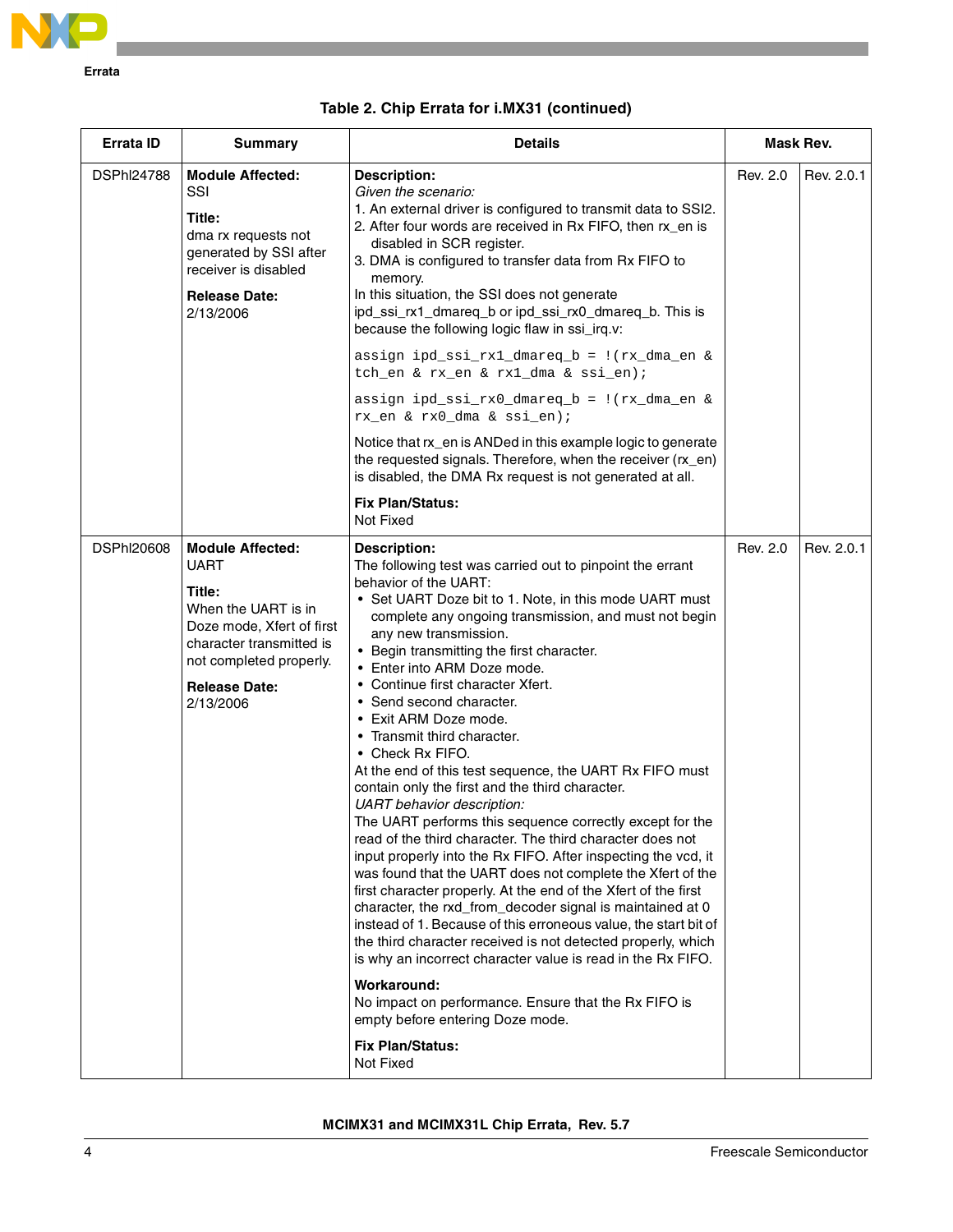

| <b>Errata ID</b>  | <b>Summary</b>                                                                                                                                                                                  | <b>Details</b>                                                                                                                                                                                                                                                                                                                                                                                                                                                                                                                                                               | Mask Rev. |            |
|-------------------|-------------------------------------------------------------------------------------------------------------------------------------------------------------------------------------------------|------------------------------------------------------------------------------------------------------------------------------------------------------------------------------------------------------------------------------------------------------------------------------------------------------------------------------------------------------------------------------------------------------------------------------------------------------------------------------------------------------------------------------------------------------------------------------|-----------|------------|
| <b>DSPhI23796</b> | <b>Module Affected:</b><br><b>UART</b><br>Title:<br>TXD does not mark 1s<br>when transmitter is<br>disabled in the middle of<br>transmission<br><b>Release Date:</b><br>2/13/2006               | <b>Description:</b><br>In the UART, the TXD/TXD_MUX pin does not begin<br>marking 1s when the transmitter is disabled during the<br>middle of a transmission. This is not consistent with the<br>UART module specifications within the reference manual. In<br>the UART's submodule uart_txblock and its submodule<br>uart_tx_ir, although the signal nrz_encoded becomes 1 two<br>clock cycles after the UART is disabled, it is unable to pass<br>the value to uart_txd_reg because the clock tx_m_clk is no<br>longer available (clock tx_m_clk is gated).<br>Workaround: | Rev. 2.0  | Rev. 2.0.1 |
|                   |                                                                                                                                                                                                 | Ensure that TX FIFO is empty before disabling the UART or<br>its transmitter.                                                                                                                                                                                                                                                                                                                                                                                                                                                                                                |           |            |
|                   |                                                                                                                                                                                                 | <b>Fix Plan/Status:</b><br>Not Fixed                                                                                                                                                                                                                                                                                                                                                                                                                                                                                                                                         |           |            |
| <b>DSPhI22781</b> | <b>Module Affected:</b><br><b>UART</b><br>Title:<br>Transmitting a break<br>condition results in a<br>frame error in the current<br>character transmitting<br><b>Release Date:</b><br>2/13/2006 | <b>Description:</b><br>For the specified version of IP UART, transmitting a break<br>condition (assert SNDBRK UCR1[4]) results in a frame error<br>in the current character transmission in progress. The<br>reason is the stop bit of current character is destroyed<br>(becomes a narrow pulse other than a valid one). This is not<br>consistent with the UART specification (v1.5 and v1.7).<br><b>Fix Plan/Status:</b><br>Not Fixed                                                                                                                                     | Rev. 2.0  | Rev. 2.0.1 |
| <b>DSPhI22423</b> | <b>Module Affected:</b><br><b>UART</b><br>Title:<br>UART does not send one<br>stop bit when configured<br>to send break before<br><b>TXDC</b><br><b>Release Date:</b><br>2/13/2006              | Description:<br>In the UART, the send break is enabled during the<br>transmission of the first character. According to the<br>specification, the current character must be transmitted and<br>only then a break should be sent until the send break bit is<br>cleared.<br>This does not occur if breaks are sent after the TXDC bit is<br>set.<br>Workaround:<br>Send break only after TXDC bit is set.<br><b>Fix Plan/Status:</b><br>Not Fixed                                                                                                                              | Rev. 2.0  | Rev. 2.0.1 |
| <b>DSPhI19968</b> | <b>Module Affected:</b><br><b>ARM Platform</b><br>Title:<br>AIPS unaligned accesses<br>to 16-bit peripheral<br><b>Release Date:</b><br>2/13/2006                                                | <b>Description:</b><br>Unaligned halfword and byte accesses to 16-bit peripherals<br>are not terminated with an error response as stated in the<br>specification, section 4.5. An IP transaction is initiated and<br>incorrect behavior of the IP bus strobes (incorrect strobes<br>assert) may occur.<br>Workaround:<br>Software must not attempt unaligned halfword and byte<br>accesses because these accesses are not supported.<br><b>Fix Plan/Status:</b><br>Not Fixed                                                                                                 | Rev. 2.0  | Rev. 2.0.1 |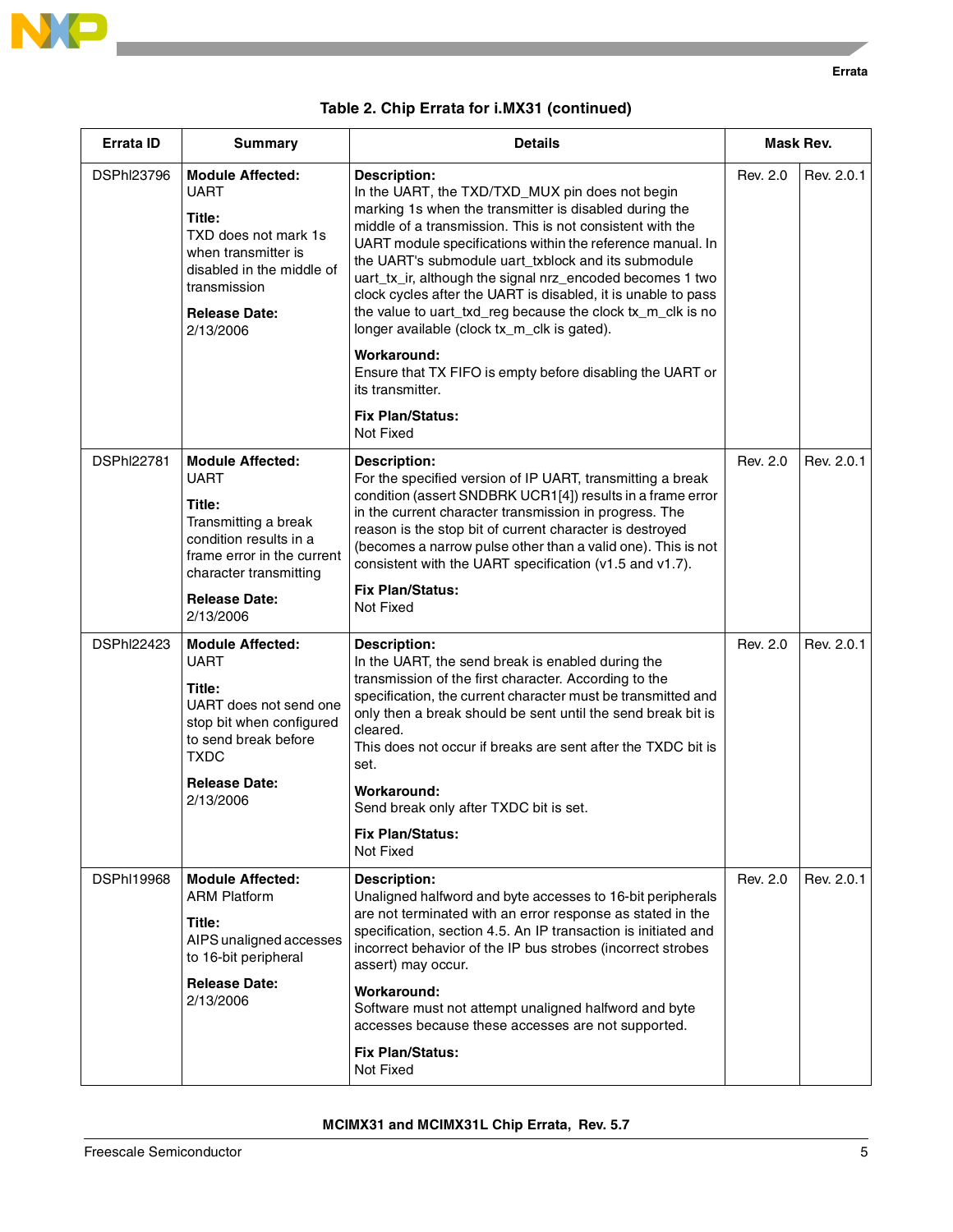

|  |  |  | Table 2. Chip Errata for i.MX31 (continued) |
|--|--|--|---------------------------------------------|
|--|--|--|---------------------------------------------|

| Errata ID         | <b>Summary</b>                                                                                                                                                                          | <b>Details</b>                                                                                                                                                                                                                                                                                                                                                                                                                                                                             | Mask Rev. |            |
|-------------------|-----------------------------------------------------------------------------------------------------------------------------------------------------------------------------------------|--------------------------------------------------------------------------------------------------------------------------------------------------------------------------------------------------------------------------------------------------------------------------------------------------------------------------------------------------------------------------------------------------------------------------------------------------------------------------------------------|-----------|------------|
| <b>DSPhI19969</b> | <b>Module Affected:</b><br><b>ARM Platform</b><br>Title:<br><b>AIPS Unaligned (Without</b><br><b>Byte Strobes) Accesses</b><br>to 8-bit Peripheral<br><b>Release Date:</b><br>2/13/2006 | <b>Description:</b><br>If an unaligned byte accesses (without byte strobes) occurs<br>for 8-bit peripherals a transaction is initiated. The AHB<br>access is not terminated with an error response. It is not<br>clear if the ARM11™ (or any other bus master) can generate<br>this type of access.<br>Workaround:<br>Software must not attempt unaligned byte accesses<br>because these accesses are not supported.<br><b>Fix Plan/Status:</b><br>Not Fixed                               | Rev. 2.0  | Rev. 2.0.1 |
| <b>DSPhI20940</b> | <b>Module Affected:</b><br><b>ARM Platform</b><br>Title:<br>Status Register in<br><b>ROMPatch</b><br><b>Release Date:</b><br>2/13/2006                                                  | <b>Description:</b><br>The status register (ROMPatchSR) in the ROMPatch<br>module always reads zero. The read enable logic is<br>incorrect.<br>Workaround:<br>Do not use the ROMPatch Status Register. Use the ETM<br>trace function instead, however, typically this register is not<br>used often.<br><b>Fix Plan/Status:</b><br>Not Fixed                                                                                                                                               | Rev. 2.0  | Rev. 2.0.1 |
| <b>DSPhI24192</b> | <b>Module Affected:</b><br><b>ARM Platform</b><br>Title:<br>Non-Word Writes to<br><b>EVTMON</b><br><b>Release Date:</b><br>2/13/2006                                                    | <b>Description:</b><br>Non-word size writes to EVTMON registers can affect the<br>contents of the registers even though they are properly<br>flagged as a bus error.<br>Workaround:<br>Only use word writes to the EVTMON registers.<br><b>Fix Plan/Status:</b><br>Not Fixed                                                                                                                                                                                                               | Rev. 2.0  | Rev. 2.0.1 |
| <b>DSPhI19594</b> | <b>Module Affected:</b><br><b>ARM Platform</b><br>Title:<br>L2CC Error on All bits of a<br>Burst<br><b>Release Date:</b><br>2/13/2006                                                   | <b>Description:</b><br>At present, the Level 2 Cache only recognizes errors on the<br>last beat of a burst. Errors on earlier beats are ignored. Note<br>that while this is not ideal for memory spaces or undefined<br>spaces, entire rows are defined the same way. There will<br>either be all good accesses or all error accesses when a<br>burst occurs. This cannot be assumed for peripheral spaces,<br>but those are typically not cached.<br><b>Fix Plan/Status:</b><br>Not Fixed | Rev. 2.0  | Rev. 2.0.1 |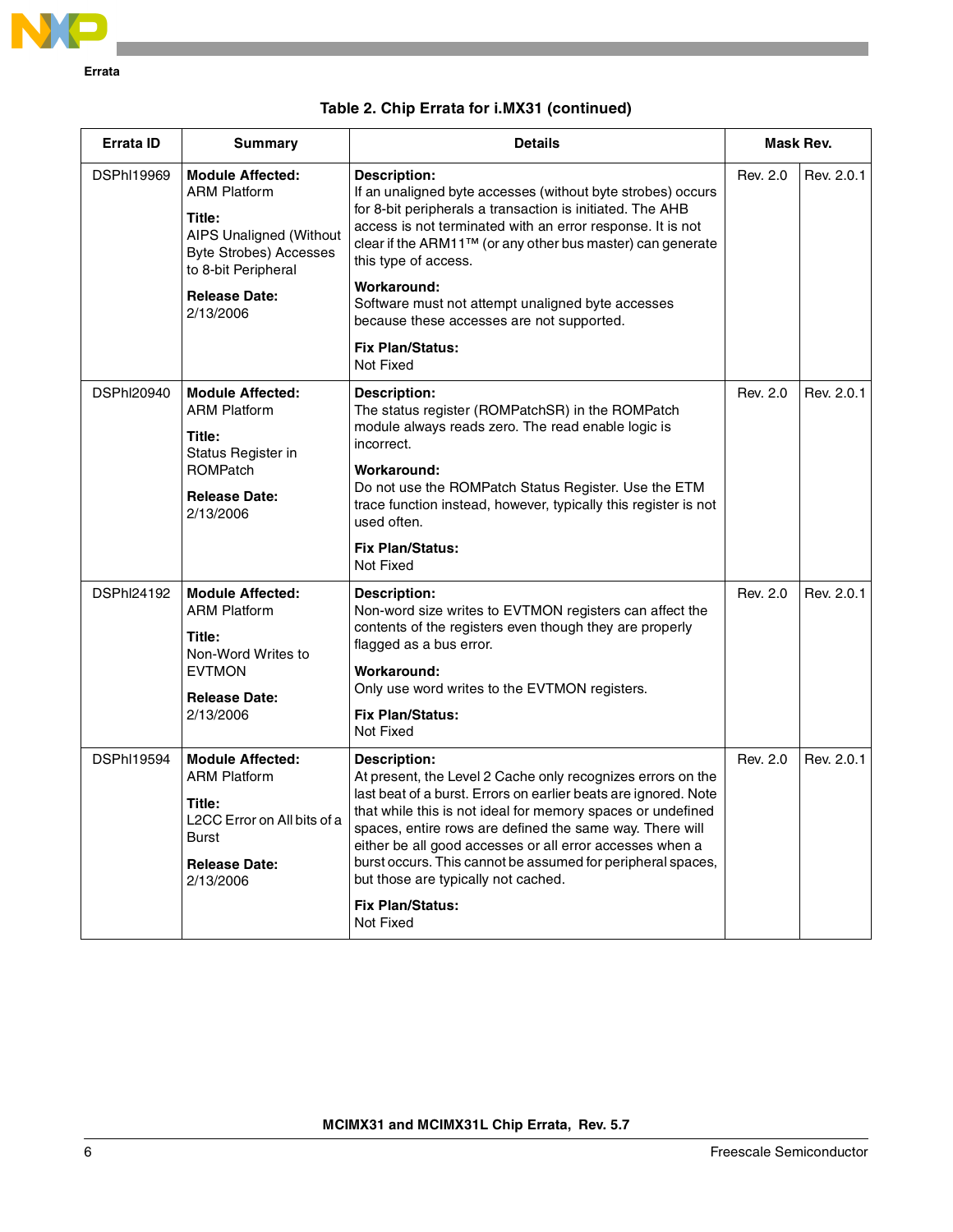

**Errata**

| Errata ID  | <b>Summary</b>                                                                                                                                                                                                                    | <b>Details</b>                                                                                                                                                                                                                                                                                                                                                                                                                                                                                                                                                                                                                                                                                                                   | Mask Rev. |            |
|------------|-----------------------------------------------------------------------------------------------------------------------------------------------------------------------------------------------------------------------------------|----------------------------------------------------------------------------------------------------------------------------------------------------------------------------------------------------------------------------------------------------------------------------------------------------------------------------------------------------------------------------------------------------------------------------------------------------------------------------------------------------------------------------------------------------------------------------------------------------------------------------------------------------------------------------------------------------------------------------------|-----------|------------|
| TLSbo65953 | <b>Module Affected:</b><br><b>ARM Platform</b><br>Title:<br>FIQ or IRQ behavior<br>causing aberrant<br>behavior on ARM1136<br>core when exiting WFI<br>mode resulting in cache<br>corruption<br><b>Release Date:</b><br>2/13/2006 | <b>Description:</b><br>The behavior of the FIQ signal to the ARM11 core has been<br>shown to cause a problem when exiting WFI mode. The FIQ<br>signal will toggle after being initially asserted, which is<br>unexpected behavior to the ARM11 core. This particular<br>behavior occurs when core clocks continue to run and,<br>along with particular caching and alignment schemes, can<br>result in a corrupted cache line following a prefetch, and thus<br>unexpected behavior in code. It was also discovered that the<br>core could execute an instruction immediately following the<br>WFI instruction before servicing the FIQ. This errata<br>supersedes and replaces the errata previously reported as<br>TLSbo64855. | Rev. 2.0  | Rev. 2.0.1 |
|            |                                                                                                                                                                                                                                   | Workaround:<br>There are two work arounds for this issue. The first is<br>recommended when using DVFS load tracking hardware<br>while the second may be used if DVFS load tracking<br>hardware is not used.                                                                                                                                                                                                                                                                                                                                                                                                                                                                                                                      |           |            |
|            |                                                                                                                                                                                                                                   | <b>Work Around 1:</b><br>The first work around requires locating the WFI code in a<br>non-cacheable region. The sequence is as follows:<br>• Make the WFI a non-cacheable sub-routine to eliminate<br>interaction of the WFI and the L1 Instruction cache.<br>• Disable and invalidate the L1 and branch target caches in<br>WFI routine, prior to executing WFI instruction.<br>• Add 7 NOPs after WFI command (this is only needed in<br>cases where interrupts are enabled upon executing WFI).<br>• Re-enable L1 caches<br>Continued on next page                                                                                                                                                                            |           |            |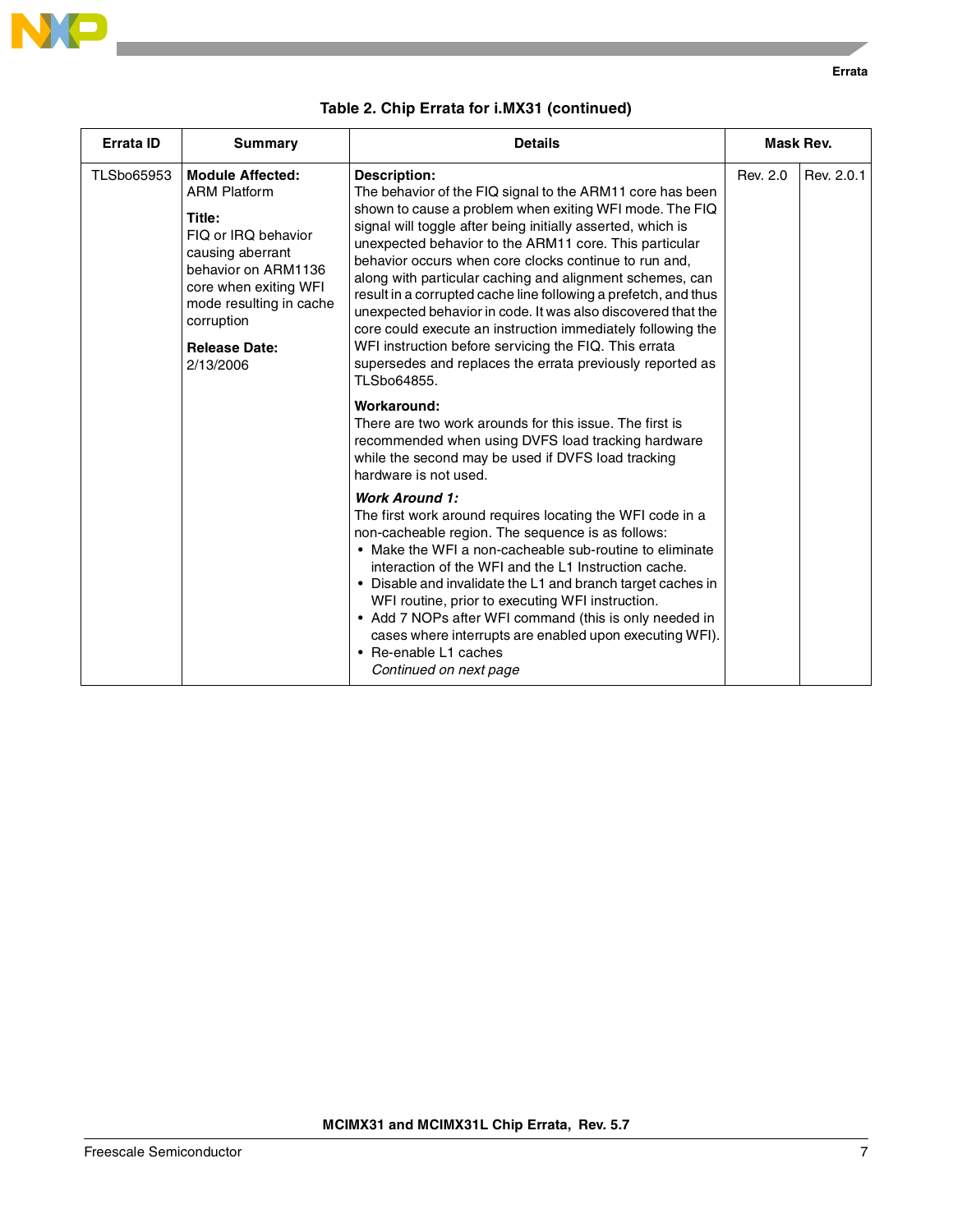

| <b>Summary</b>                                                                                                                                                                                                                                                                                                                                                                                                                                                                                                                                                                                                                                                                                                                                                                                                                                                                                                                                                                                                                                                                                                                                                                                                                                                                                                                                                   | Mask Rev.  |
|------------------------------------------------------------------------------------------------------------------------------------------------------------------------------------------------------------------------------------------------------------------------------------------------------------------------------------------------------------------------------------------------------------------------------------------------------------------------------------------------------------------------------------------------------------------------------------------------------------------------------------------------------------------------------------------------------------------------------------------------------------------------------------------------------------------------------------------------------------------------------------------------------------------------------------------------------------------------------------------------------------------------------------------------------------------------------------------------------------------------------------------------------------------------------------------------------------------------------------------------------------------------------------------------------------------------------------------------------------------|------------|
| <b>Module Affected:</b><br>Rev. 2.0<br><b>TLSbo65953</b><br>The word around software sequence is shown below:<br><b>ARM Platform</b><br>Continued<br>p15, 0, r0, c1, c0, 0 ; Read system control<br>mrc<br>reg<br>Title:<br>r0, r0, #ARM_CTRL_ICACHE<br>: Disable<br>bic<br>FIQ or IRQ behavior<br>I-cache<br>causing aberrant<br>bic<br>r0, r0, #ARM_CTRL_DCACHE<br>: Disable<br>behavior on ARM1136<br>D-cache<br>core when exiting WFI<br>p15, 0, r0, c1, c0, 0<br>; Update system control<br>mcr<br>mode resulting in cache<br>reg<br>corruption<br>r0, #0<br>; Invalidate entire I-cache<br>mov<br><b>Release Date:</b><br>(also<br>2/13/2006<br>p15, 0, r0, c7, c5, 0 ; flushes branch target<br>mcr<br>cache)<br>; Clean and invalidate entire<br>r0, #0<br>mov<br>p15, 0, r0, c7, c14, 0<br>: D-cache<br>mcr<br>r0, #0<br>mov<br>p15, 0, r0, c7, c0, 4 ; Enter WFI<br>mcr<br><< NOP instructions may be added here if interrupts are<br>enabled prior to entering WFI.<br>The NOP instructions are used to prevent premature<br>execution of the instruction following the WFI. >><br>$p15, 0, r0, c1, c0, 0$ ; Read system control<br>mrc<br>reg<br>r0, r0, #ARM_CTRL_ICACHE ; Enable I-cache<br>orr<br>r0, r0, #ARM_CTRL_DCACHE<br>: Enable<br>orr<br>D-cache<br>mcr p15, 0, r0, c1, c0, 0<br>; Update system control<br>rea<br>Continued on next page | Rev. 2.0.1 |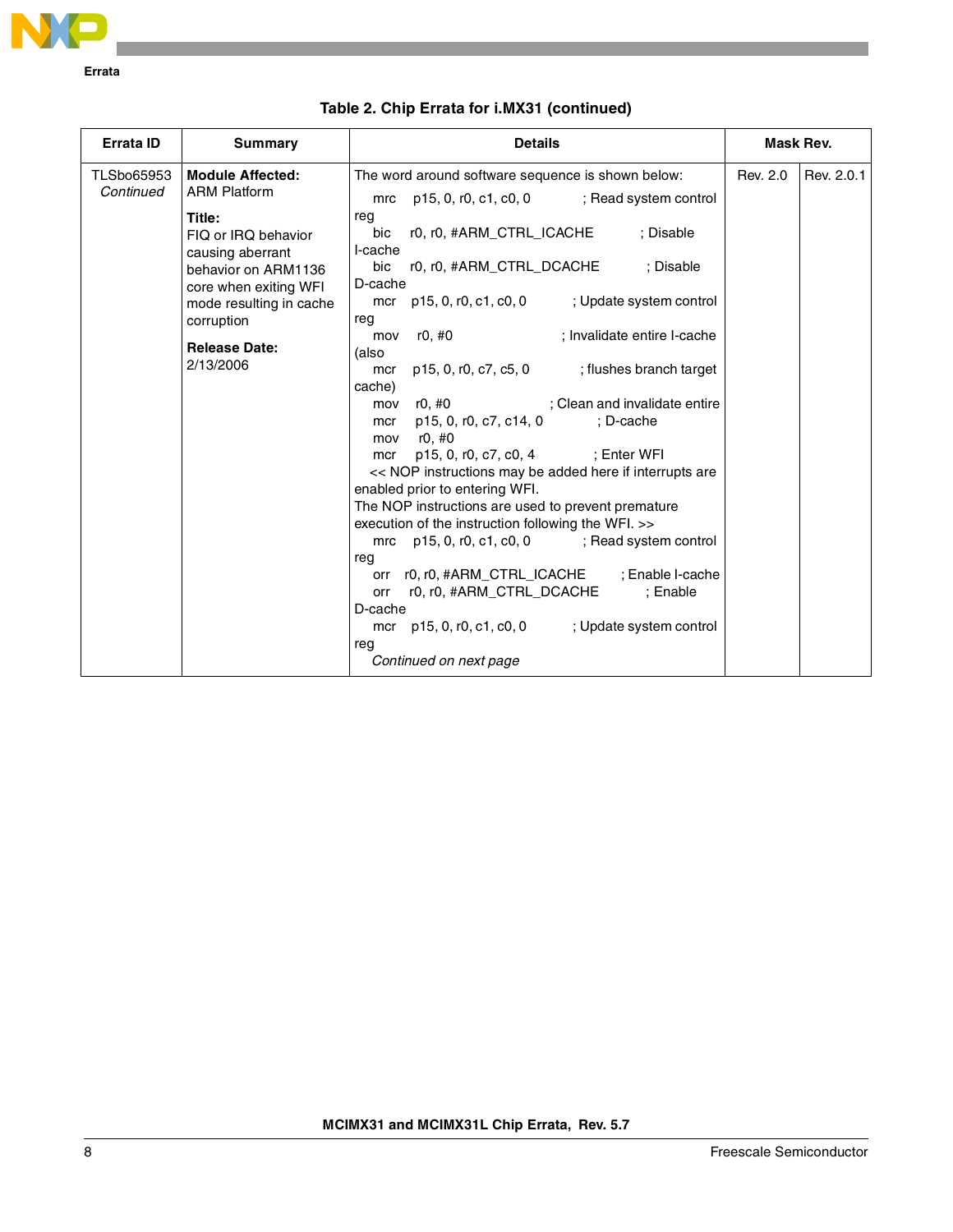

 $\overline{\phantom{a}}$ 

| Table 2. Chip Errata for i.MX31 (continued) |  |
|---------------------------------------------|--|
|---------------------------------------------|--|

| <b>Errata ID</b>               | Summary                                        | <b>Details</b>                                                                                                                                                                                                                                                                                                                                                                                                                                                                                                                                                                                                                                                                                                                                                                                                                                                                                                                                                                                                                                                                                                                                                                                                                                                                                                                                                                                                                                                                                                                                                                                                                                                                                                                                                                                                                                                                                                                                              | Mask Rev. |            |
|--------------------------------|------------------------------------------------|-------------------------------------------------------------------------------------------------------------------------------------------------------------------------------------------------------------------------------------------------------------------------------------------------------------------------------------------------------------------------------------------------------------------------------------------------------------------------------------------------------------------------------------------------------------------------------------------------------------------------------------------------------------------------------------------------------------------------------------------------------------------------------------------------------------------------------------------------------------------------------------------------------------------------------------------------------------------------------------------------------------------------------------------------------------------------------------------------------------------------------------------------------------------------------------------------------------------------------------------------------------------------------------------------------------------------------------------------------------------------------------------------------------------------------------------------------------------------------------------------------------------------------------------------------------------------------------------------------------------------------------------------------------------------------------------------------------------------------------------------------------------------------------------------------------------------------------------------------------------------------------------------------------------------------------------------------------|-----------|------------|
| <b>TLSbo65953</b><br>Continued | <b>Module Affected:</b><br><b>ARM Platform</b> | <b>Work Around 2:</b><br>The second work around is recommend for systems not<br>using DVFS load tracking hardware. In this work around, the<br>WFI routine must change the clocking mode to 1:1<br>(ARM:AHB) ratio.<br>After writing to the post-divider register, enough delay must<br>be introduced to ensure that 1:1 mode has been achieved,<br>which can be done by performing a series of "dummy" reads.<br>To determine the delay needed (the number of dummy<br>reads to be performed), one must look at the divide ratios<br>(from HCLK) in the PODFs (post dividers) and then find the<br>LCM (Least Common Multiple) of these to arrive at the<br>worst-case time for the posedges of the clocks to line up.<br>This is required for the CCM to complete the switch to 1:1<br>mode. After finding the LCM, convert that to IPG cycles<br>based on the IPG divide ratio (generally the IPG bus clock is<br>one-half HCLK). Once the number of IPG cycles have been<br>calculated, add 1 to that number to get the number of reads<br>required to the IP bus (CCM).<br>For example, if the CCM HCLK post dividers have divide<br>ratios of 1, 2, and 7, then the LCM is 14 HCLKs. This equals<br>7 IPG clocks. Thus, 8 reads are required before entering<br>WFI.<br>On wakeup, the clocks can then be changed back to the<br>original ratio.<br>This completely prevents the toggle on the interrupt line, and<br>this code can now be located in a cacheable region.<br>EXAMPLE:<br>mov $r0, #0$<br>ldr r1, = < clock_control_BASE ><br>ldr r2, [r1, #OFFSET]<br>orr r3, r2, #1TO1MODE<br>str r3, [r1, #OFFSET]<br>// delay while switch to 1:1 occurs<br>// In the example stated above, 8 reads are needed<br>Idr r3, [r1, #OFFSET] //dummy read 1<br>ldr r3, [r1, #OFFSET] //dummy read 2<br>Idr r3, [r1, #OFFSET] //dummy read 8<br>mcr p15, 0, r0, c7, c0, 4//WFI<br>str r2, [r1, #OFFSET]<br>bx Ir<br><b>Fix Plan/Status:</b><br>Not Fixed | Rev. 2.0  | Rev. 2.0.1 |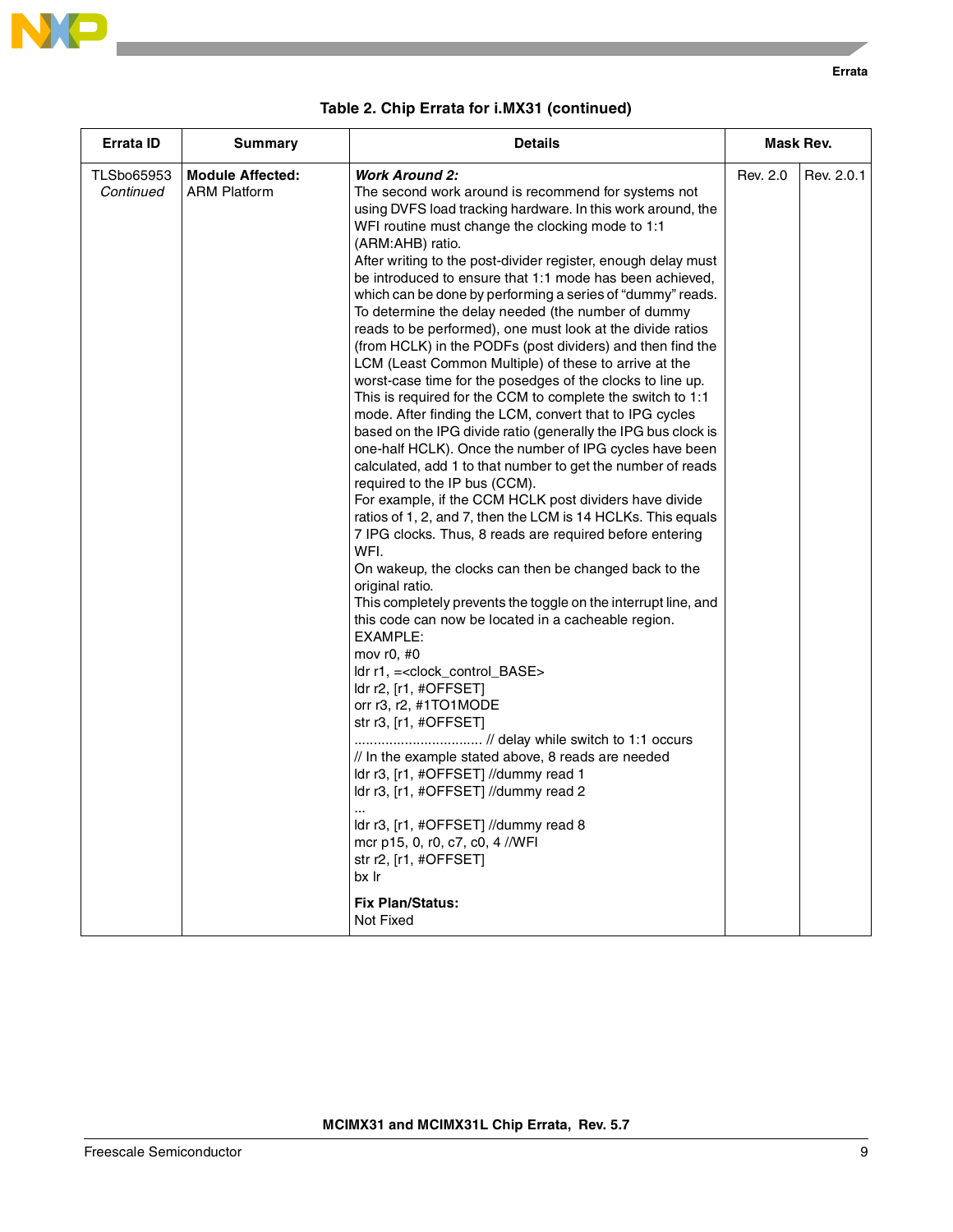

|  |  |  | Table 2. Chip Errata for i.MX31 (continued) |
|--|--|--|---------------------------------------------|
|--|--|--|---------------------------------------------|

| Errata ID         | <b>Summary</b>                                                                                                                                                                | <b>Details</b>                                                                                                                                                                                                                                                                                                                                                                                                                                                                                                                                                       | Mask Rev. |            |
|-------------------|-------------------------------------------------------------------------------------------------------------------------------------------------------------------------------|----------------------------------------------------------------------------------------------------------------------------------------------------------------------------------------------------------------------------------------------------------------------------------------------------------------------------------------------------------------------------------------------------------------------------------------------------------------------------------------------------------------------------------------------------------------------|-----------|------------|
| <b>TLSbo51015</b> | <b>Module Affected:</b><br><b>ATA</b><br>Title:<br>Access to drive register<br>when ATA is in reset state<br>hangs the bus<br><b>Release Date:</b><br>2/13/2006               | Description:<br>When ATA is in reset, reads and writes to the ATA drive<br>registers causes the bus to hang. This has no impact on<br>properly written code.<br>Workaround:<br>Not needed-use module properly-that is, never attempt<br>Drive when interface is in reset.<br><b>Fix Plan/Status:</b><br>Not Fixed                                                                                                                                                                                                                                                    | Rev. 2.0  | Rev. 2.0.1 |
| TLSbo52620        | <b>Module Affected:</b><br>SSI<br>Title:<br>SSI AC97 variable mode<br>bug<br><b>Release Date:</b><br>2/13/2006                                                                | Description:<br>According to AC97 protocol, the AC97 controller (SSI) sends<br>data based on the SLOTREQ bits. When the CODEC sends<br>0 in SLOTREQ bits, it can mean that the CODEC is<br>requesting data or that a particular channel is<br>powered-down/unimplemented. Within SSI, if SSI receives<br>0 in SLOTREQ, it means that the CODEC is requesting<br>data; 1 implies that the CODEC does not require data for<br>that slot. Therefore, the SSI has no ability to identify whether<br>the channel is powered down.<br><b>Fix Plan/Status:</b><br>Not Fixed | Rev. 2.0  | Rev. 2.0.1 |
| MSIIs19391        | <b>Module Affected:</b><br><b>CCM/DVFS</b><br>Title:<br>Some DVFS load tracking<br>signals cannot be<br>sampled with div 3 clk<br><b>Release Date:</b><br>2/13/2006           | <b>Description:</b><br>The load tracking signals of DVFS are intended to stay<br>asserted longer than div_3_clk; however, several signals<br>cannot be used properly for load tracking.<br><b>Fix Plan/Status:</b><br>Not Fixed                                                                                                                                                                                                                                                                                                                                      | Rev. 2.0  | Rev. 2.0.1 |
| <b>TLSbo54572</b> | <b>Module Affected:</b><br>EMI<br>Title:<br>Running code that uses<br>SDRAM (16-bit) with data<br>cache off causes the<br>system to hang<br><b>Release Date:</b><br>2/13/2006 | <b>Description:</b><br>Running Redboot and turning off the data caches causes<br>the system to hang. The RVD or IcePick are unable to<br>communicate to the ARM core. The system must go through<br>reset to recover. This erratum does not apply to DDR.<br>Workaround:<br>Programming the SDRAM and SDRAM Controller to Full<br>page mode corrects this behavior.<br><b>Fix Plan/Status:</b><br>Not Fixed                                                                                                                                                          | Rev. 2.0  | Rev. 2.0.1 |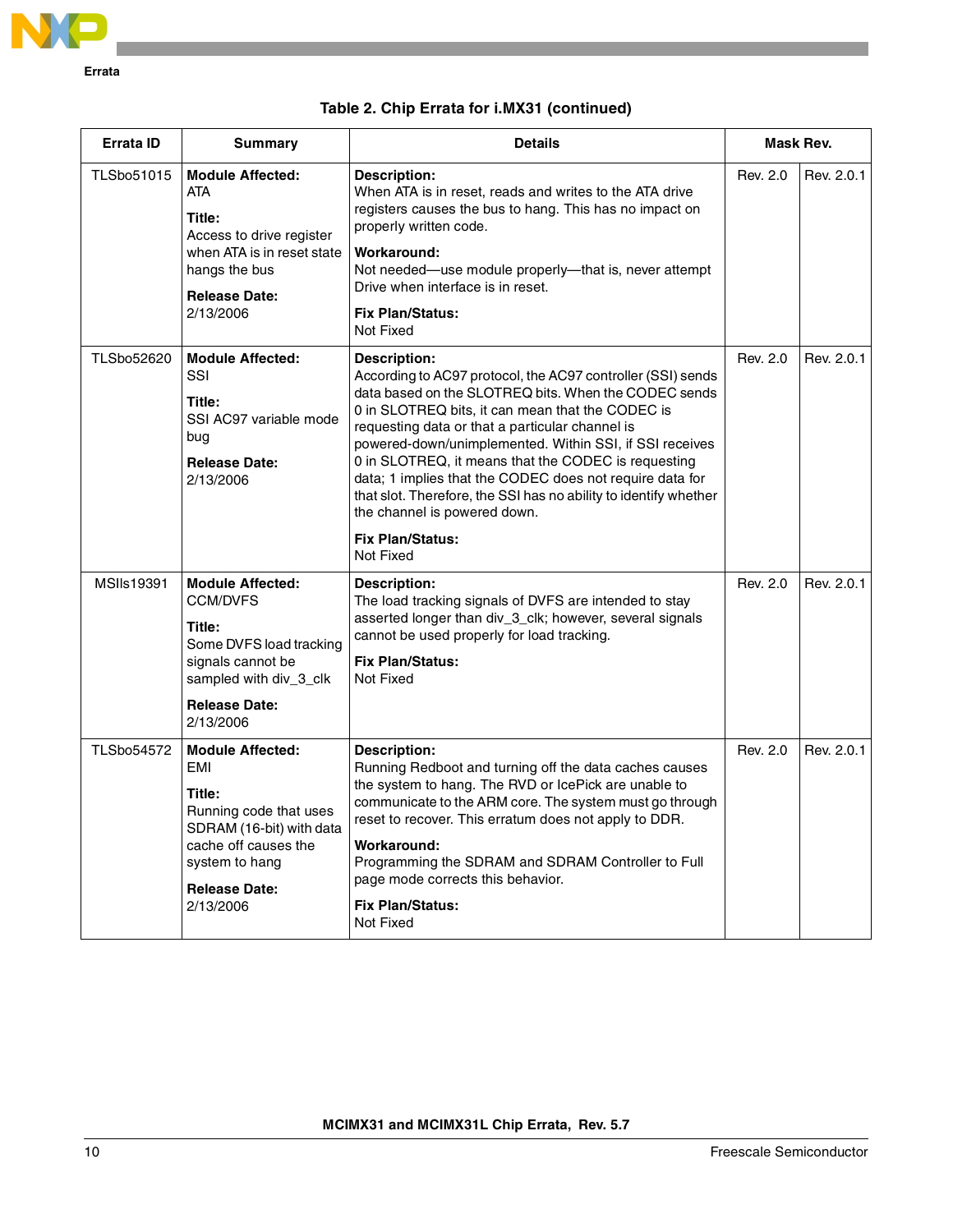

|  |  |  | Table 2. Chip Errata for i.MX31 (continued) |
|--|--|--|---------------------------------------------|
|--|--|--|---------------------------------------------|

| <b>Errata ID</b>  | <b>Summary</b>                                                                                                                                                         | <b>Details</b>                                                                                                                                                                                                                                                                                                                                                                                                                                                                                                                                                                                                                             |          | Mask Rev.  |
|-------------------|------------------------------------------------------------------------------------------------------------------------------------------------------------------------|--------------------------------------------------------------------------------------------------------------------------------------------------------------------------------------------------------------------------------------------------------------------------------------------------------------------------------------------------------------------------------------------------------------------------------------------------------------------------------------------------------------------------------------------------------------------------------------------------------------------------------------------|----------|------------|
| TLSbo61195        | <b>Module Affected:</b><br>IPU<br>Title:<br>Cursor gets corrupted<br>before reaching the end<br>of the visible screen<br>buffer.<br><b>Release Date:</b><br>2/13/2006  | <b>Description:</b><br>The IPU cursor gets corrupted before reaching the end of<br>the visible screen buffer. After that, increasing the column<br>number causes the cursor to cover the entire width of the<br>display. The desired behavior is to be able to move the<br>cursor to the edge of the screen (up to coordinate 240<br>without any issues.) There are no issues with the cursor<br>blinking or cursor size options.<br><b>Workaround:</b><br>SW workaround exists. The latest specification includes<br>clarification for correct IPU programming.<br><b>Fix Plan/Status:</b><br>Not Fixed                                   | Rev. 2.0 | Rev. 2.0.1 |
| <b>TLSbo50929</b> | <b>Module Affected:</b><br>EMI/DDR, DVFS<br>Title:<br>Limited support for DVFS<br>functionality in a system<br>using DDR memories<br><b>Release Date:</b><br>2/13/2006 | <b>Description:</b><br>Two problems exist:<br>1. The DVFS function within a system with DDR memory is<br>limited to the same AHB frequency-that is, the external<br>memory interface frequency is the same across all DVFS<br>voltage and frequency points. A DVFS frequency change<br>between frequency and voltage points is not supported<br>because DDR memory does not allow a frequency change<br>during the middle of a transaction.<br>2. The ESDCTL (SDRAM Controller) delay line<br>measurement unit is not robust enough to handle changes<br>in core voltage (QVCC), which is needed for DVFS<br>functionality.<br>Workaround: | Rev. 2.0 | Rev. 2.0.1 |
|                   |                                                                                                                                                                        | For problem 1, in all revisions of silicon, the AHB frequency<br>must be maintained when using DDR memory. However,<br>SDR SDRAM memory is not affected by this limitation.<br>For problem 2, a fix will be made for Rev2.0 silicon to allow<br>changing the core voltage (QVCC) without adverse affects<br>to the DDR operation. For silicon revisions 1.2 and below,<br>this errata does not affect SDR SDRAM memories.<br><b>Fix Plan/Status:</b><br>Changing core voltage (QVCC) while using DDR:<br>Fixed in silicon Rev. 2.0                                                                                                         |          |            |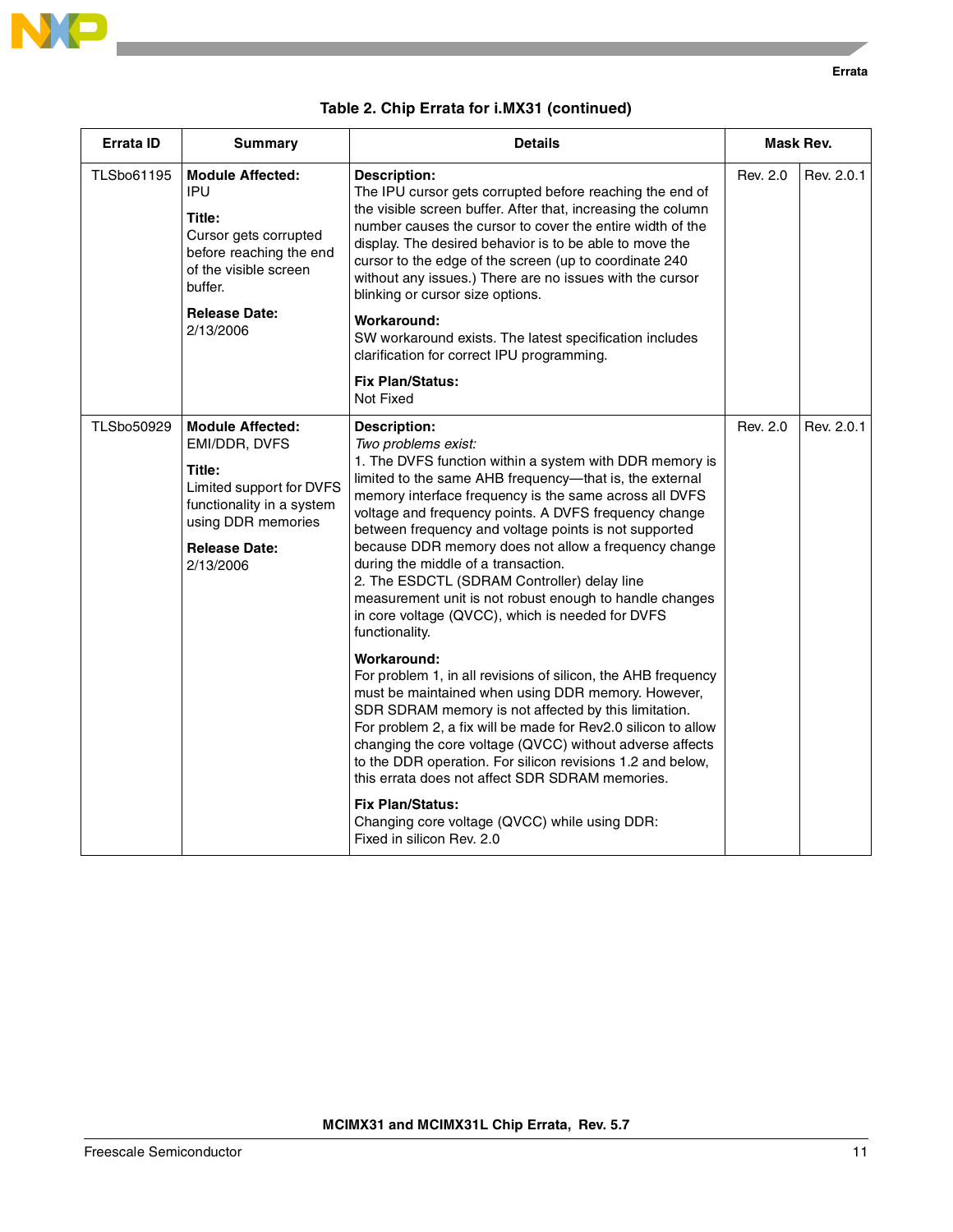

| Table 2. Chip Errata for i.MX31 (continued) |  |  |
|---------------------------------------------|--|--|
|---------------------------------------------|--|--|

| Errata ID         | Summary                                                                                                                                                                                                                                                 | <b>Details</b>                                                                                                                                                                                                                                                                                                                                                                                                                                                                                                                                                                                                                                                                                                                                                                                                                                                  | Mask Rev. |            |
|-------------------|---------------------------------------------------------------------------------------------------------------------------------------------------------------------------------------------------------------------------------------------------------|-----------------------------------------------------------------------------------------------------------------------------------------------------------------------------------------------------------------------------------------------------------------------------------------------------------------------------------------------------------------------------------------------------------------------------------------------------------------------------------------------------------------------------------------------------------------------------------------------------------------------------------------------------------------------------------------------------------------------------------------------------------------------------------------------------------------------------------------------------------------|-----------|------------|
| TLSbo61214        | <b>Module Affected:</b><br>SSI<br>Title:<br>Defect in I <sup>2</sup> S slave mode,<br>causing left/right channel<br>switches<br><b>Release Date:</b><br>2/13/2006                                                                                       | <b>Description:</b><br>A defect in I <sup>2</sup> S slave mode causes the left and right channels<br>to switch randomly. The SSI begins transmitting and<br>receiving data in $I^2S$ slave mode (async/sync) on the<br>posedge of the frame sync instead of waiting for the<br>negedge of the frame sync when the posedge of the frame<br>sync is encountered first. This scenario occurs when<br>tx_en/rx_en of SSI in the SCR register is disabled in<br>between the frame and enabled after the frame is<br>completed. All other register settings of SSI remain<br>unchanged.                                                                                                                                                                                                                                                                               | Rev. 2.0  | Rev. 2.0.1 |
|                   |                                                                                                                                                                                                                                                         | Workaround:<br>SW Workaround exists.                                                                                                                                                                                                                                                                                                                                                                                                                                                                                                                                                                                                                                                                                                                                                                                                                            |           |            |
|                   |                                                                                                                                                                                                                                                         | <b>Fix Plan/Status:</b><br>Not Fixed                                                                                                                                                                                                                                                                                                                                                                                                                                                                                                                                                                                                                                                                                                                                                                                                                            |           |            |
| <b>TLSbo61142</b> | <b>Module Affected:</b><br><b>CCM/Low Power Mode</b><br>Title:<br>GPIO1_5 pin used as<br>both Power Management<br>IC (PMIC) interrupt and<br>POWERRDY inputs, but<br>must be driven 1 in exit<br>from DSM/SR modes<br><b>Release Date:</b><br>2/13/2006 | <b>Description:</b><br>Although not explicitly indicated within the specification,<br>GPIO1_5 is a dedicated pad for handshaking with the Power<br>Management IC (PMIC) to exit from State Retention (SR)<br>and Deep Sleep Mode (DSM). CCM input ipp_pmic_int,<br>which is driven by GPIO1_5 pin, must be 1 on exit from<br>SR/DSM modes. This means that the pad must be in its<br>functional mode and not in an alternate GPIO mode.<br>Otherwise, the core will not recover from SR/DSM<br>low-power modes and hang. This is caused by a default<br>value of pmic_int when the non-functional mode is 0.<br>Workaround:<br>APP board design and SW must guarantee the following:<br>• GPIO1_5 is in its functional muxing mode when entering<br>LPM mode.<br>• GPIO1_5 is driven to 1 when the core exits LPM mode.<br><b>Fix Plan/Status:</b><br>Not Fixed | Rev. 2.0  | Rev. 2.0.1 |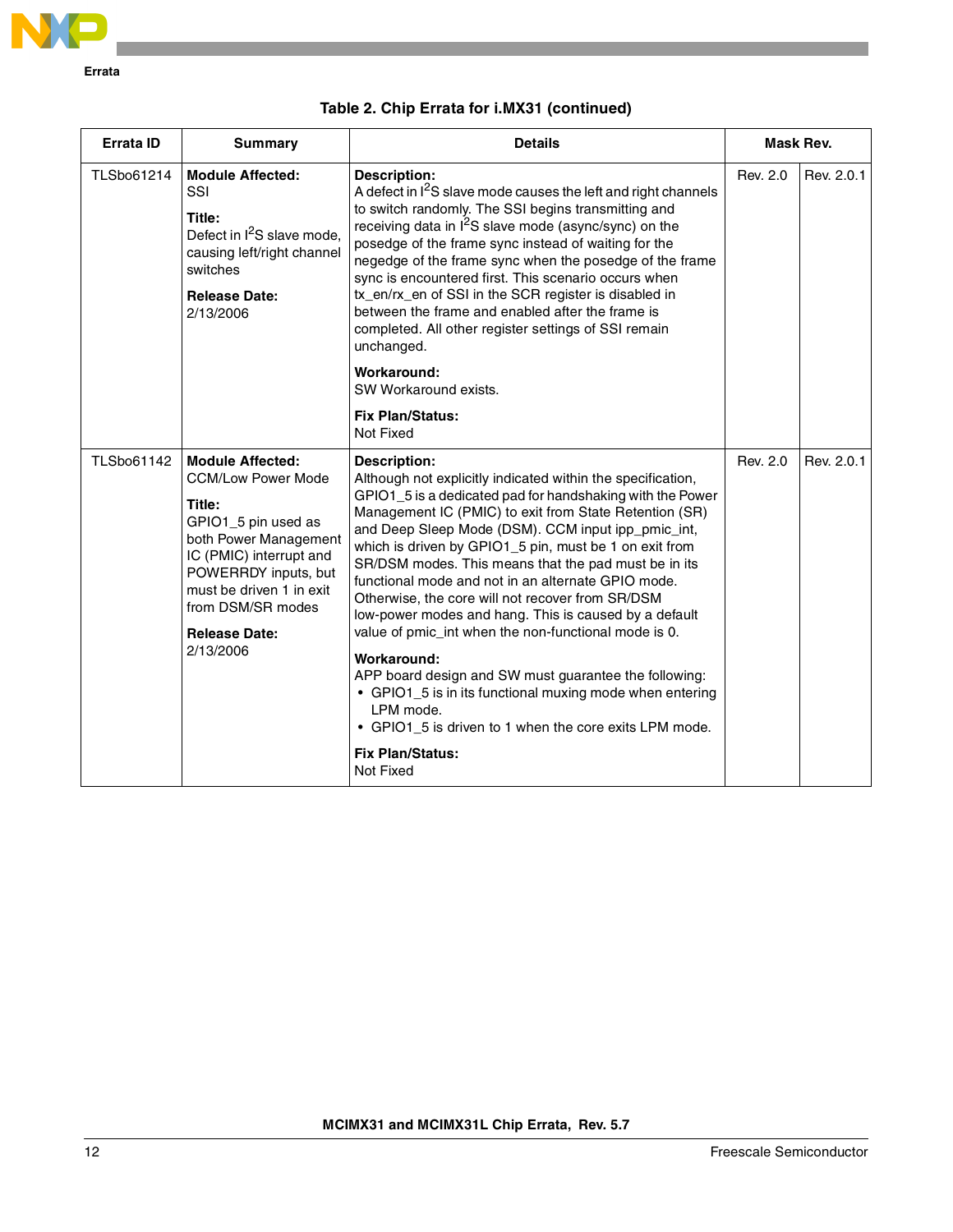

| <b>Errata ID</b>  | <b>Summary</b>                                                                                                                                                                                                                           | <b>Details</b>                                                                                                                                                                                                                                                                                                                                                                                                                                                                                                                                                                                                                                                                                                                                                                                                                                                                                                                                                                                                                                                                                                            | Mask Rev. |            |
|-------------------|------------------------------------------------------------------------------------------------------------------------------------------------------------------------------------------------------------------------------------------|---------------------------------------------------------------------------------------------------------------------------------------------------------------------------------------------------------------------------------------------------------------------------------------------------------------------------------------------------------------------------------------------------------------------------------------------------------------------------------------------------------------------------------------------------------------------------------------------------------------------------------------------------------------------------------------------------------------------------------------------------------------------------------------------------------------------------------------------------------------------------------------------------------------------------------------------------------------------------------------------------------------------------------------------------------------------------------------------------------------------------|-----------|------------|
| TLSbo72155        | <b>Module Affected:</b><br>ESDCTL: SDR only<br>Title:<br><b>SDR SDRAM exit self</b><br>refresh timing is too short<br>for some devices<br>requiring $tRC + 1$ .<br><b>Release Date:</b><br>9/7/2006                                      | <b>Description:</b><br>When using external SDR SDRAM with tSREX (also called<br>tXSR, and means self refresh exit to next valid command<br>delay) of more then $tRC + 1$ , the controller may issue auto<br>refresh after exiting manual self refresh too soon, and that<br>may result in errors. The setting of tSREX is not direct, but<br>derived from the tRC value. Relation is as follows: $tSREX =$<br>(tRC reg value + 1) $\times$ Tcycle (AHB cycle time). In timing,<br>$t$ SREX = $t$ RC + 7.5 ns (for 133 MHz AHB frequency). $t$ RC<br>(Active to Active timing) if set to higher number than minimal<br>value supported by the memory, will have negligible impact<br>on the performance. This does not affect DDR operation.<br>For DDR, tXSR is hard-wired to 27 clock cycles. At 133<br>MHz, this yields $7.5$ ns $\times$ 27 = 202.5 ns.<br>Workaround:<br>Set tRC to max possible, to meet tSREX timing (Max yields<br>157.5 ns value). This implies tRC = 150 ns. Any memories,<br>which support lower tRC value, the impact to performance is<br>negligible.<br><b>Fix Plan/Status:</b><br>Not Fixed | Rev. 2.0  | Rev. 2.0.1 |
| <b>TLSbo74193</b> | <b>Module Affected:</b><br>EMI: WEIM and NFC<br><b>Title: WEIM and NAND</b><br>Flash Controller bus<br>sharing may stall if WEIM<br>access starts at the<br>beginning of a NAND<br><b>Flash Read</b><br><b>Release Date:</b><br>9/7/2006 | Description:<br>The WEIM and the NAND Flash controller have a special<br>handshake logic that allows them to share the data bus. This<br>logic can stall, prohibiting both of them from using the data<br>bus, if the WEIM access starts at a particular state of the<br>NAND Flash Controller Read State machine.<br>Impact:<br>The bus stall may lead to a core hang requiring a chip reset<br>to recover.<br>Workaround:<br>Do not use WEIM and NAND Flash accesses at the same<br>time.<br><b>Fix Plan/Status:</b><br>Not Fixed                                                                                                                                                                                                                                                                                                                                                                                                                                                                                                                                                                                       | Rev. 2.0  | Rev. 2.0.1 |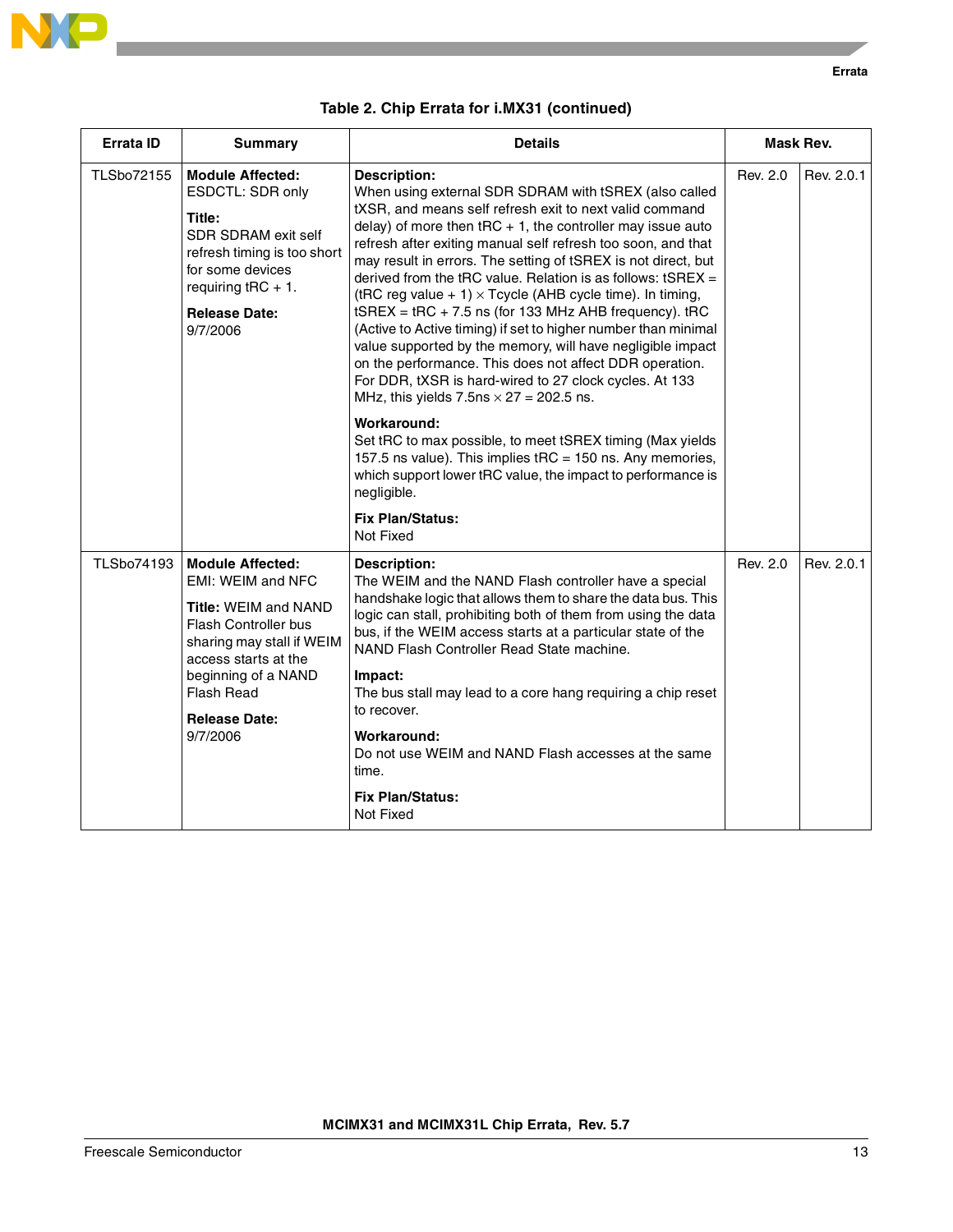

| <b>Errata ID</b>  | <b>Summary</b>                                                                                                                                           | <b>Details</b>                                                                                                                                                                                                                                                                                                                                                                                                                                                                                                                                                                                                           | Mask Rev. |            |
|-------------------|----------------------------------------------------------------------------------------------------------------------------------------------------------|--------------------------------------------------------------------------------------------------------------------------------------------------------------------------------------------------------------------------------------------------------------------------------------------------------------------------------------------------------------------------------------------------------------------------------------------------------------------------------------------------------------------------------------------------------------------------------------------------------------------------|-----------|------------|
| <b>TLSbo72918</b> | <b>Module Affected:</b><br>ESDCTL: SDR<br><b>Title:</b> Cannot use SDR on<br>both chip selects.<br><b>Release Date:</b><br>9/7/2006                      | <b>Description:</b><br>An issue with internal logic causes both CKE0 and CKE1 to<br>go low even though only one chip-select is being accessed.<br>The result is that the SDR SDRAM on the alternate<br>chip-select views CKE as going low which may be mistaken<br>for a power-down operation, therefore the timing for the<br>power-down may not be met (especially as this power-down<br>operation is unintentional). Hence, the chip-selects (CSD0<br>and CSD1) cannot be used together for SDR memories.<br>This errata does not affect DDR memories.<br>Workaround:<br>None<br><b>Fix Plan/Status:</b><br>Not Fixed | Rev. 2.0  | Rev. 2.0.1 |
| <b>TLSbo72912</b> | <b>Module Affected:</b><br>Watchdog<br>Title: Watchdog (WDOG)<br>timer resets pre-maturely<br>during low power mode.<br><b>Release Date:</b><br>9/7/2006 | Description:<br>After any service sequence of the WDOG Timeout Field (in<br>the Watchdog Control Register, see Reference Manual), it<br>requires two CKIL clocks to reload the WDOG Counter. If<br>the WDZST bit is set (which suspends the WDOG Timer in<br>low power mode) and the system enters low power mode<br>before these two CKIL clocks, the service request is lost.<br>Workaround:<br>S/W must ensure that after the WDOG service request, it<br>does not enter low power mode for at least 2 CKIL periods<br>$(-61 \text{ us}).$<br><b>Fix Plan/Status:</b><br>Not Fixed                                    | Rev. 2.0  | Rev. 2.0.1 |
| <b>TLSbo72605</b> | <b>Module Affected:</b><br><b>WEIM</b><br><b>Title: WEIM cannot</b><br>operate with WEIM BCLK<br>equal to AHB clock.<br><b>Release Date:</b><br>9/7/2006 | Description:<br>When enabling the SYNC bit of the WEIM, the burst clock<br>(BCLK) frequency cannot be equal to the AHB (system)<br>clock. This means that for a maximum AHB frequency of 133<br>MHz, BCLK can be no greater than 66 MHz.<br>Workaround:<br>When enabling the synchronous interface of the WEIM, the<br>Burst Clock Divider (BCD) bits must be set to one<br>(divide-by-2) or greater.<br><b>Fix Plan/Status:</b><br>Not Fixed                                                                                                                                                                            | Rev. 2.0  | Rev. 2.0.1 |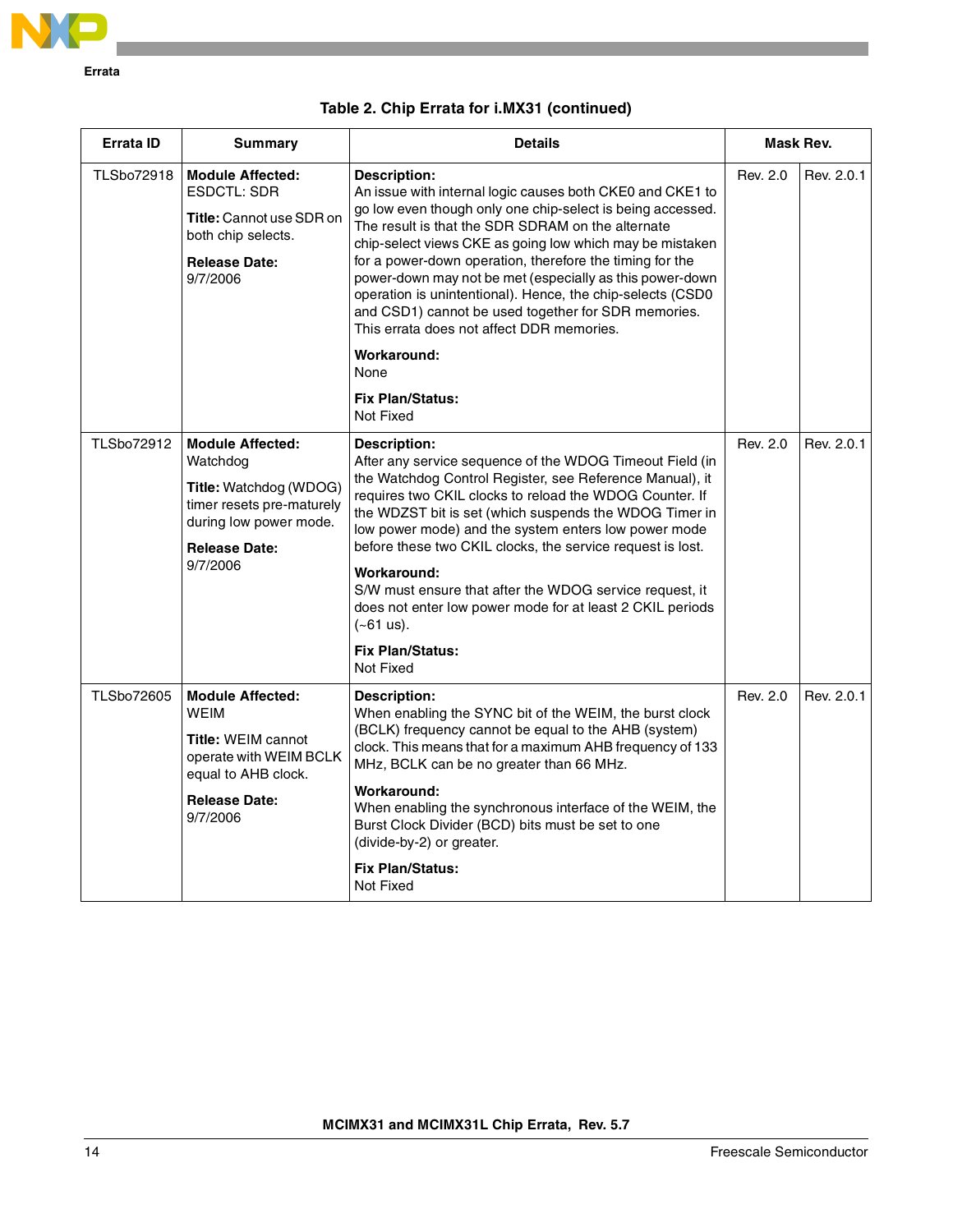

| Errata ID         | <b>Summary</b>                                                                                                                                                                | <b>Details</b>                                                                                                                                                                                                                                                                                                                                                                                                                                                                                                                                                                                                                                                                                                                                                                                                                                                                                                                               | Mask Rev. |            |
|-------------------|-------------------------------------------------------------------------------------------------------------------------------------------------------------------------------|----------------------------------------------------------------------------------------------------------------------------------------------------------------------------------------------------------------------------------------------------------------------------------------------------------------------------------------------------------------------------------------------------------------------------------------------------------------------------------------------------------------------------------------------------------------------------------------------------------------------------------------------------------------------------------------------------------------------------------------------------------------------------------------------------------------------------------------------------------------------------------------------------------------------------------------------|-----------|------------|
| TLSbo71120        | <b>Module Affected:</b><br><b>EPIT</b><br>Title: The EPIT Counter<br>may not be updated if the<br>EPITLR is written to<br>multiple times.<br><b>Release Date:</b><br>9/7/2006 | <b>Description:</b><br>When IOVW $=$ 1 and there are multiple writes of differing<br>values to the EPIT Load Register (EPITLR) within one EPIT<br>counter clock and the last write is 1 ipg_clk before the next<br>rising edge of the counter clock, the last write will not update<br>the EPIT Counter Register (EPITCNT), however, the<br>EPITLR will be loaded with the correct value. This means<br>that the counter will not start counting down from the last<br>value written to the EPITLR.<br>Workaround:<br>There are two software work arounds for this bug:<br>1. Write to the EPITLR with the desired value twice. This<br>ensures that the counter will be updated with the desired<br>value programmed into the EPITLR.<br>2. For two consecutive (differing) writes to the EPITLR,<br>ensure that the second write is performed at least one<br>counter clock after the first write.<br><b>Fix Plan/Status:</b><br>Not Fixed | Rev. 2.0  | Rev. 2.0.1 |
| <b>TLSbo71157</b> | <b>Module Affected:</b><br><b>IIM</b><br><b>Title:</b> Fusebox Digital<br>Race condition causing<br>the IIM busy status bit to<br>lock.<br><b>Release Date:</b><br>9/7/2006   | <b>Description:</b><br>A race condition exists in the Fusebox Digital module<br>causing a lock of the IIM busy status bit which prevents<br>further fusing operations unless a reset is performed.<br>Workaround:<br>S/W must introduce a delay of at least one CKIL clock cycle<br>(~31 us) between consecutive fuse programming<br>operations.<br><b>Fix Plan/Status:</b><br>Not Fixed                                                                                                                                                                                                                                                                                                                                                                                                                                                                                                                                                     | Rev. 2.0  | Rev. 2.0.1 |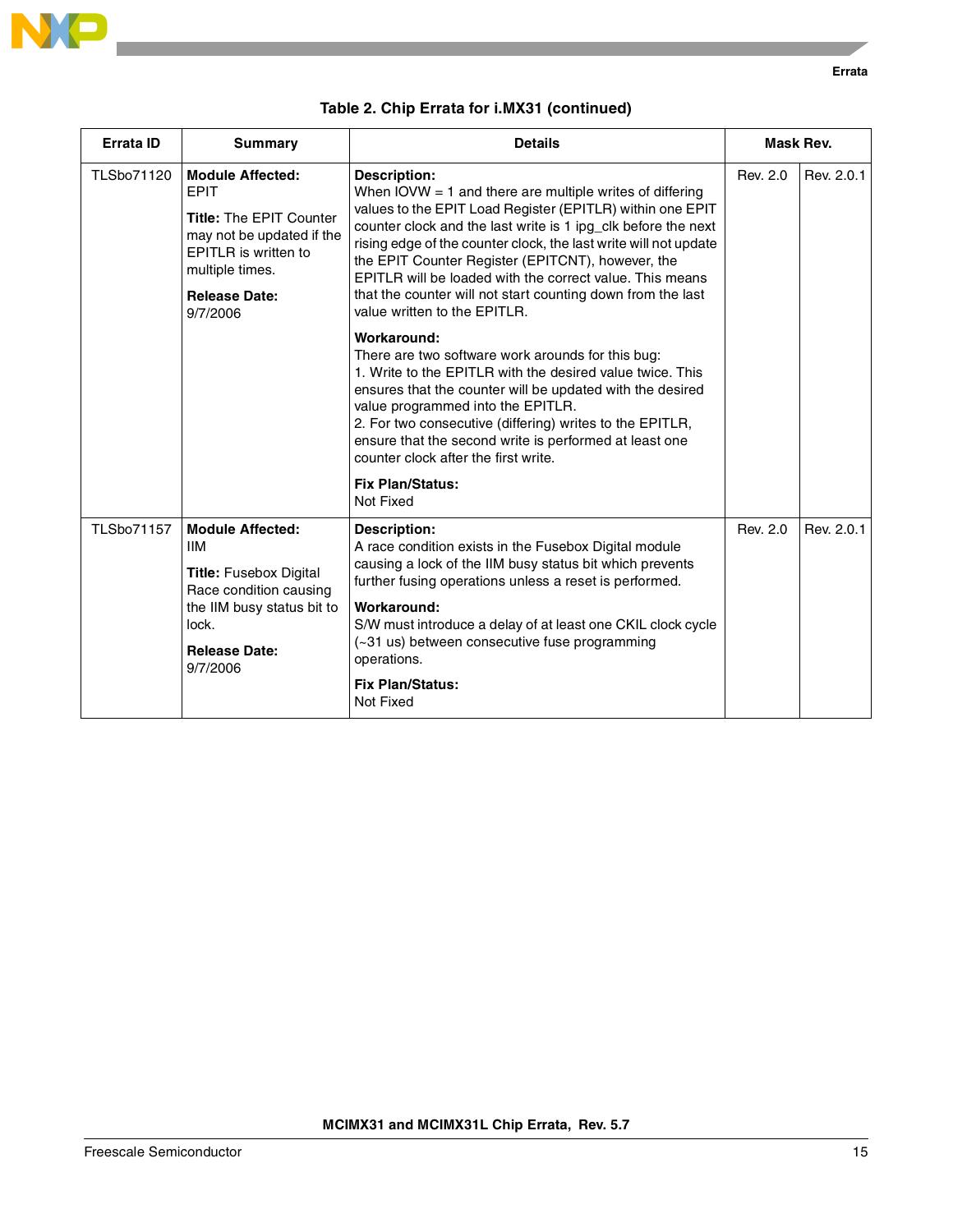

| <b>Errata ID</b> | <b>Summary</b>                                                                                                                                                 | <b>Details</b>                                                                                                                                                                                                                                                                                                                                                                                                                                                                                                                                                                                                                                                                                                                                                                                                       | Mask Rev. |            |
|------------------|----------------------------------------------------------------------------------------------------------------------------------------------------------------|----------------------------------------------------------------------------------------------------------------------------------------------------------------------------------------------------------------------------------------------------------------------------------------------------------------------------------------------------------------------------------------------------------------------------------------------------------------------------------------------------------------------------------------------------------------------------------------------------------------------------------------------------------------------------------------------------------------------------------------------------------------------------------------------------------------------|-----------|------------|
| TLSbo67266       | <b>Module Affected:</b><br><b>IPU</b><br>Title: R/W signal error for<br>byte enable accesses for<br>asynchronous 68K mode.<br><b>Release Date:</b><br>9/7/2006 | <b>Description:</b><br>A read/write signal error occurs when the interface type is<br>async sys68k type 1 or type 2 and a read of the upper byte<br>is performed in byte enable mode. When the IPU is setup in<br>this mode, R/W (IPU_WR) should indicate the correct state<br>for both lower and upper byte accesses, however, the<br>observed function is that IPU_WR (R/W) does not indicate<br>correct level for upper byte accesses.<br>No problem occurs for any operations with the sys80<br>interface, for writing the upper and lower bytes with the<br>sys68k interface, or for reading the full word or the lower byte<br>with the sys68k interface.                                                                                                                                                      |           | Rev. 2.0.1 |
|                  |                                                                                                                                                                | Workaround:<br>There are three possible workarounds for the problem:<br>1. Use the sys80 interface. No SW limitations are required.<br>2. If the sys68k interface is used, perform only full 16-bit<br>reads (SW limitation). The desired byte can be extracted<br>from a word by SW.<br>3. For the sys68k interface, perform ORing of two IPU<br>outputs: DISPB_WR and DISPB_DATA[16]. The OR<br>output should be used as read/write control in sys68k<br>mode with byte enable. This new signal should be used<br>instead of DISPB_WR for this interface. The ORing can<br>be performed on the board or inside the GPU (if possible).<br>The OR function corresponds to the case when the<br>DISPB_WR polarity is 1 for read. No SW limitations are<br>required for this HW workaround.<br><b>Fix Plan/Status:</b> |           |            |
| TLSb063573       | <b>Module Affected:</b><br><b>SIM</b><br><b>Title:</b> Glitch on Reset of<br>ICM register in the SIM<br>module.<br><b>Release Date:</b><br>9/7/2006            | Not Fixed<br><b>Description:</b><br>The ICM register in the SIM module contains Reset and Set<br>signals. The Set signal connects to system reset and the<br>reset value of the register should be "1". At the Gate-Level<br>when de-asserting the Set signal, a glitch on the Reset is<br>created, because of the race condition in reset logic. This<br>causes the reset value of the ICM register to be "0" instead<br>of "1" as stated in the specification.<br>Workaround:<br>SW Workaround Available: The software should not rely on<br>the reset value of this bit, but instead, write the desired value<br>during initialization.<br><b>Fix Plan/Status:</b><br>Not Fixed                                                                                                                                   | Rev. 2.0  | Rev. 2.0.1 |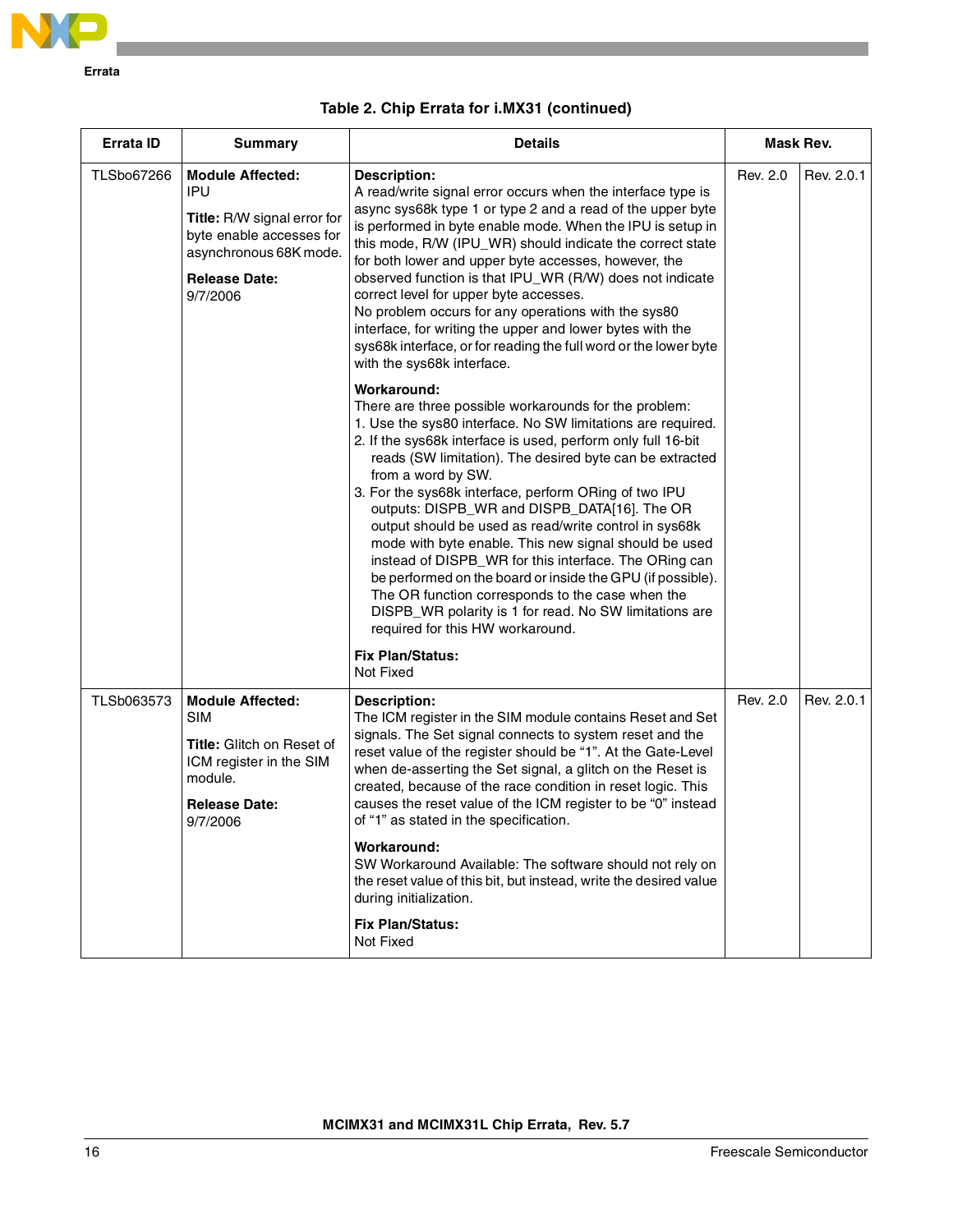

|  |  |  |  | Table 2. Chip Errata for i.MX31 (continued) |
|--|--|--|--|---------------------------------------------|
|--|--|--|--|---------------------------------------------|

| <b>Errata ID</b>  | <b>Summary</b>                                                                                                                                                  | <b>Details</b>                                                                                                                                                                                                                                                                                                                                                                                                                                                                                                                                                                                                                                                                                                                                                                                                                                                                                                                                         | Mask Rev. |            |
|-------------------|-----------------------------------------------------------------------------------------------------------------------------------------------------------------|--------------------------------------------------------------------------------------------------------------------------------------------------------------------------------------------------------------------------------------------------------------------------------------------------------------------------------------------------------------------------------------------------------------------------------------------------------------------------------------------------------------------------------------------------------------------------------------------------------------------------------------------------------------------------------------------------------------------------------------------------------------------------------------------------------------------------------------------------------------------------------------------------------------------------------------------------------|-----------|------------|
| TLSbo55829        | <b>Module Affected:</b><br><b>GPT</b><br><b>Title: Missing CKIH</b><br>source to GPT.<br><b>Release Date:</b><br>9/7/2006                                       | <b>Description:</b><br>The CKIH source in not available as a source to the GPT.<br>This means that selecting "011" for the clock source bits in<br>the GPT Control Register is not allowed.<br>Workaround:<br>Do not use CKIH (setting of "011" for the clock source select)<br>as source clock for the GPT.<br><b>Fix Plan/Status:</b><br>Not Fixed                                                                                                                                                                                                                                                                                                                                                                                                                                                                                                                                                                                                   | Rev. 2.0  | Rev. 2.0.1 |
| <b>TLSbo78667</b> | <b>Module Affected:</b><br><b>SDHC</b><br><b>Title: SDHC</b><br>Multiple-Block Write<br>issues.<br><b>Release Date:</b><br>9/7/2006                             | <b>Description:</b><br>During a multi-block write, when the<br>STOP_TRANSMISSION command (CMD12) is sent, the<br>SDHC does not have a hardware mechanism to wait until<br>the card busy signaling period is over to determine if it is<br>safe to send the next write command. As a work around, the<br>SDHC software driver should configure the IOMUX to switch<br>the SDHC DAT0 IO pin as a GPIO input. In the case of<br>SHDC1, SD1_DAT0 is multiplexed with a GPIO, however,<br>SD2_DAT0 (SDHC2) does not have a GPIO multiplexed with<br>SD2_DAT0.<br>Workaround:<br>As SD2_DAT0 does not have a GPIO multiplexed on the<br>same IO, it is recommended that after each multi-block write<br>command (CMD25+CMD12) SW continuously sends<br>CMD13 to read the card status register to determine<br>whether the card busy period is over. This adds overhead to<br>the driver affecting write performance.<br><b>Fix Plan/Status:</b><br>Not Fixed | Rev. 2.0  | Rev. 2.0.1 |
| <b>TLSbo81932</b> | <b>Module Affected:</b><br><b>ESD</b><br>Title: MX31 M45G<br>Absolute Maximum<br>Human Body Model<br>(HBM) ESD is 1.5 KV.<br><b>Release Date:</b><br>10/30/2006 | Description: M45G and M91E mask set does not meet the<br>2 KV Human Body Model (HBM) ESD and was qualified at<br>1.5 KV. Other mask sets meet the 2 KV HBM ESD.<br>Workaround:<br>None<br><b>Fix Plan/Status:</b><br>Not Fixed                                                                                                                                                                                                                                                                                                                                                                                                                                                                                                                                                                                                                                                                                                                         | Rev. 2.0  | Rev. 2.0.1 |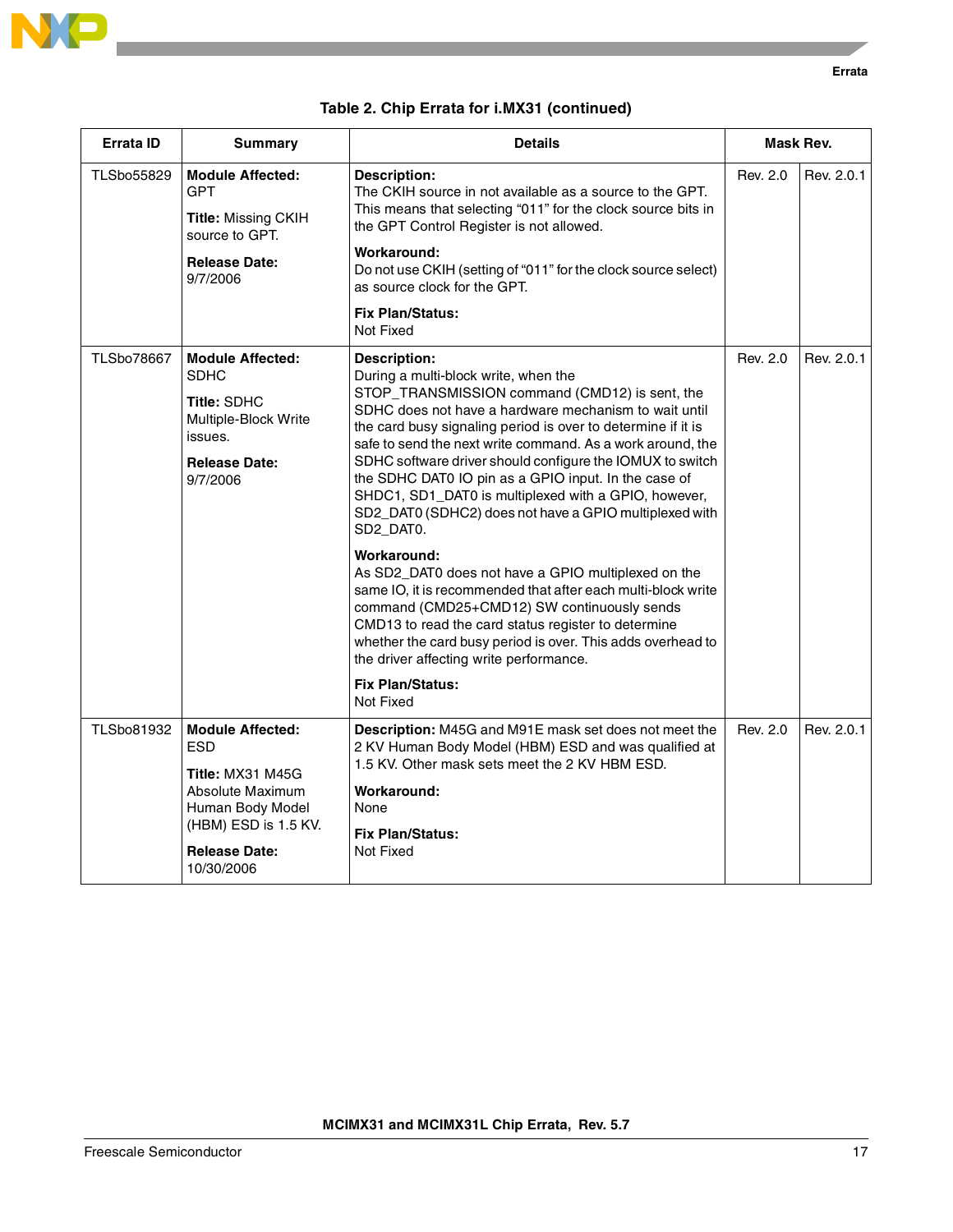

| Errata ID         | <b>Summary</b>                                                                                                                                                            | <b>Details</b>                                                                                                                                                                                                                                                                                                                                                                                                                                                                                                                                                                                                                                                                                                                                                                                                                                                                                                                                                                                                                                                                                                                                                                                                                                                                                                                                                                                                                                                                                                                                                                                                      | Mask Rev. |            |
|-------------------|---------------------------------------------------------------------------------------------------------------------------------------------------------------------------|---------------------------------------------------------------------------------------------------------------------------------------------------------------------------------------------------------------------------------------------------------------------------------------------------------------------------------------------------------------------------------------------------------------------------------------------------------------------------------------------------------------------------------------------------------------------------------------------------------------------------------------------------------------------------------------------------------------------------------------------------------------------------------------------------------------------------------------------------------------------------------------------------------------------------------------------------------------------------------------------------------------------------------------------------------------------------------------------------------------------------------------------------------------------------------------------------------------------------------------------------------------------------------------------------------------------------------------------------------------------------------------------------------------------------------------------------------------------------------------------------------------------------------------------------------------------------------------------------------------------|-----------|------------|
| <b>TLSbo82066</b> | <b>Module Affected:</b><br><b>ARM Platform</b><br>Title:<br>Masking FIQ in the CPU<br><b>Release Date:</b><br>11/8/2006                                                   | <b>Description:</b><br>The interrupt controller design is such that, whenever FIQ is<br>asserted, the IRQ signal is forced negated. If FIQ is masked<br>inside the CPU (via the CPSR), this can cause the following<br>issues:<br>1) FIQ can be asserted, but not recognized by the CPU. This<br>forces IRQ to remain negated, so the CPU can never<br>recognize or service the IRQ. 2) IRQ could be asserted,<br>then randomly negated at the moment a masked FIQ is<br>asserted. This could result in unpredictable behavior by the<br>CPU.<br>Workaround:<br>Never mask FIQ (inside the CPU via the CPSR) unless IRQ<br>is also masked. If this functionality is needed, FIQ can be<br>masked in the interrupt controller via the FIDIS bit in the<br><b>INTCNTL</b> register.                                                                                                                                                                                                                                                                                                                                                                                                                                                                                                                                                                                                                                                                                                                                                                                                                                   | Rev. 2.0  | Rev. 2.0.1 |
|                   |                                                                                                                                                                           | <b>Fix Plan/Status:</b><br>Not Fixed                                                                                                                                                                                                                                                                                                                                                                                                                                                                                                                                                                                                                                                                                                                                                                                                                                                                                                                                                                                                                                                                                                                                                                                                                                                                                                                                                                                                                                                                                                                                                                                |           |            |
| <b>TLSbo81670</b> | <b>Module Affected:</b><br><b>IPU</b><br>Title:<br>Hanging IPU slave AHB<br>bus for MCU direct<br>access to different chip<br>selects<br><b>Release Date:</b><br>1/4/2007 | <b>Description:</b><br>For certain applications using an external graphics<br>processing unit (GPU), the MCU should directly access an<br>external GPU via the IPU slave AHB interface using different<br>IPU chip select outputs (display numbers). If the MCU reads<br>from and writes to the different IPU chip selects in<br>interleaved manner, the IPU slave AHB may hang on read<br>operation. Hanging occurs when two chip selects are<br>accessed in different directions (for example, the first one for<br>write and the second one for read) and an address for the<br>first chip select is sequentially incemented after switching.<br>An example scenario follows:<br>1. Write to CS0. The last address of the write is "A" (byte<br>resolution).<br>2. Switch to read from CS1.<br>3. Switch back to write to CS0. The first write address after<br>switching is "A+2".<br>The root of the problem is that the write template is not<br>involved after switching at step #3 because the addresses<br>are sequential. The IPU's ADC state machine expects that<br>each change of access direction will involve the template.<br>Because this does not occur, the IPU hangs.<br>Workaround:<br>A possible SW workaround is to force template execution<br>before step #3. This can be done by performing dummy read<br>from CS0 before resuming writes from CS0. A dummy read<br>address must be different from the first write address. It is<br>recommended that the dummy read use a large address<br>offset in the GPU memory to guarantee this condition.<br><b>Fix Plan/Status:</b><br>Not Fixed | Rev. 2.0  | Rev. 2.0.1 |

|  |  |  |  |  | Table 2. Chip Errata for i.MX31 (continued) |
|--|--|--|--|--|---------------------------------------------|
|--|--|--|--|--|---------------------------------------------|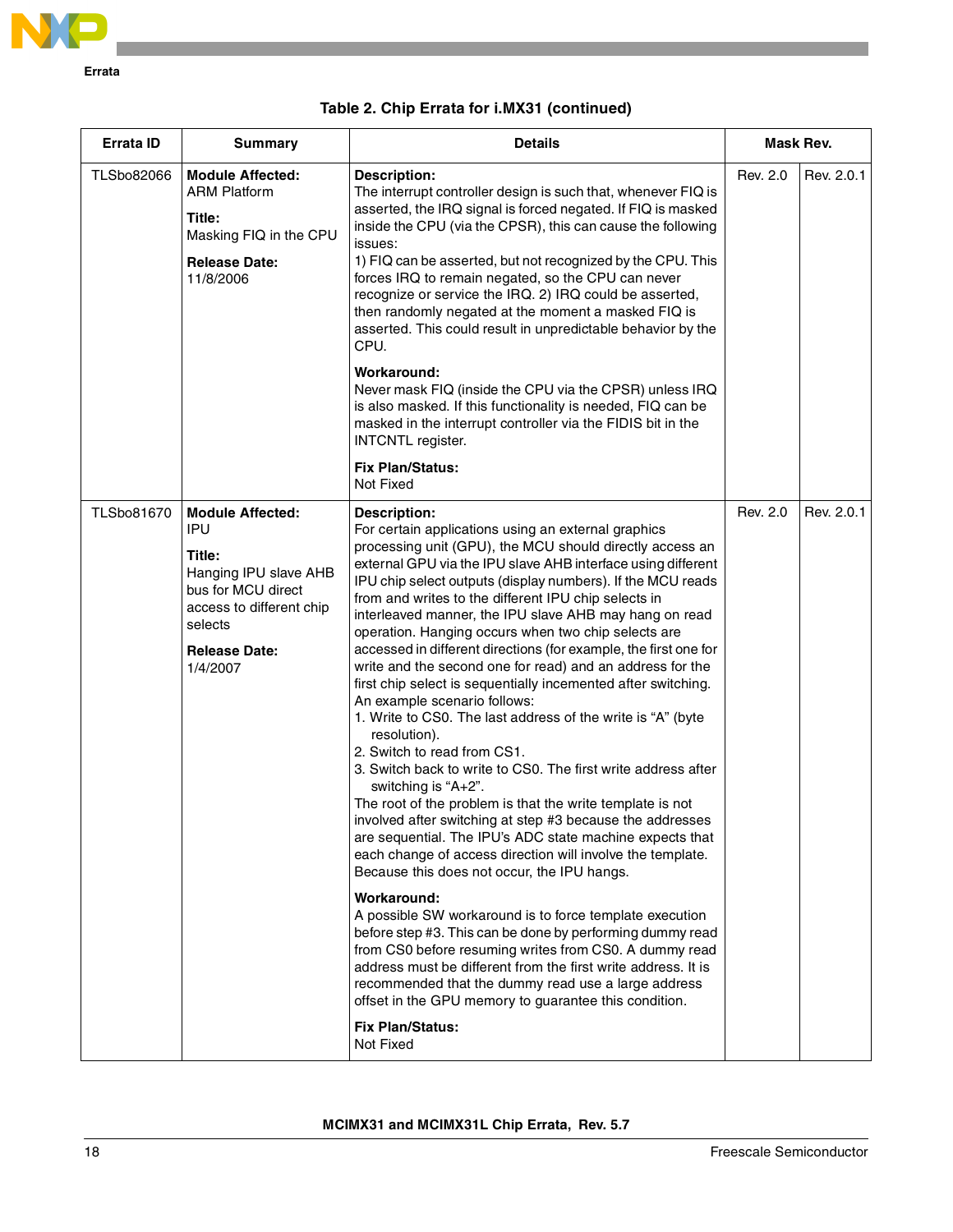

| <b>Errata ID</b>  | <b>Summary</b>                                                                                                                               | <b>Details</b>                                                                                                                                                                                                                                                                                                                                                                                                                                                                                                                                                                                                                                                                                                                                                                                                                                                                                                                              | Mask Rev. |            |
|-------------------|----------------------------------------------------------------------------------------------------------------------------------------------|---------------------------------------------------------------------------------------------------------------------------------------------------------------------------------------------------------------------------------------------------------------------------------------------------------------------------------------------------------------------------------------------------------------------------------------------------------------------------------------------------------------------------------------------------------------------------------------------------------------------------------------------------------------------------------------------------------------------------------------------------------------------------------------------------------------------------------------------------------------------------------------------------------------------------------------------|-----------|------------|
| <b>TLSbo84378</b> | <b>Module Affected:</b><br><b>EMI and Internal RAM</b><br>Title:<br>Internal RAM and EMI<br>access issue<br><b>Release Date:</b><br>1/4/2007 | <b>Description:</b><br>Symptom:<br>The EMI (External Memory Interface, specifically the<br>ESDRAM Controller) may occasionally miss an access<br>depending on the MMU configuration. This occurs when<br>there is an internal <i>slave switch</i> on the L2CC bus during the<br>SDRAM auto refresh cycle.<br>Reasons:<br>Two EMI specific reasons:<br>1. The EMI assumes it is the only slave on the bus and<br>hence does not use the internal <i>hready in</i> signal from the<br>ARM core.<br>2. No decoding of the incoming address occurs in the EMI<br>when deciding to deactivate the internal hready_out<br>signal. So each access reflected on the internal AHB bus<br>will cause EMI to think it is being accessed.<br>One architectural reason:<br>• The ARM busses to EMI are L2CC0 and L2CC2, which<br>reflect any access on other ARM AHB busses which were<br>not configured as Not Shared in MMU.<br>Continued on next page | Rev. 2.0  | Rev. 2.0.1 |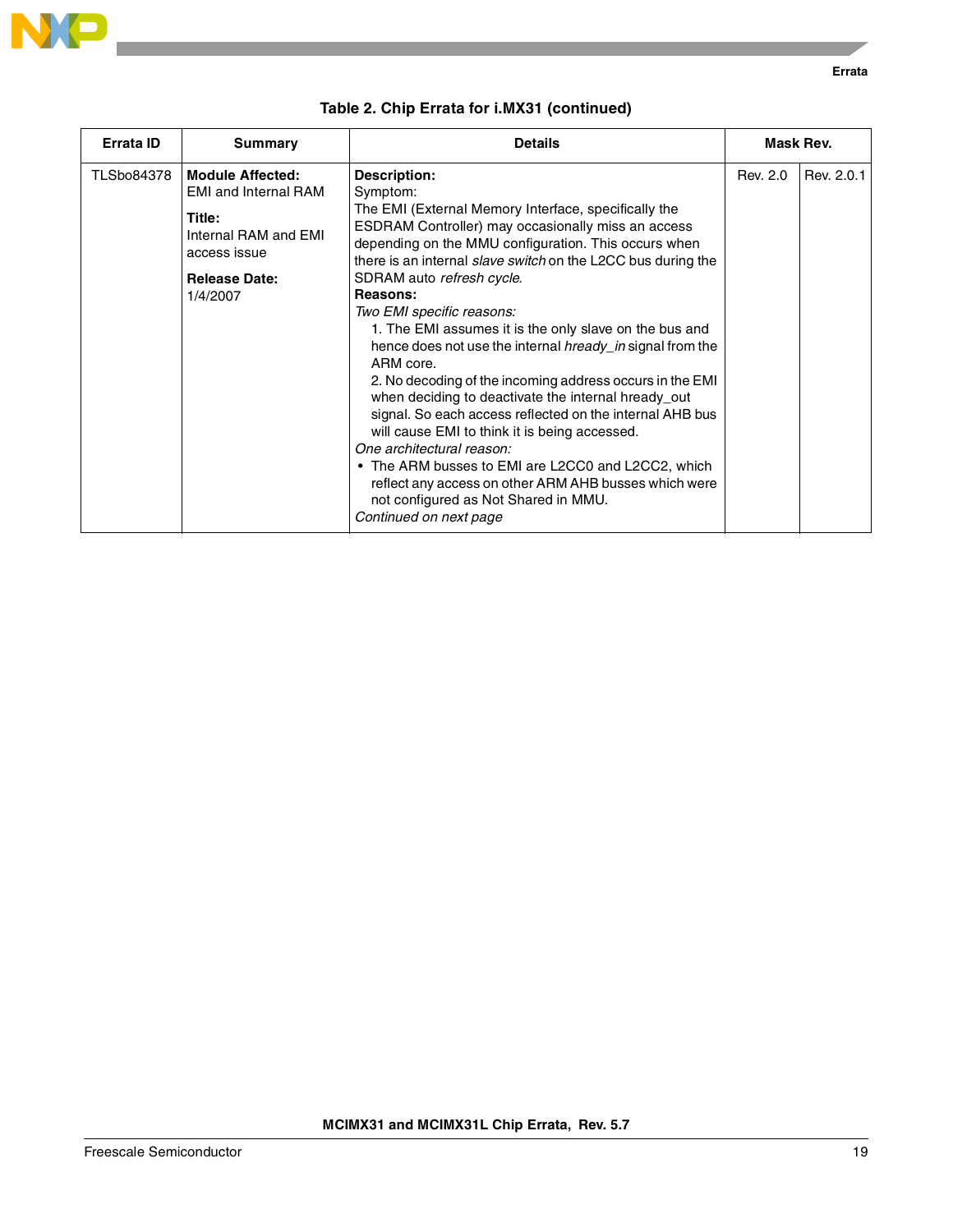

| <b>Errata ID</b>               | <b>Summary</b>                                                                                                                               | <b>Details</b>                                                                                                                                                                                                                                                                                                                                                                                                                                                                                                                                                                                                                                                                                                                                                                                                                                                                                                                                                                                                                                                                                                                                                                                | Mask Rev. |            |
|--------------------------------|----------------------------------------------------------------------------------------------------------------------------------------------|-----------------------------------------------------------------------------------------------------------------------------------------------------------------------------------------------------------------------------------------------------------------------------------------------------------------------------------------------------------------------------------------------------------------------------------------------------------------------------------------------------------------------------------------------------------------------------------------------------------------------------------------------------------------------------------------------------------------------------------------------------------------------------------------------------------------------------------------------------------------------------------------------------------------------------------------------------------------------------------------------------------------------------------------------------------------------------------------------------------------------------------------------------------------------------------------------|-----------|------------|
| <b>TLSbo84378</b><br>Continued | <b>Module Affected:</b><br><b>EMI and Internal RAM</b><br>Title:<br>Internal RAM and EMI<br>access issue<br><b>Release Date:</b><br>1/4/2007 | Scenario:<br>The problem occurs when there is a Slave Switch on the<br>L2CC (L2 Cache Controller) bus between internal RAM and<br>the EMI, where the EMI cannot service the access due to a<br>Refresh Cycle occurring to the external SDRAM memory.<br>The first access to the internal RAM makes the EMI<br>deactivate its internal hready_out signal. Then, the second<br>access is completely ignored by EMI, although it is a legal<br>access.<br>Note: Because the internal ROM cannot be mapped to the<br>P-AHB (due to the fact that code is executed from ROM),<br>any accesses to ROM (when not in boot sequence), must<br>take special precautions to avoid the failure conditions.<br>Impact:<br>An external access may be missed (may not occur) following<br>an access to the internal RAM.<br>Workaround:<br>A work around in software exists, such that accesses to the<br>internal RAM should be made via the "P-AHB" bus from the<br>ARM core as defined in the MMU set up. This can be<br>accomplished by setting up the internal RAM region as a<br>non-shard device in the MMU page table (via the type<br>extension field bits, TEX[2:0], C bit and B bit as defined in | Rev. 2.0  | Rev. 2.0.1 |
|                                |                                                                                                                                              | the ARM11 page table format). However, a restriction occurs<br>as the ARM core cannot execute code via the P-AHB bus.<br>This work around is applicable given the code is being<br>executed from the external SDRAM (or internal cache) and<br>data is stored and accessed in the internal RAM. Code<br>cannot be executed from both internal RAM and external<br>SDRAM.                                                                                                                                                                                                                                                                                                                                                                                                                                                                                                                                                                                                                                                                                                                                                                                                                      |           |            |
|                                |                                                                                                                                              | <b>Fix Plan/Status:</b><br>Not Fixed                                                                                                                                                                                                                                                                                                                                                                                                                                                                                                                                                                                                                                                                                                                                                                                                                                                                                                                                                                                                                                                                                                                                                          |           |            |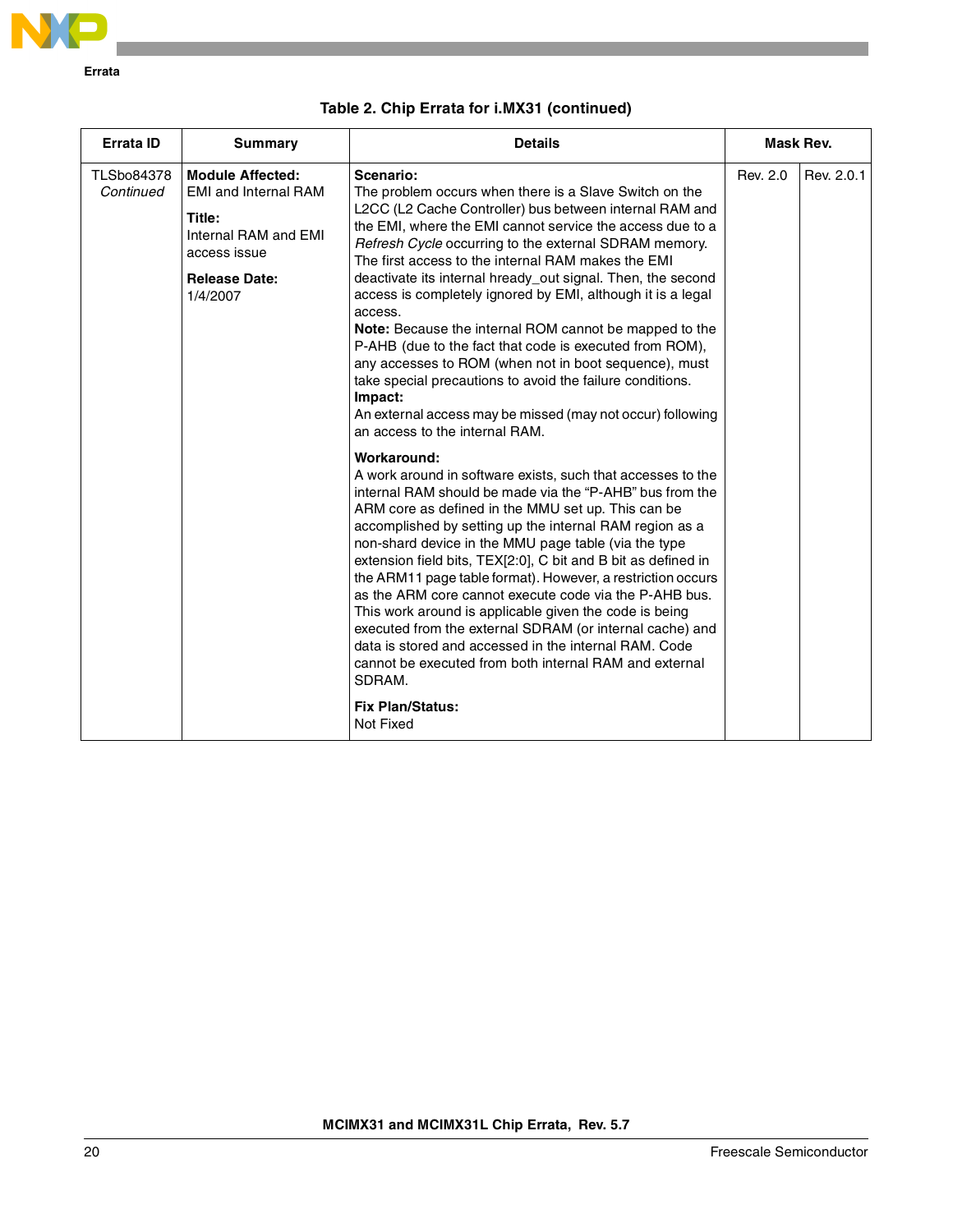

**Errata**

| <b>Errata ID</b>  | <b>Summary</b>                                                                                                                                                                                                   | <b>Details</b>                                                                                                                                                                                                                                                                                                                                                                                                                                                                                                                                                                                                                                                                                                                                                                                                                                                                                                                                                                                                                                                                                                                                                                                                                                                                         | Mask Rev. |            |
|-------------------|------------------------------------------------------------------------------------------------------------------------------------------------------------------------------------------------------------------|----------------------------------------------------------------------------------------------------------------------------------------------------------------------------------------------------------------------------------------------------------------------------------------------------------------------------------------------------------------------------------------------------------------------------------------------------------------------------------------------------------------------------------------------------------------------------------------------------------------------------------------------------------------------------------------------------------------------------------------------------------------------------------------------------------------------------------------------------------------------------------------------------------------------------------------------------------------------------------------------------------------------------------------------------------------------------------------------------------------------------------------------------------------------------------------------------------------------------------------------------------------------------------------|-----------|------------|
| <b>TLSbo84397</b> | <b>Module Affected:</b><br>Bootstrap ROM<br>Title:<br>CPU hangs if BOOT[4:0]<br>set to 00000 (bootstrap)<br>and a USB ULPI is not<br>present.<br><b>Release Date:</b><br>1/4/2007                                | <b>Description:</b><br>When setting boot mode BOOT[4:0] to 00000 (bootstrap<br>mode), and a ULPI transceiver is not present or is disabled<br>at reset, the CPU will hang. This is because the USB module<br>requires an external clock from the external ULPI<br>transceiver during bootstrap mode.<br>Workaround:<br>Three work arounds exist to avoid this issue during<br>bootstrap mode $(BOOT[4:0] = 00000)$ :<br>1. If using a board design with a ULPI transceiver, enable the<br>transceiver at power on.<br>2. If using a board design without a ULPI transceiver,<br>connect a clock to the USB_OTG pin. This can be a low<br>frequency clock (for example, same clock source as<br>CKIL). The clock source to this pin can be turned off later.<br>3. For debug purposes only, use boot mode BOOT[4:0]<br>00110 (but can only perform bootstrap through UART or<br>USB Full speed interface). Note, the MX31 ADS board<br>has two possible serial full speed transceivers, the<br>ISP1301BS and the MC13783, but only the ISP1301BS<br>works in BOOT[4:0] 00110 mode. In BOOT[4:0] 00000<br>mode, both the IPS1301BS and the MC13783 serial<br>transceivers work, however, one of the previous two work<br>arounds should be used.<br><b>Fix Plan/Status:</b><br>Not Fixed | Rev. 2.0  | Rev. 2.0.1 |
| <b>TLSbo88060</b> | <b>Module Affected:</b><br><b>EMI: ESDCTL</b><br>Title:<br>Software reset in<br><b>ESDCTL causes loss of</b><br>information on the<br>external memory's<br>precharge status<br><b>Release Date:</b><br>1/18/2007 | <b>Description:</b><br>When issuing a software reset in the ESDCTL via the RST<br>bit in the ESDMISC register, the logic that stores the<br>precharge status of the external memory's banks is reset.<br>Thus, if a bank in the external memory was closed at the<br>time this soft reset is initiated, the ESDCTL incorrectly<br>assumes this bank is open and issues a read or write<br>command when instead, it should first issue an active<br>command. However, in normal use cases, soft reset of the<br>ESDCTL is not necessary.<br>Workaround:<br>None<br><b>Fix Plan/Status:</b><br>Not Fixed                                                                                                                                                                                                                                                                                                                                                                                                                                                                                                                                                                                                                                                                                 | Rev. 2.0  | Rev. 2.0.1 |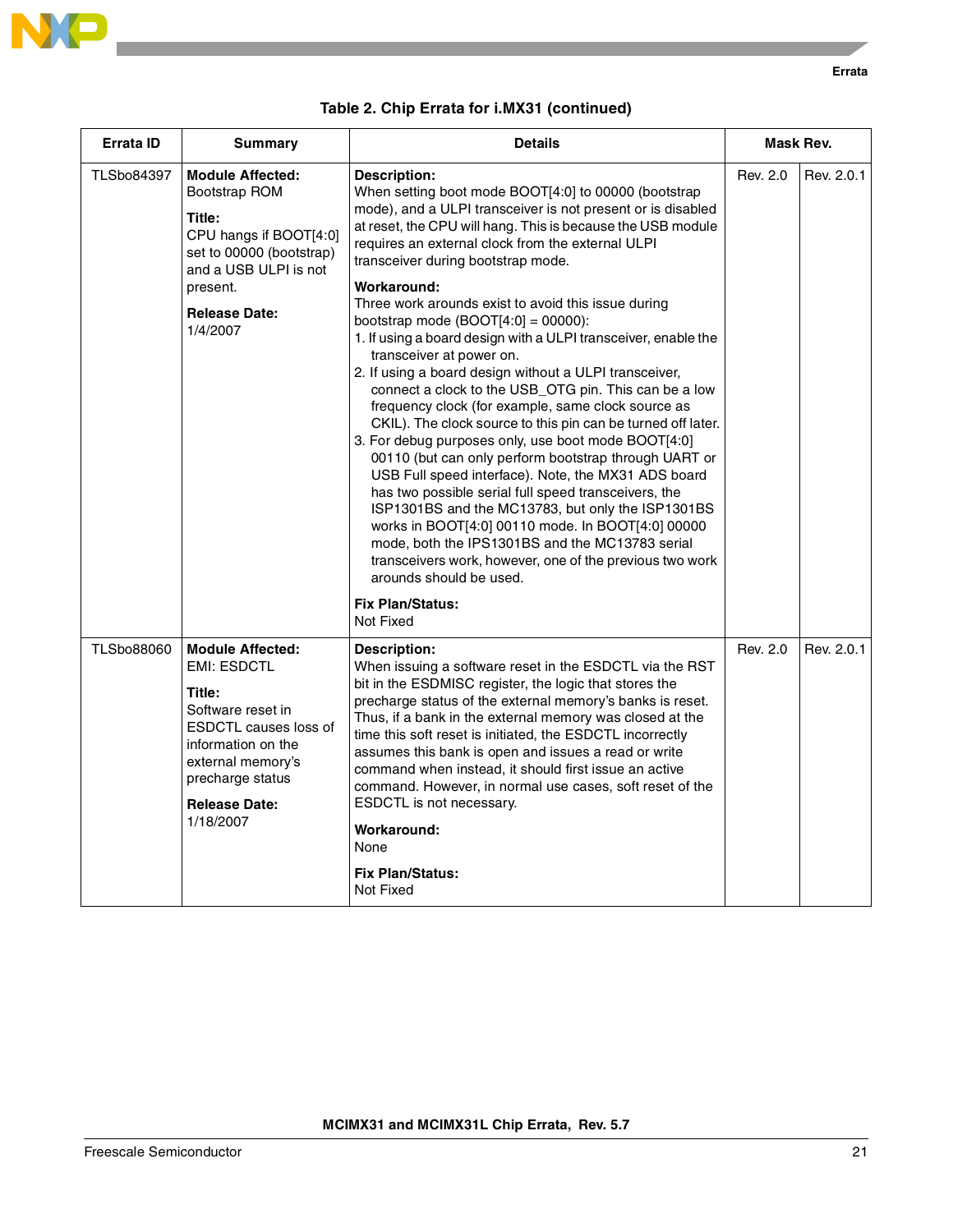

| <b>Errata ID</b>  | <b>Summary</b>                                                                                                                                                                                                                           | <b>Details</b>                                                                                                                                                                                                                                                                                                                                                                                                                                                                                                                                                                                                                                                                                                                                                                                                                                                                                                                                       | Mask Rev. |            |
|-------------------|------------------------------------------------------------------------------------------------------------------------------------------------------------------------------------------------------------------------------------------|------------------------------------------------------------------------------------------------------------------------------------------------------------------------------------------------------------------------------------------------------------------------------------------------------------------------------------------------------------------------------------------------------------------------------------------------------------------------------------------------------------------------------------------------------------------------------------------------------------------------------------------------------------------------------------------------------------------------------------------------------------------------------------------------------------------------------------------------------------------------------------------------------------------------------------------------------|-----------|------------|
| <b>TLSbo88353</b> | <b>Module Affected:</b><br><b>SIM</b><br>Title:<br>SIM RCV EN bit must be<br>set (SIM receiver<br>enabled) for the SIM<br>transmitter (enabled via<br>the XMT_EN bit) to work<br>properly<br><b>Release Date:</b><br>1/18/2007           | Description:<br>It is found that for the SIM transmit logic to function properly,<br>the SIM receive must be enabled (via the RCV_EN bit in the<br>SIM's ENABLE register).<br>Workaround:<br>The SIM receiver must be enabled (via the RCV_EN bit)<br>before enabling the SIM transmitter (enabled via the<br>XMT_EN bit).<br><b>Fix Plan/Status:</b><br>Not Fixed                                                                                                                                                                                                                                                                                                                                                                                                                                                                                                                                                                                   | Rev. 2.0  | Rev. 2.0.1 |
| <b>TLSbo91748</b> | <b>Module Affected:</b><br>SDHC (SDIO Controller)<br>Title:<br>SDHC multi-block write<br>problem to SDIO cards<br>that do not send a busy<br>signal between each<br>block in a multi-block<br>write<br><b>Release Date:</b><br>2/26/2007 | <b>Description:</b><br>When the SDHC writes multi-block data to an SDIO card, it<br>will monitor the busy signal (low value of DAT0 driving by the<br>SDIO card) from the card after each block of data is sent to<br>the card. The SDHC will then wait until the card is ready for<br>the SDHC to write the next block of data. No other data<br>transfer operations are affected.<br>Impact:<br>If no busy signal is detected after the multi-block write, the<br>SDHC will stall waiting for the busy signal causing the write<br>operation to timeout and a failure to proceed with the next<br>write operation. Therefore, the SDHC can only support<br>cards that provide a busy signal between each block in a<br>multi-block write.<br>Workaround:<br>As a workaround, multi-block write can be replaced by<br>single-block write, however this will degrade the efficiency of<br>the data transfer.<br><b>Fix Plan/Status:</b><br>Not Fixed | Rev. 2.0  | Rev. 2.0.1 |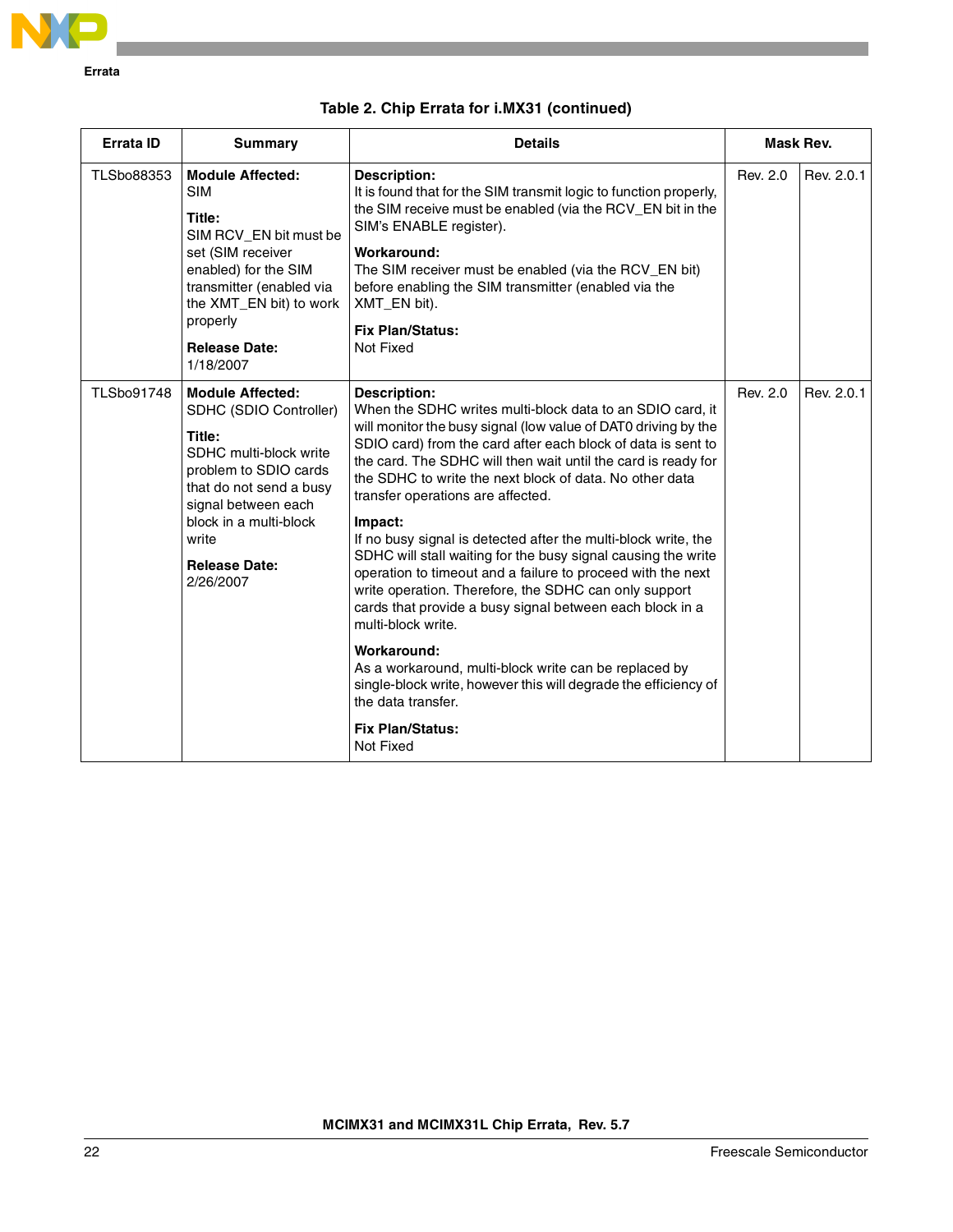

#### **Errata**

| Errata ID         | <b>Summary</b>                                                                                                                                                                                  | <b>Details</b>                                                                                                                                                                                                                                                                                                                                                                                                                                                                                                                                                                                                                                                                                                                                                                                                                                                                                                                                                                                                                                                                                                                     | Mask Rev. |            |
|-------------------|-------------------------------------------------------------------------------------------------------------------------------------------------------------------------------------------------|------------------------------------------------------------------------------------------------------------------------------------------------------------------------------------------------------------------------------------------------------------------------------------------------------------------------------------------------------------------------------------------------------------------------------------------------------------------------------------------------------------------------------------------------------------------------------------------------------------------------------------------------------------------------------------------------------------------------------------------------------------------------------------------------------------------------------------------------------------------------------------------------------------------------------------------------------------------------------------------------------------------------------------------------------------------------------------------------------------------------------------|-----------|------------|
| <b>TLSbo91750</b> | <b>Module Affected:</b><br><b>IOQVDD Voltage Rail</b><br>Title:<br>Power up sequence<br>causes a slight current<br>drain increase on<br><b>IOQVDD</b> rail<br><b>Release Date:</b><br>8/27/2007 | <b>Description:</b><br>This only applies to M91E. The defined power up sequence<br>results in a slight increase in current drain (3 to 5 mA) when<br>IOQVDD is raised prior to the NVCC2, NVCC21, and<br>NVCC22 (NVCC2x) rails, specifically NVCC21. The current<br>drain increase is observed during the time IOQVDD is raised<br>prior to NVCC21 being raised. Once NVCC21 is raised to its<br>appropriate voltage, the extra current drain disappears.<br>However, this drain neither poses a risk to the silicon nor<br>causes any damages. Therefore, this is technically not an<br>errata, but it is documented here to inform the user of this<br>scenario.<br>Workaround:<br>Since the slight current drain does not pose a risk to the<br>silicon, no work around is necessary. However, another<br>power up sequencing option is available (please refer to the<br>MCIMX31 and MCIMX31L Multimedia Applications<br>Processor Data Sheet), which allows the user to power the<br>NVCC2x rails with IOQVDD, NVCC1, and NVCC3-10, in<br>which case, no current increase will occur.<br><b>Fix Plan/Status:</b><br>Not Fixed | Rev. 2.0  | Rev. 2.0.1 |
| TLSbo86232        | <b>Module Affected:</b><br><b>SDMA</b><br>Title:<br>SDMA causes wrong<br>accesses when running<br>CHO a second time<br><b>Release Date:</b><br>8/27/2007                                        | Description:<br>When the SDMA Channel 0 (CH0) is ran a second time with<br>Dynamic Context Switching mode, it can generate invalid<br>accesses on the BurstDMA port. In most applications,<br>SDMA CH0 is run a second time only when downloading<br>RAM scripts from external memory into the SDMA RAM. No<br>issue is seen when running the SDMA CHO for the first,<br>initial time.<br>Workaround:<br>Since the issue is mainly seen when downloading RAM<br>scripts into the SDMA RAM, it is recommended to use Static<br>Context Switching for CH0 during the script download.<br>When the download process is completed, the user may<br>switch back to Dynamic Context Switching mode.<br><b>Fix Plan/Status:</b><br>Not Fixed                                                                                                                                                                                                                                                                                                                                                                                              | Rev. 2.0  | Rev. 2.0.1 |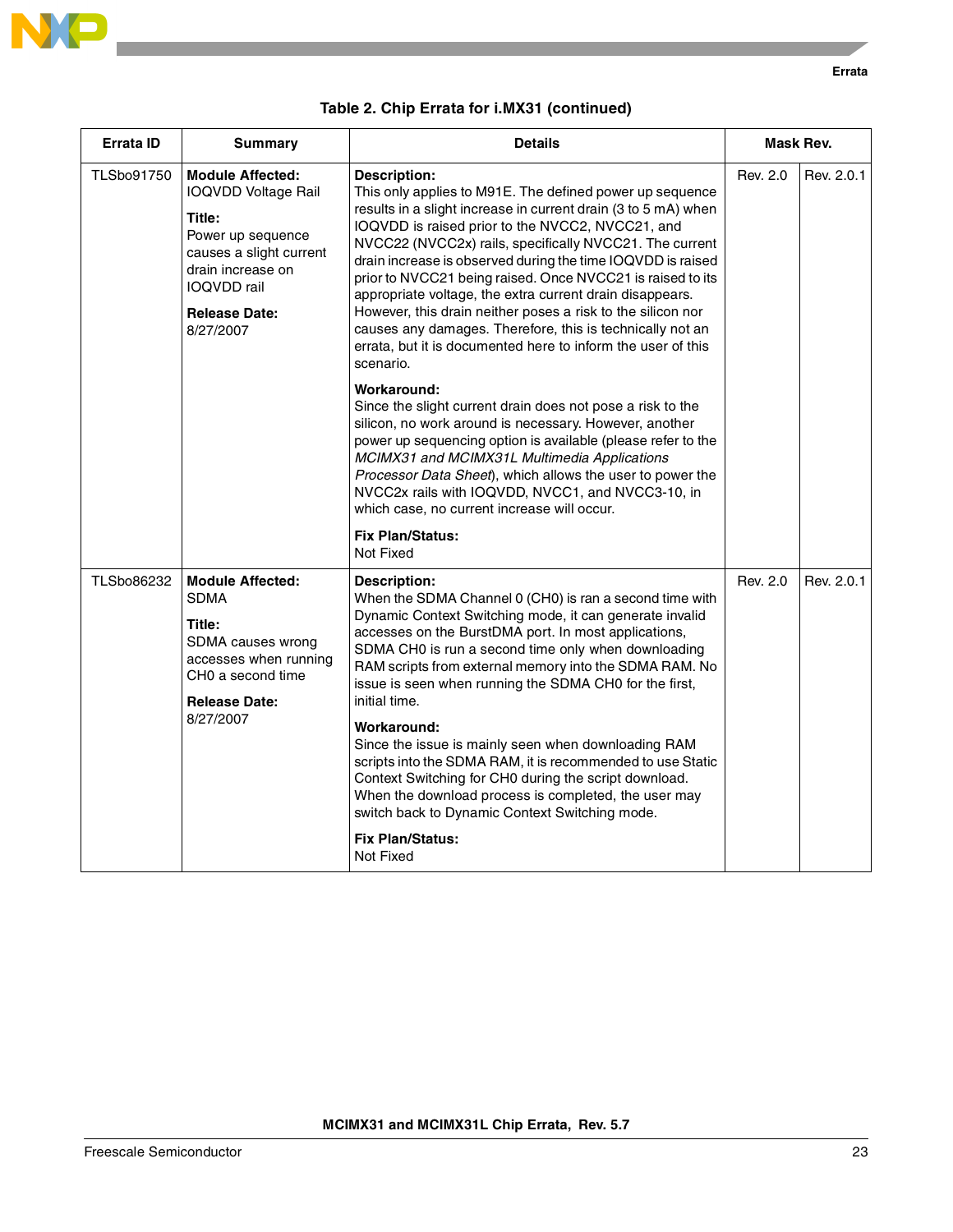

| Errata ID         | <b>Summary</b>                                                                                                                                                | <b>Details</b>                                                                                                                                                                                                                                                                                                                                                                                                                                                                                                                                                                                                                                                                                                                                                                                                                                                                                                                                                                                                                                                                                                                                                                                                                                                                                                                                                                                                                                               |          | Mask Rev.  |  |
|-------------------|---------------------------------------------------------------------------------------------------------------------------------------------------------------|--------------------------------------------------------------------------------------------------------------------------------------------------------------------------------------------------------------------------------------------------------------------------------------------------------------------------------------------------------------------------------------------------------------------------------------------------------------------------------------------------------------------------------------------------------------------------------------------------------------------------------------------------------------------------------------------------------------------------------------------------------------------------------------------------------------------------------------------------------------------------------------------------------------------------------------------------------------------------------------------------------------------------------------------------------------------------------------------------------------------------------------------------------------------------------------------------------------------------------------------------------------------------------------------------------------------------------------------------------------------------------------------------------------------------------------------------------------|----------|------------|--|
| <b>TLSbo94952</b> | <b>Module Affected:</b><br><b>IPU</b><br>Title:<br>LCD clock temporarily<br>stops while performing<br>DVFS PLL switching<br><b>Release Date:</b><br>8/27/2007 | <b>Description:</b><br>When performing a DVFS PLL switch, flicker is seen on the<br>LCD display for about 200 µs, which is proportional to the<br>VSCNT value in the CCM module. The flicker occurs due to<br>the DVFS handshake with the IPU. Specifically, when the<br>CCM sends an internal clock rate change request to the IPU,<br>the IPU stops the pixel clock to the display until the VSCNT<br>time has expired. This problem is not seen when using a<br>smart (asynchronous) display. Note that this only applies to<br>mask set M91E since previous versions did not support<br>DVFS PLL switching.<br>Workaround:<br>Performing a DVFS switch from one PLL to another should<br>be performed in two stages:<br>1. Perform voltage change by software through<br>programming the power management IC (PMIC) via SPI<br>or I2C for example.<br>2. Once the voltage has changed (after counting the<br>appropriate CKIL cycles), perform the DVFS operation<br>through CCM but without changing the voltage (so this<br>will actually perform a DFS stage only). This can be done<br>by programming the dvs0/1 of CCM to match the new<br>value programmed by software in the first stage (the<br>voltage change only stage), and to set VSCNT to a low<br>number (even 0), so that the state machine will not wait<br>for PMIC to change voltage (PMIC is already at the aimed<br>voltage in this stage).<br><b>Fix Plan/Status:</b><br>Not Fixed | Rev. 2.0 | Rev. 2.0.1 |  |
| <b>TLSbo93426</b> | <b>Module Affected:</b><br>Bootstrap ROM<br>Title:<br>USB is not recognized by<br>the PC during bootstrap<br>mode<br><b>Release Date:</b><br>8/27/2007        | <b>Description:</b><br>When configuring the BootMode[4:0] pins for bootstrap<br>mode, the bootstrap ROM configures the USB and UART<br>modules for serial download. However, deficiencies in the<br>bootstrap ROM code result in unreliable USB connectivity<br>with the PC such that the PC reports that it does not<br>recognize the USB device. Note that this is not a problem<br>with the USB module, just the implementation in the<br>bootstrap ROM.<br><b>Workaround:</b><br>Use the UART port for serial communication during<br>bootstrap mode.<br><b>Fix Plan/Status:</b><br>Not Fixed                                                                                                                                                                                                                                                                                                                                                                                                                                                                                                                                                                                                                                                                                                                                                                                                                                                            | Rev. 2.0 |            |  |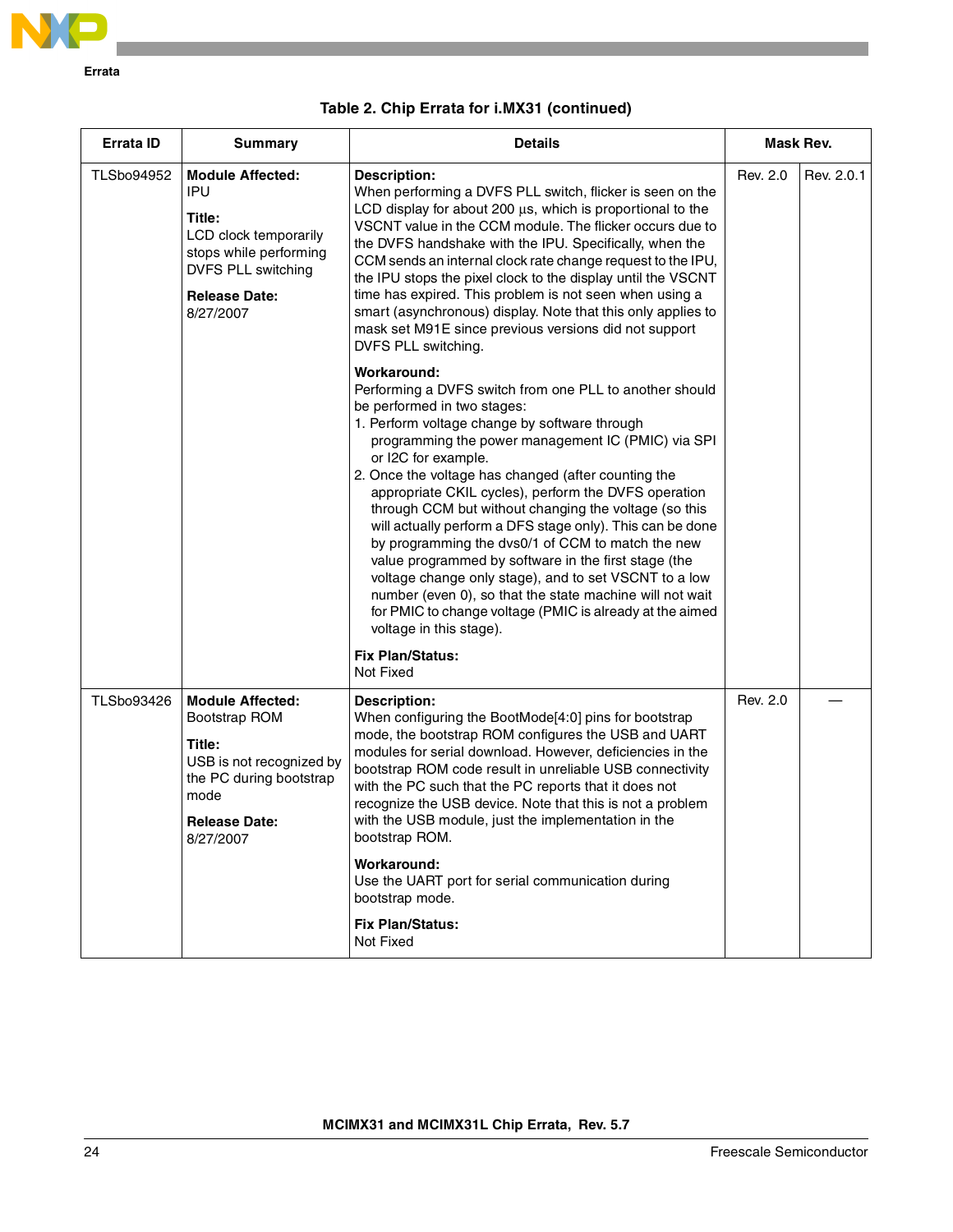

| Errata ID         | <b>Summary</b>                                                                                                                                                                         | <b>Details</b><br><b>Description:</b><br>When the SDHC bus clock is stopped by SW, on writing a<br>read command to the CMD_DAT_CONT register, the clock<br>will be re-activated by the SDHC module itself. If the SW<br>starts the clock, as it does in legacy drivers, the clock will be<br>forced active, corrupting the data buffer.<br>Workaround:<br>The SW driver should not manually re-start the SDHC clock<br>during reads as the SDHC module re-activates this clock<br>automatically<br><b>Fix Plan/Status:</b><br>Not Fixed |          | Mask Rev.  |  |
|-------------------|----------------------------------------------------------------------------------------------------------------------------------------------------------------------------------------|-----------------------------------------------------------------------------------------------------------------------------------------------------------------------------------------------------------------------------------------------------------------------------------------------------------------------------------------------------------------------------------------------------------------------------------------------------------------------------------------------------------------------------------------|----------|------------|--|
| <b>TLSbo93469</b> | <b>Module Affected:</b><br>SDHC<br>Title:<br>Buffer corruption can<br>occur when SW enables<br>the SDHC clock for a read<br><b>Release Date:</b><br>8/27/2007                          |                                                                                                                                                                                                                                                                                                                                                                                                                                                                                                                                         |          | Rev. 2.0.1 |  |
| TLSbo86219        | <b>Module Affected:</b><br><b>IPU</b><br>Title:<br><b>IPU</b> restriction on<br>HSP=AHB clock when<br>accessing an external<br>GPU<br><b>Release Date:</b><br>8/27/2007                | <b>Description:</b><br>Internal synchronization issues in the IPU limits accesses to<br>an external graphics processor (GPU) such that the<br>maximum HSP clock frequency is the frequency of the AHB<br>clock. In other words, the HSP clock cannot be set higher<br>than the AHB clock when using an external GPU.<br>This applies to the IPU version used in mask set M91E only.<br>Workaround:<br>None<br><b>Fix Plan/Status:</b><br>Not Fixed                                                                                      | Rev. 2.0 | Rev. 2.0.1 |  |
| <b>TLSbo95266</b> | <b>Module Affected:</b><br><b>UART</b><br>Title:<br><b>UART</b> module asserts<br>TRDY interrupt even if the<br>transmitter is disabled<br><b>Release Date:</b><br>8/27/2007           | Description:<br>The UART transmitter ready interrupt (TRDY) will generate<br>an interrupt when TRDYEN (transmitter ready interrupt<br>enable) is set, even though the transmitter is disabled<br>$(TXEN=0)$ .<br>Workaround:<br>Enable the interrupt after enabling the transmitter in<br>software.<br><b>Fix Plan/Status:</b><br>Not Fixed                                                                                                                                                                                             | Rev. 2.0 | Rev. 2.0.1 |  |
| TLSbo96321        | Module Affected:<br><b>IPU</b><br>Title:<br>When using the<br>3-clock-cycle-per-pixel<br>mode, the first pixel in a<br>line presents incorrectly<br><b>Release Date:</b><br>10/05/2007 | <b>Description:</b><br>When using a 3-clock-cycle-per-pixel synchronous LCD<br>panel, a problem occurs where the first pixel of each line<br>does not sample correctly; therefore, incorrect data is sent<br>out to the display. This incorrect data is the last pixel of the<br>previous line.<br>Workaround: None.<br>Fix Plan/Status: Not Fixed                                                                                                                                                                                      | Rev. 2.0 | Rev. 2.0.1 |  |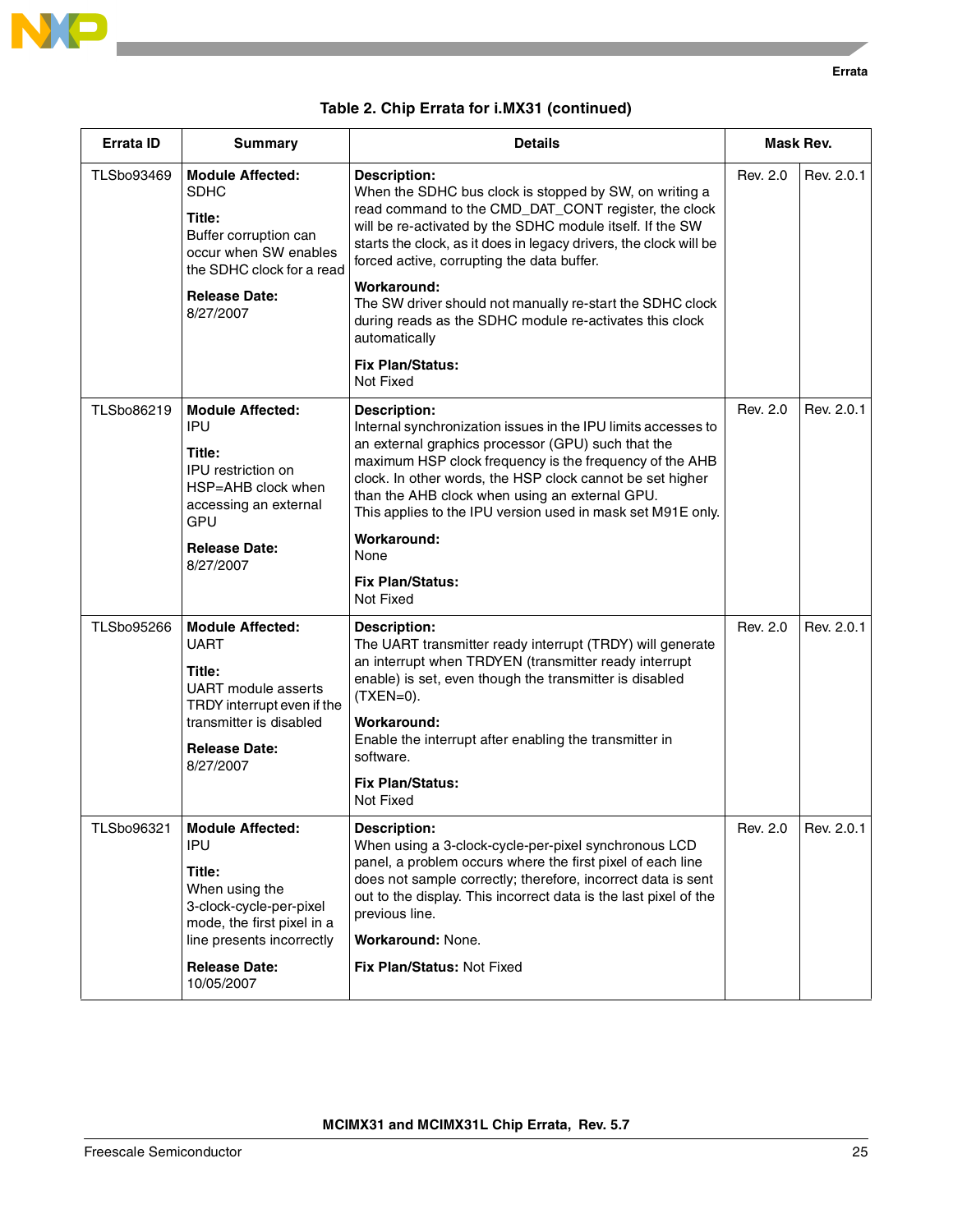

| <b>Errata ID</b> | Summary                                                                                                                                               | <b>Details</b>                                                                                                                                                                                                                                                                                                                                                                                                                                                                                                                                                                                                                                                                                                                                                                                                                                            |          | Mask Rev.  |  |
|------------------|-------------------------------------------------------------------------------------------------------------------------------------------------------|-----------------------------------------------------------------------------------------------------------------------------------------------------------------------------------------------------------------------------------------------------------------------------------------------------------------------------------------------------------------------------------------------------------------------------------------------------------------------------------------------------------------------------------------------------------------------------------------------------------------------------------------------------------------------------------------------------------------------------------------------------------------------------------------------------------------------------------------------------------|----------|------------|--|
| ENGcm02610       | Module Affected:<br>USB OTG<br>Title:<br>Data corruption occurs in<br>the USB OTG module at<br>low core voltage<br><b>Release Date:</b><br>01/11/2008 | Description:<br>At low core voltages, the USB OTG core will transfer<br>corrupted data (single bit errors) in both Host and Device<br>mode, without being caught by the CRC, as the data<br>corruption occurs inside core by which the CRC is<br>calculated on that erroneous data. Preliminary testing<br>shows that this problem occurs at core voltages $<$ 1.38 V.<br>The problem was identified to be an issue with the internal<br>memory of the USB OTG core.<br>Workaround:<br>There are two work around solutions:<br>1. During USB OTG transfers, elevate the core voltage<br>greater than Vmin (preliminary testing shows this to be<br>1.38V, however more thorough testing and<br>characterization is being performed).<br>2. Use an alternate Host core (if not needing the OTG<br>functionality).<br><b>Fix Plan/Status:</b><br>Not fixed. | Rev. 2.0 | Rev. 2.0.1 |  |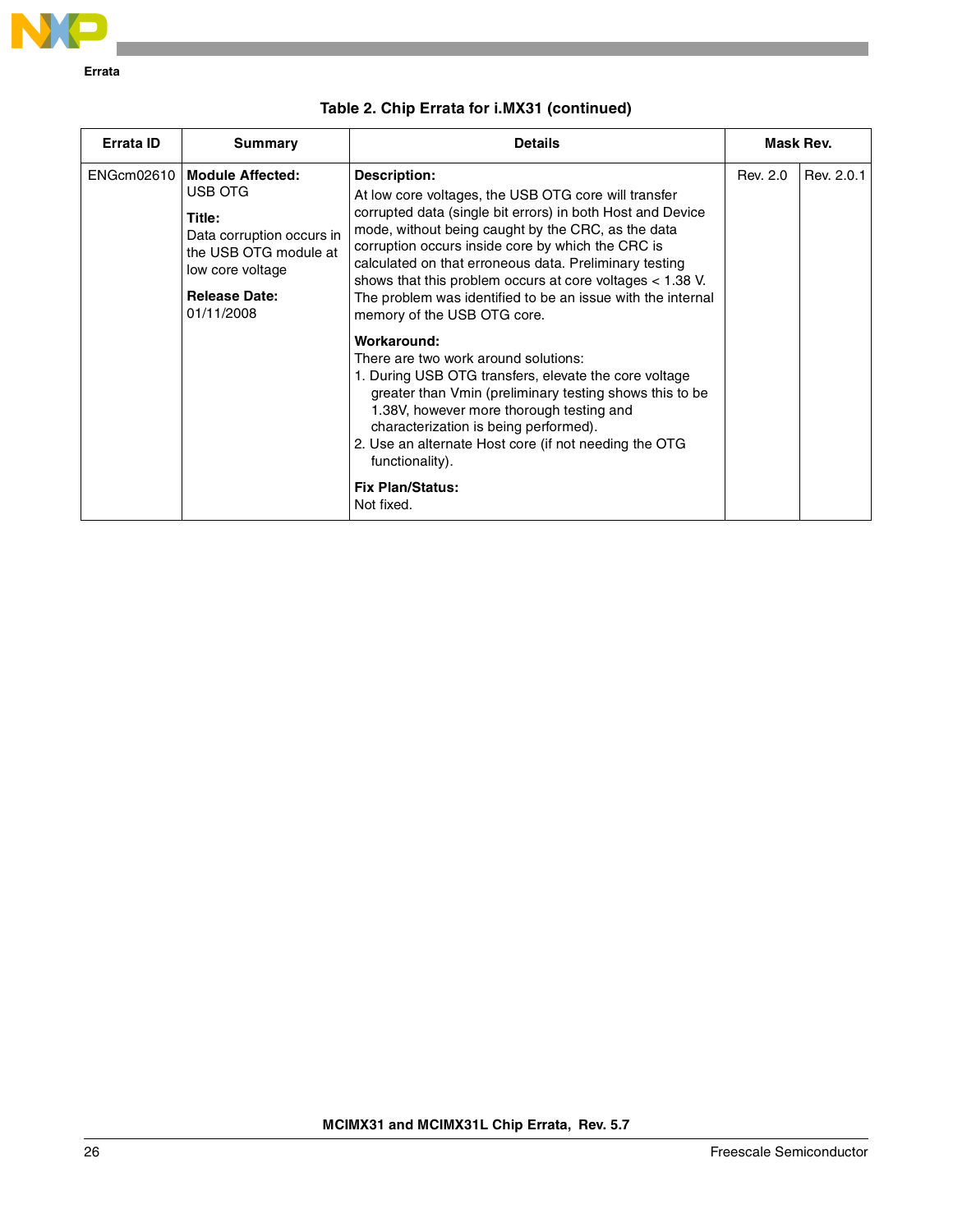

| Errata ID         | <b>Summary</b><br><b>Details</b>                                                                                             |                                                                                                                                                                                                                                                                                                                                                                                                                                                                                                                                                                                                                                                                                                                                                                                                                                                                                                                                                                                                                                                                                                                                                                                                                                                                                                                                                                                       |          |            |
|-------------------|------------------------------------------------------------------------------------------------------------------------------|---------------------------------------------------------------------------------------------------------------------------------------------------------------------------------------------------------------------------------------------------------------------------------------------------------------------------------------------------------------------------------------------------------------------------------------------------------------------------------------------------------------------------------------------------------------------------------------------------------------------------------------------------------------------------------------------------------------------------------------------------------------------------------------------------------------------------------------------------------------------------------------------------------------------------------------------------------------------------------------------------------------------------------------------------------------------------------------------------------------------------------------------------------------------------------------------------------------------------------------------------------------------------------------------------------------------------------------------------------------------------------------|----------|------------|
| <b>ENGcm11424</b> | <b>Module Affected:</b><br><b>WEIM</b><br>Title:<br>WEIM can not correctly<br>sample data<br><b>Release Date:</b><br>07/2010 | <b>Description:</b><br>The active-low input signal End Current Burst (ECB) is<br>asserted by external burst capable devices. It is serviced in<br>synchronous mode only (SYNC=1). This signal can be used<br>in two different modes depending on the EW bit in the Chip<br>Select Control Register. In the ECB mode (EW=0), ECB<br>indicates the end of the current (continuous) burst<br>sequence. Following assertion, the WEIM terminates the<br>current burst sequence and initiates a new one. In the WAIT<br>mode ( $EW=1$ ), the memory device asserts this signal to<br>insert wait states during refresh collisions or during a row<br>boundary crossing. Following assertion, the WEIM does not<br>terminate the current burst sequence and continues it once<br>WAIT is negated.<br>FCE is one parameter in the register CSCRxA that is used<br>to enable/disable feedback clock.<br>• If FCE=0, WEIM will sample the data by internal AHB bus<br>clock.<br>• If FCE=1, WEIM will sample the data by BCLK_FB singal<br>that is from PAD.<br>The issue is found that, if FCE is configued to 1 and there is<br>ECB assertion during access, WEIM will not sample the<br>correct data.<br>Workaround:<br>Use FCE=0 mode instead of FCE=1 mode, if external device<br>will assert ECB_B singal during burst access in FCE=1<br>mode.<br><b>Fix Plan/Status:</b><br>Not fixed. | Rev. 2.0 | Rev. 2.0.1 |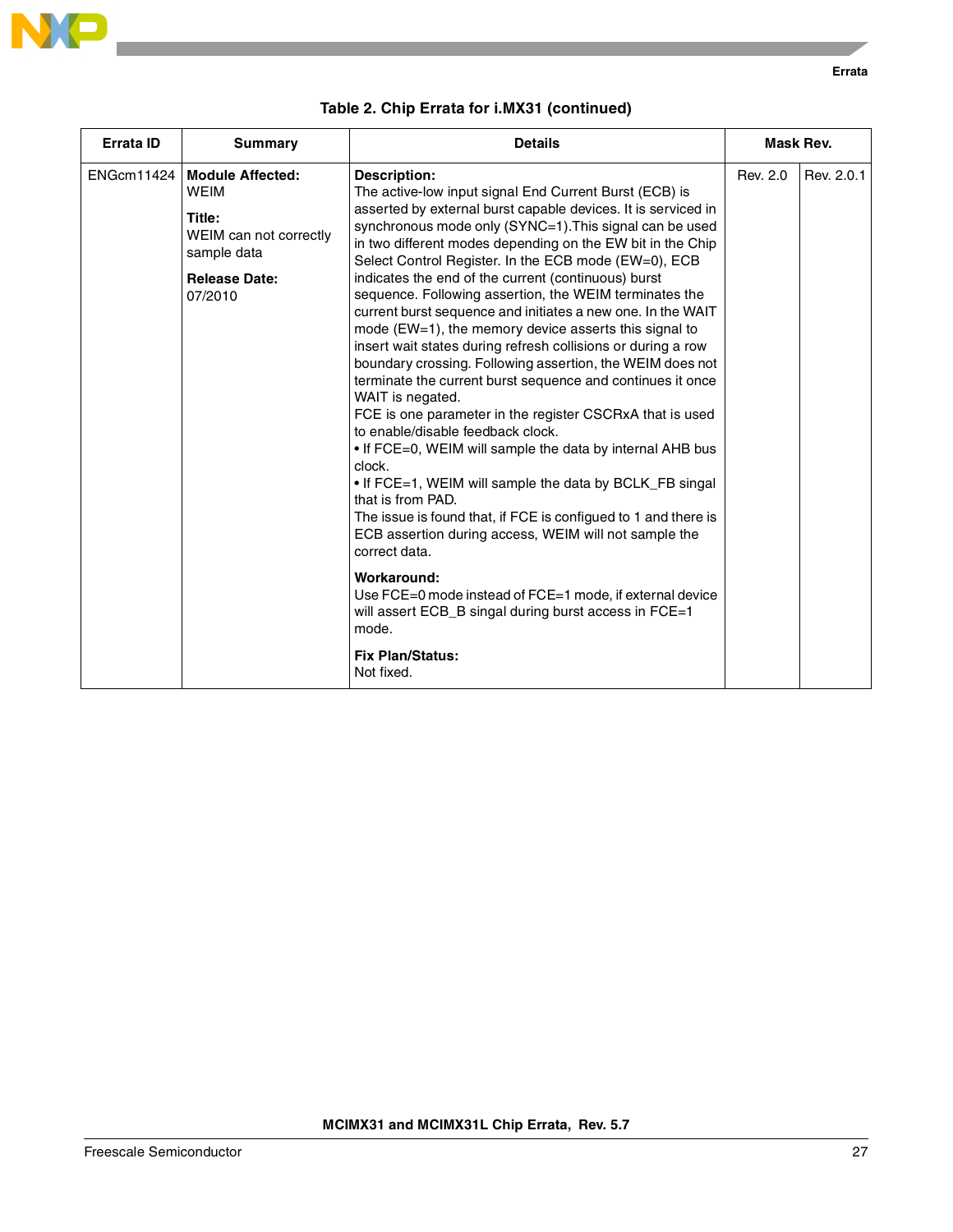

| Errata ID | <b>Summary</b>                                                                                                                                                                    | <b>Details</b>                                                                                                                                                                                                                                                                                                                                                                                                                                                                                                                                                                                                                                                                                                                                                                                                                                                                                                                                                                                                                                                                                                                               | Mask Rev. |
|-----------|-----------------------------------------------------------------------------------------------------------------------------------------------------------------------------------|----------------------------------------------------------------------------------------------------------------------------------------------------------------------------------------------------------------------------------------------------------------------------------------------------------------------------------------------------------------------------------------------------------------------------------------------------------------------------------------------------------------------------------------------------------------------------------------------------------------------------------------------------------------------------------------------------------------------------------------------------------------------------------------------------------------------------------------------------------------------------------------------------------------------------------------------------------------------------------------------------------------------------------------------------------------------------------------------------------------------------------------------|-----------|
|           | ENGcm09282   Module Affected:<br>IPU<br>Title:<br>Cannot receive IPU ACK<br>if CSI is still working when<br>the OS goes into low<br>power mode<br><b>Release Date:</b><br>12/2012 | <b>Description:</b><br>For the data flow [input_data->camera interface<br>(CSI)->pre-processor (PRP)->LCD], when the OS goes<br>into suspend mode (low-power mode), IPU handshakes with<br>the CCM to acknowledge a stop request if the IPU source<br>clock HSP_CLK is not disabled (CCM CGR1 register<br>CG9[19:18] does not equal 2'b00/2'b01/2'b10). When the<br>CSI is busy dealing with data from a sensor, the IPU does<br>not send an ACK back, and this causes an IPU handshake<br>failure and low-power mode failure.<br>Only after detecting CSI_EOF, which indicates that the CSI<br>has finished processing the current frame and is not busy at<br>this moment, the IPU can successfully send an ACK to CCM<br>and low-power mode can work.<br>Projected Impact: This increases power consumption.<br>Workaround:<br>Before going into low-power mode, disable the IPU source<br>clock (HSP_CLK) by configuring CG9[19:18] to 2'b01 or<br>2'b10 in the CCM CGR1 register, so the IPU does not do the<br>handshake. This enables the OS to successfully enter<br>low-power mode.<br><b>Fix Plan/Status:</b><br>No fix scheduled. |           |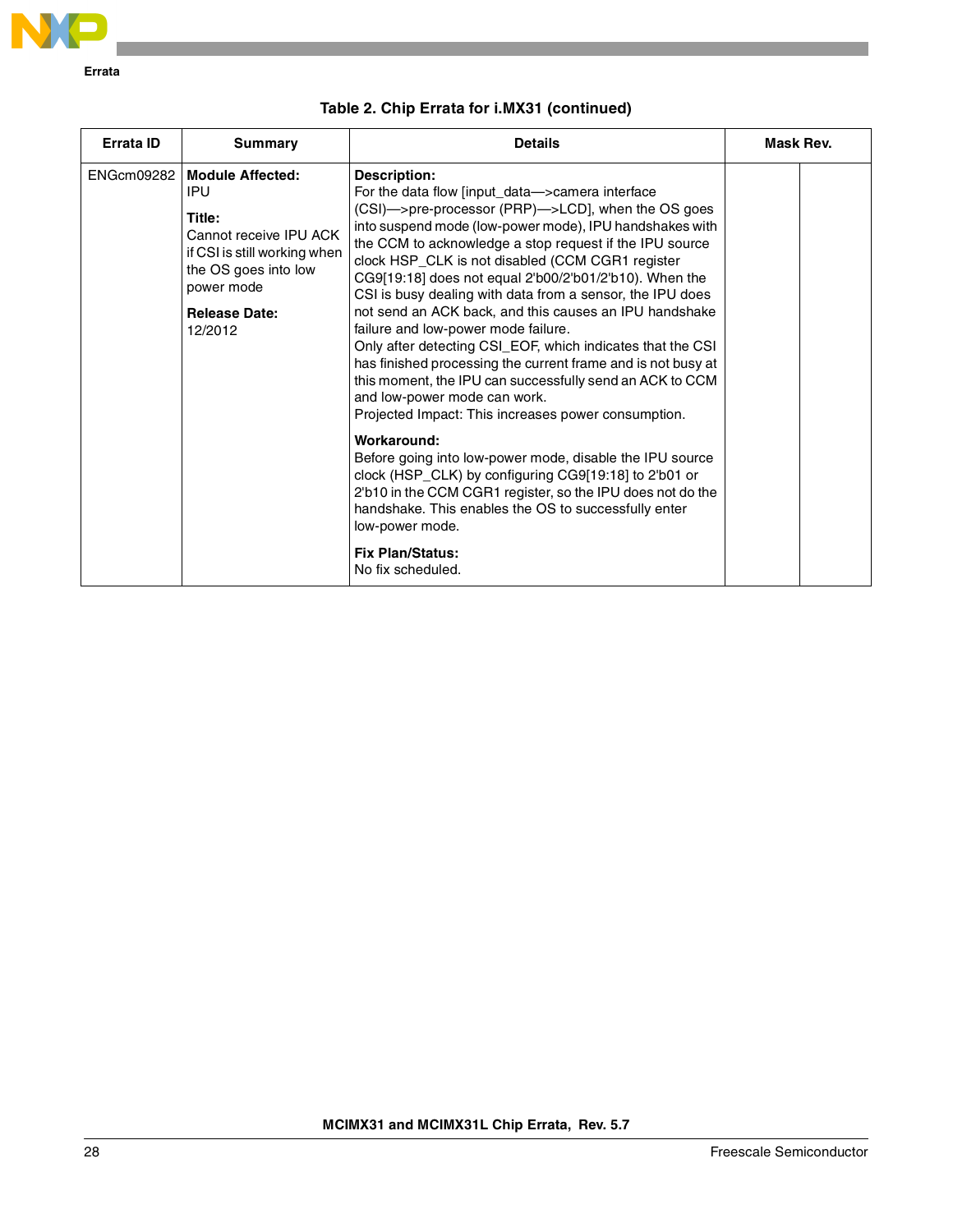

## **2 USB2 Host Controller Errata**

[Table 3](#page-28-0) lists the errata for the USB host controller by TDI (formerly ARC) partners with ChipIdea.

<span id="page-28-0"></span>

| Errata ID       | <b>Summary</b>                                                                                                                                                                               | <b>Details</b>                                                                                                                                                                                                                                                                                                                     |          | Mask Rev.  |
|-----------------|----------------------------------------------------------------------------------------------------------------------------------------------------------------------------------------------|------------------------------------------------------------------------------------------------------------------------------------------------------------------------------------------------------------------------------------------------------------------------------------------------------------------------------------|----------|------------|
| Nashua<br>CR571 | <b>Module Affected:</b><br>USB2.0<br>Title:<br>Incorrect write enables are<br>used for bytes 2 and 3 write<br>accesses to the ULPI<br>Viewport register<br><b>Release Date:</b><br>2/13/2006 | <b>Description:</b><br>The incorrect write enables are used for bytes 2 and 3<br>write accesses to the ULPI Viewport register. This<br>problem does not occur with 32-bit accesses.<br><b>Fix Plan/Status:</b><br>Not Fixed                                                                                                        | Rev. 2.0 | Rev. 2.0.1 |
| Nashua<br>CR574 | <b>Module Affected:</b><br>USB2.0<br>Title:<br>When device disconnects in<br>full-speed, the xcvr_select<br>transitions through HS<br><b>Release Date:</b><br>2/13/2006                      | <b>Description:</b><br>In Host mode when the device disconnects during full<br>speed, the xcvr_select transitions through high speed.<br><b>Fix Plan/Status:</b><br>Not Fixed                                                                                                                                                      | Rev. 2.0 | Rev. 2.0.1 |
| Nashua<br>CR583 | <b>Module Affected:</b><br><b>USB2.0</b><br>Title:<br>Data pulsing lasts for 8 ms<br>when SRP is enabled<br>regardless of the state of the<br>bus<br><b>Release Date:</b><br>2/13/2006       | <b>Description:</b><br>When the SRP accelerator is enabled, data pulsing lasts<br>for 8 ms regardless of the state of the bus, as opposed to<br>ceasing when the core detects that a_vbus_vld is<br>asserted.<br><b>Fix Plan/Status:</b><br>Not Fixed                                                                              | Rev. 2.0 | Rev. 2.0.1 |
| Nashua<br>CR584 | <b>Module Affected:</b><br>USB2.0<br>Title:<br>Host missing interrupt on a<br>resume after suspend<br><b>Release Date:</b><br>2/13/2006                                                      | <b>Description:</b><br>The host does not detect an interrupt on a resume after<br>suspend, and the port-change-control interrupt does not<br>go active, and no port-change-toggle occurs.<br>Workaround:<br>Software: Monitor the SOFs. If SOFs are generated then<br>the port is resumed.<br><b>Fix Plan/Status:</b><br>Not Fixed | Rev. 2.0 | Rev. 2.0.1 |

#### **Table 3. Chip Errata for the USB2 Host Controller of i.MX31**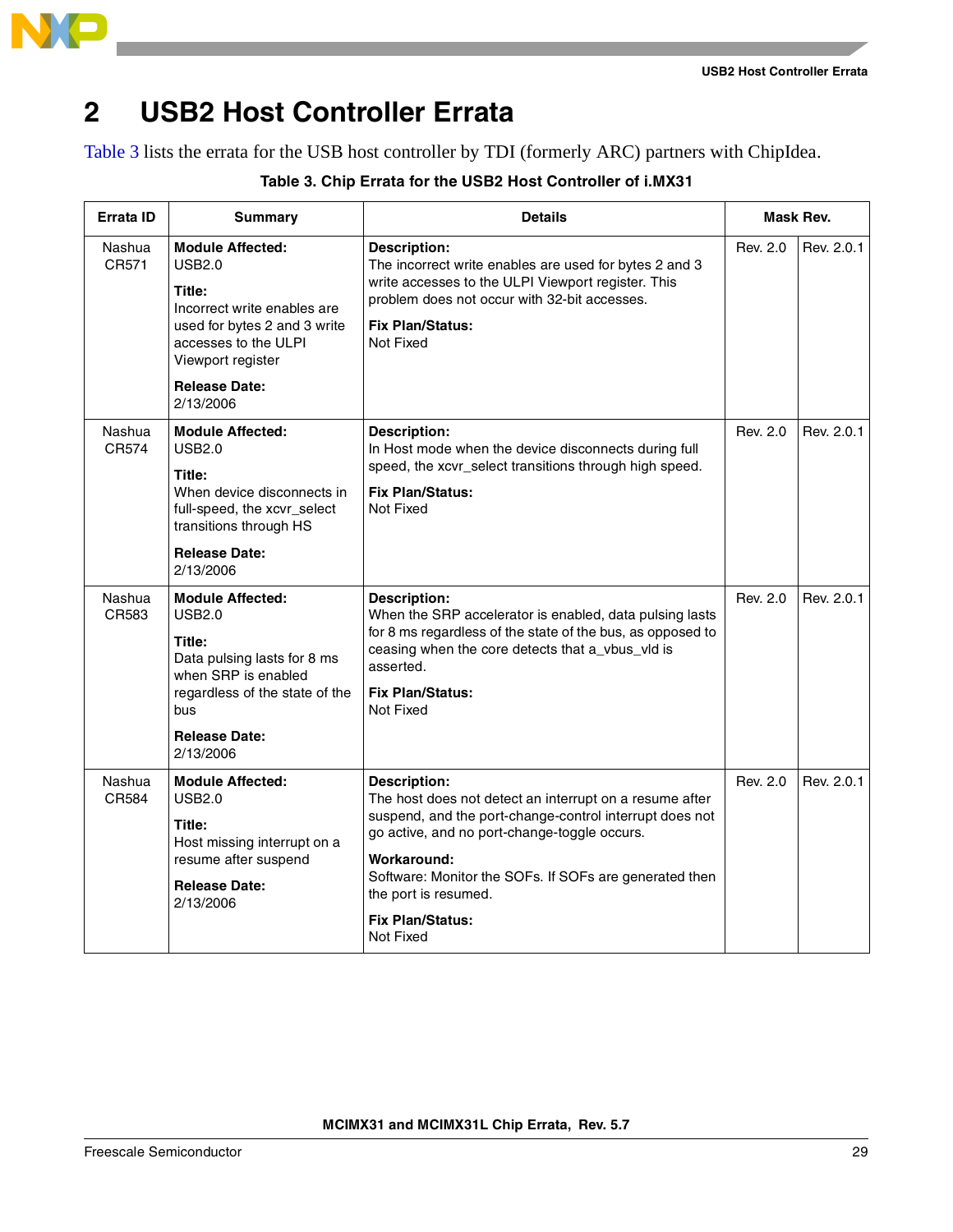

| Errata ID       | <b>Summary</b>                                                                                                                                                                                             | <b>Details</b>                                                                                                                                                                                                                        |          | Mask Rev.  |
|-----------------|------------------------------------------------------------------------------------------------------------------------------------------------------------------------------------------------------------|---------------------------------------------------------------------------------------------------------------------------------------------------------------------------------------------------------------------------------------|----------|------------|
| Nashua<br>CR585 | <b>Module Affected:</b><br><b>USB2.0</b><br>Title:<br>Disconnect bit is not visible,<br>when host is running in<br>Test Force Enable mode<br><b>Release Date:</b><br>2/13/2006                             | <b>Description:</b><br>When host is running in Test Force Enable mode, the<br>disconnect bit is not visible.<br><b>Fix Plan/Status:</b><br>Not Fixed                                                                                  | Rev. 2.0 | Rev. 2.0.1 |
| Nashua<br>CR591 | <b>Module Affected:</b><br><b>USB2.0</b><br>Title:<br>Core sends packet traffic<br>(SOF's) when in<br>TEST_MODE_SE0<br><b>Release Date:</b><br>2/13/2006                                                   | <b>Description:</b><br>The host UTMI+ core sends packet traffic (SOF's) when<br>in TEST_MODE_SE0.<br><b>Fix Plan/Status:</b><br>Not Fixed                                                                                             | Rev. 2.0 | Rev. 2.0.1 |
| Nashua<br>CR609 | <b>Module Affected:</b><br><b>USB2.0</b><br>Title:<br>The host core sends an extra<br>byte of data after the Keep<br>Alive for directly attached low<br>speed devices<br><b>Release Date:</b><br>2/13/2006 | <b>Description:</b><br>The host core sends an extra byte of data after the Keep<br>Alive for directly attached low speed devices.<br>Impact:<br>Does not cause any interoperability problems.<br><b>Fix Plan/Status:</b><br>Not Fixed | Rev. 2.0 | Rev. 2.0.1 |

### **Table 3. Chip Errata for the USB2 Host Controller of i.MX31 (continued)**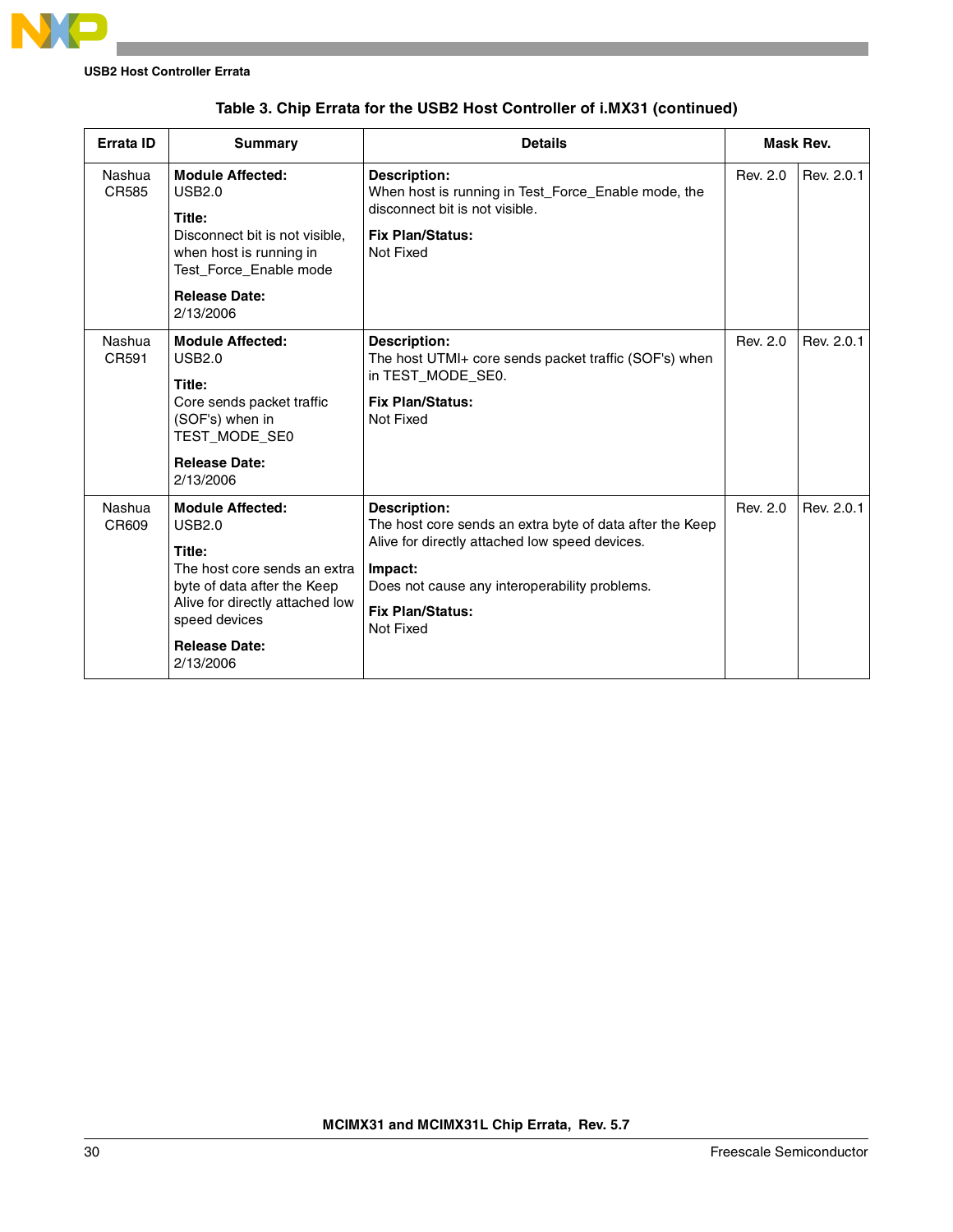

|  | Table 3. Chip Errata for the USB2 Host Controller of i.MX31 (continued) |  |  |  |  |
|--|-------------------------------------------------------------------------|--|--|--|--|
|--|-------------------------------------------------------------------------|--|--|--|--|

| <b>Errata ID</b> | <b>Summary</b>                                                                                                                                                                                       | <b>Details</b>                                                                                                                                                                                                                                                                                                                                                                                                                                                                                                                                                                                                                                                                                                                                                                                                                                                                                                                                                                                                                                                                                                                                                     | Mask Rev. |            |
|------------------|------------------------------------------------------------------------------------------------------------------------------------------------------------------------------------------------------|--------------------------------------------------------------------------------------------------------------------------------------------------------------------------------------------------------------------------------------------------------------------------------------------------------------------------------------------------------------------------------------------------------------------------------------------------------------------------------------------------------------------------------------------------------------------------------------------------------------------------------------------------------------------------------------------------------------------------------------------------------------------------------------------------------------------------------------------------------------------------------------------------------------------------------------------------------------------------------------------------------------------------------------------------------------------------------------------------------------------------------------------------------------------|-----------|------------|
| Nashua<br>CR590  | <b>Module Affected:</b><br>USB2.0<br>Title:<br>The ULPI TX state machine<br>locks-up if the peripheral<br>disconnects immediately prior<br>to a packet transmit<br><b>Release Date:</b><br>2/13/2006 | <b>Description:</b><br>Host, FS/LS Only: The ULPI TX state machine lock-ups<br>when the peripheral disconnects immediately prior to a<br>packet transmit.<br>The ULPI sends an RXCMD to indicate that there is an<br>SE0 on line state instead of an ACK as the target did not<br>respond. The core must wait 2.5 ms to ensure that this is<br>really a disconnect before recognizing it as such.<br>Meanwhile, the transmit state machine re-tries the<br>previous transaction-that is, the combination of the<br>events where the SE0 was registered and the first<br>transition on the bus caused an erroneous EOP to be<br>detected and the transmit state machine locked up. The<br>core issues the port change detect interrupt which shows<br>that a disconnect has occurred, however, there is no<br>indication that the ULPI transmit state machine is locked<br>up.<br>Impact:<br>Critical, must use SW workaround.<br>Workaround:<br>Software: Reset the core in SPH and OTG after an FS<br>peripheral disconnect, in an MPH wait until the transfers<br>on all other ports has completed, then reset the core.<br><b>Fix Plan/Status:</b><br>Not Fixed | Rev. 2.0  | Rev. 2.0.1 |
| Nashua<br>CR597  | <b>Module Affected:</b><br><b>USB2.0</b><br>Title:<br>A pre-empted tx packet<br>causes the ulpi_tx<br>state-machine to lock-up<br><b>Release Date:</b><br>2/13/2006                                  | Description:<br>A pre-empted tx packet causes the ulpi_tx state machine<br>to lock-up. In this context tx means that the process of<br>putting the data out onto the bus is in progress, not that a<br>packet is queued for later transmission.<br>If working as host, the USB will not begin transmitting the<br>next packet until the results of the previously received<br>packet are known. It is possible, however, that a<br>malfunctioning device is transmitting. If working as a<br>device, the USB will only begin to transmit in response to<br>a receive packet (a host must never send another packet<br>in the interpacket interval).<br>This anomaly only shows up in testing because the link is<br>taken out of test packet mode without resetting the core<br>as required by the USB2.0 specification.<br><b>Fix Plan/Status:</b><br>Not Fixed                                                                                                                                                                                                                                                                                                   | Rev. 2.0  | Rev. 2.0.1 |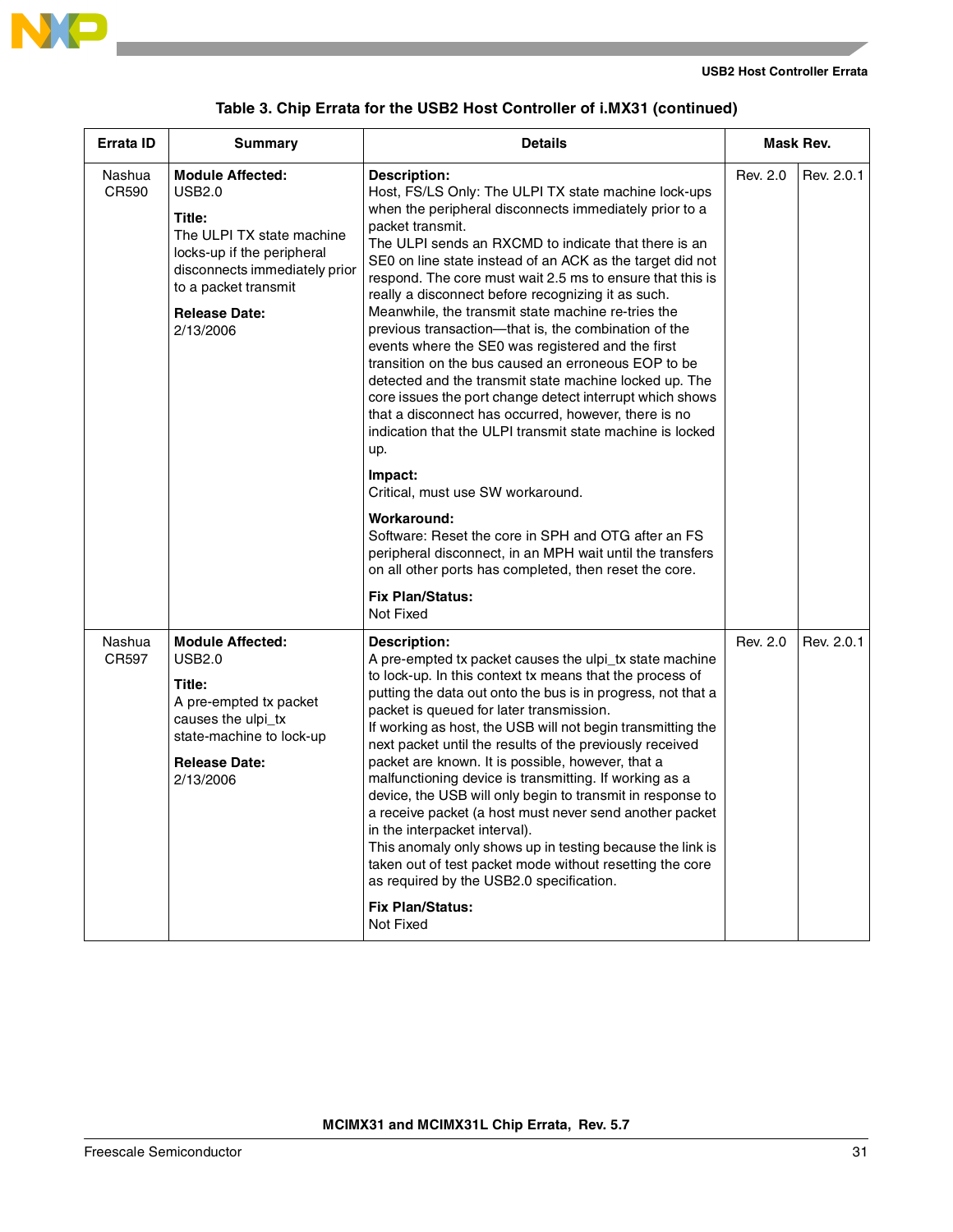

|  | Table 3. Chip Errata for the USB2 Host Controller of i.MX31 (continued) |  |  |  |  |
|--|-------------------------------------------------------------------------|--|--|--|--|
|--|-------------------------------------------------------------------------|--|--|--|--|

| Errata ID       | <b>Summary</b>                                                                                                                                                                                                                                          | <b>Details</b>                                                                                                                                                                                                                                                                                                                                                                                                                                                            | Mask Rev. |            |
|-----------------|---------------------------------------------------------------------------------------------------------------------------------------------------------------------------------------------------------------------------------------------------------|---------------------------------------------------------------------------------------------------------------------------------------------------------------------------------------------------------------------------------------------------------------------------------------------------------------------------------------------------------------------------------------------------------------------------------------------------------------------------|-----------|------------|
| Nashua<br>CR610 | <b>Module Affected:</b><br><b>USB2.0</b><br>Title:<br>Previous LS_THRU_HUB<br>packet causes next FS packet<br>to be sent as LS_THRU_HUB.<br><b>Release Date:</b>                                                                                        | <b>Description:</b><br>Previous LS_THRU_HUB packet causes the next FS<br>packet to be sent as LS_THRU_HUB.<br><b>Fix Plan/Status:</b><br>Not Fixed                                                                                                                                                                                                                                                                                                                        | Rev. 2.0  | Rev. 2.0.1 |
|                 | 2/13/2006                                                                                                                                                                                                                                               |                                                                                                                                                                                                                                                                                                                                                                                                                                                                           |           |            |
| Nashua<br>CR566 | <b>Module Affected:</b><br><b>USB2.0</b><br>Title:<br>Missing reset on register<br>iface_ser_sel_r in the ULPI<br>block.<br><b>Release Date:</b><br>2/13/2006                                                                                           | <b>Description:</b><br>Missing reset on register iface_ser_sel_r in the ULPI<br>block. This errata was released in the 4.1.2 version of the<br>ULPI product.<br><b>Fix Plan/Status:</b><br>Not Fixed                                                                                                                                                                                                                                                                      | Rev. 2.0  | Rev. 2.0.1 |
| Nashua<br>CR570 | <b>Module Affected:</b><br><b>USB2.0</b><br>Title:<br>ULPI logic generates a<br>register write request without<br>register access to<br>j or k traffic when the test<br>mode is set to either test_j or<br>test_k.<br><b>Release Date:</b><br>2/13/2006 | <b>Description:</b><br>Setting the test mode to either test_j or test_k causes the<br>ULPI logic to generate a register write request (to disable<br>bit stuffing) and to generate either the j or k traffic.<br>However, there is a register in the logic path for the<br>register access request and not one for the j/k traffic. This<br>anomaly causes the j or k access to the ULPI port and<br>lock-out the register write.<br><b>Fix Plan/Status:</b><br>Not Fixed | Rev. 2.0  | Rev. 2.0.1 |
| Nashua<br>CR572 | <b>Module Affected:</b><br><b>USB2.0</b><br>Title:<br>ULPI-set/clear on IFACE and<br>OTG registers always clears<br>bits that are controlled by SW<br><b>Release Date:</b><br>2/13/2006                                                                 | <b>Description:</b><br>ULPI-set/clear on IFACE and OTG registers always<br>clears bits that are controlled by SW. The values for the<br>registers clear access for these bits are inverted. The HW<br>will clear any bit set by SW when an autonomous HW<br>register access is executed.<br><b>Fix Plan/Status:</b><br>Not Fixed                                                                                                                                          | Rev. 2.0  | Rev. 2.0.1 |
| Nashua<br>CR577 | <b>Module Affected:</b><br><b>USB2.0</b><br>Title:<br>Count of inter-packet gap<br>differs from the ULPI<br>specification<br><b>Release Date:</b><br>2/13/2006                                                                                          | <b>Description:</b><br>The ULPI specification allows between 15-24 clocks for<br>Host Transmit to Transmit inter-packet gap, however this<br>time starts with the assertion of stp in HS, in full speed the<br>time starts from the receipt of the RX CMD packet that<br>indicates SE0-J transition. The ULPI code begins timing<br>from the FS condition instead of the assertion of STP.<br><b>Fix Plan/Status:</b><br>Not Fixed                                        | Rev. 2.0  | Rev. 2.0.1 |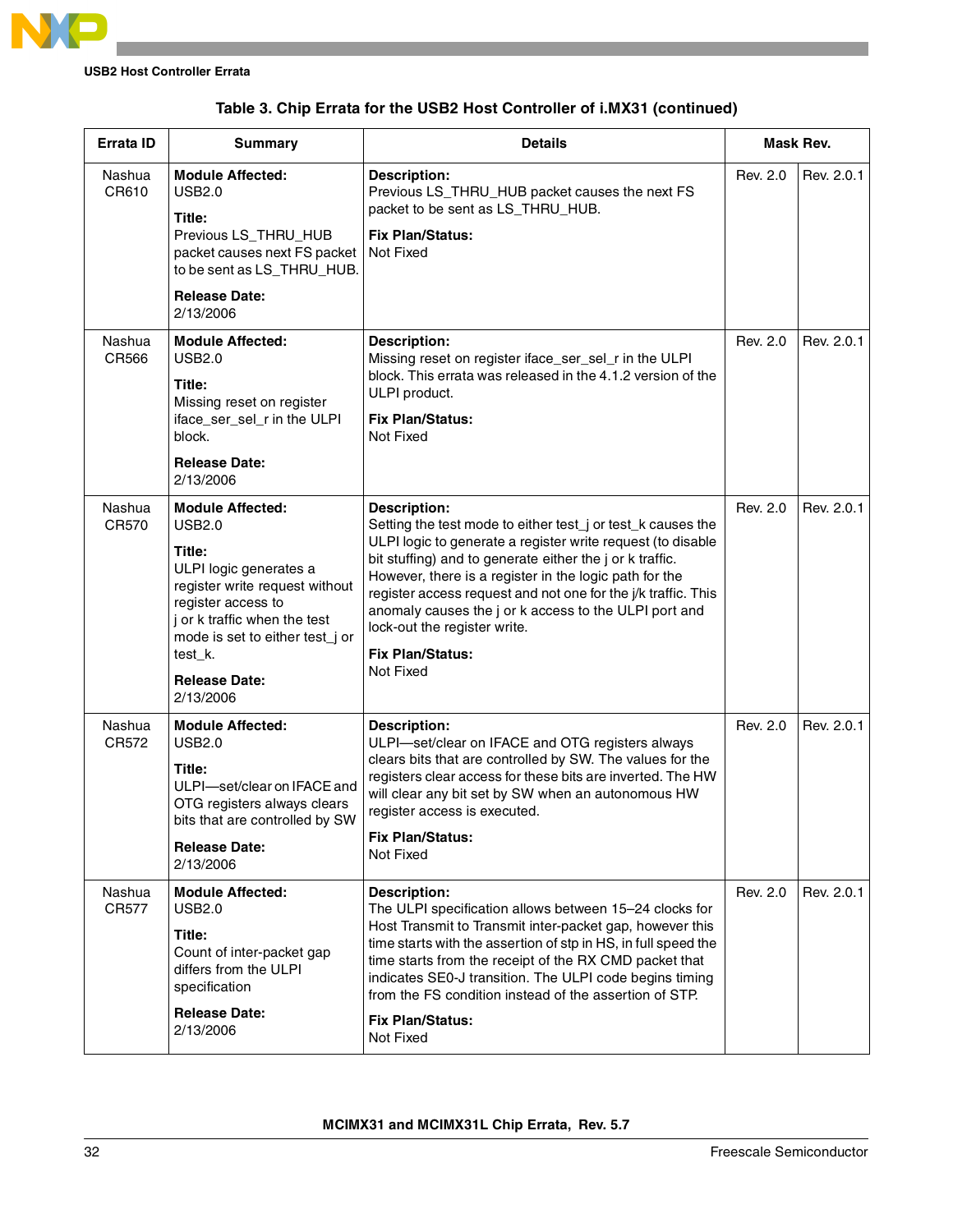

a sa kacamatan ing Kabupatèn Kabupatèn Ing

|  | Table 3. Chip Errata for the USB2 Host Controller of i.MX31 (continued) |  |  |  |  |
|--|-------------------------------------------------------------------------|--|--|--|--|
|--|-------------------------------------------------------------------------|--|--|--|--|

| Errata ID                                  | <b>Summary</b>                                                                                                                                                                                    | <b>Details</b>                                                                                                                                                                                                                                                                                                                                                                                                                                                                                                                                                                                                                                                                                                                                                                                                                                                                                                                                                                                                                                                                                                                                                               |          | Mask Rev.  |
|--------------------------------------------|---------------------------------------------------------------------------------------------------------------------------------------------------------------------------------------------------|------------------------------------------------------------------------------------------------------------------------------------------------------------------------------------------------------------------------------------------------------------------------------------------------------------------------------------------------------------------------------------------------------------------------------------------------------------------------------------------------------------------------------------------------------------------------------------------------------------------------------------------------------------------------------------------------------------------------------------------------------------------------------------------------------------------------------------------------------------------------------------------------------------------------------------------------------------------------------------------------------------------------------------------------------------------------------------------------------------------------------------------------------------------------------|----------|------------|
| Nashua<br>CR579                            | <b>Module Affected:</b><br><b>USB2.0</b><br>Title:<br>ULPI interface does not detect<br>the end of a receive packet on<br>the deassertion of dir only<br><b>Release Date:</b><br>2/13/2006        | <b>Description:</b><br>The ULPI interface does not detect the end of a receive<br>packet on the deassertion of dir only.<br><b>Fix Plan/Status:</b><br>Not Fixed                                                                                                                                                                                                                                                                                                                                                                                                                                                                                                                                                                                                                                                                                                                                                                                                                                                                                                                                                                                                             | Rev. 2.0 | Rev. 2.0.1 |
| ARC DDTS<br>not<br>available<br><b>17U</b> | <b>Module Affected:</b><br><b>USB2.0</b><br>Title:<br>Transmit state machine locks<br>up when FS port is<br>disconnected during<br>back-to-back transmission<br><b>Release Date:</b><br>2/13/2006 | <b>Description:</b><br>When an FS port is disconnected during back-to-back<br>transmit transactions-for example, OUT token followed<br>by DATA-the transmit state machine can lock up,<br>depending on precisely when the port was disconnected.<br>The only recovery option is a hard or soft reset of the USB<br>block.<br>This bug effects FS, ULPI, host only operation.<br>Workaround:<br>There are some possible software workarounds. These<br>involve issuing a soft reset when a Disconnect event<br>occurs. The reset can be further qualified to only be<br>issued when ULPI mode is operating at FS.<br>This should work fine for OTG, SPH and the MPH when<br>only one port is active. However, when multiple ports of<br>the MPH are active, then the reset can cause data to be<br>lost on the ports that remain connected. This is because<br>the soft reset is not port independent. So, if there is<br>activity on the other port, the reset will cause the data on<br>that port to be lost. To prevent this, the software can<br>possibly, wait for or create, a window of inactivity to reset<br>the controller.<br><b>Fix Plan/Status:</b><br>Not Fixed | Rev. 2.0 | Rev. 2.0.1 |
| Nashua<br>CR579                            | <b>Module Affected:</b><br>USB2.0<br>Title:<br>A remote wakeup can be<br>interpreted as a disconnect in<br>ULPI mode of USBOTG<br><b>Release Date:</b><br>2/13/2006                               | <b>Description:</b><br>A remote wakeup could be interpreted as a disconnect in<br>ULPI mode of USBOTG. This issue involves the latency in<br>asserting synchronous mode. In some instances, the host<br>does not properly latch the K state. The core then<br>determines that it woke-up in a J state. Eventually the host<br>does not takeover the resume, and will later interpret an<br>SE0 and presume a disconnect occurred.<br>The latency in asserting synchronous mode is fixed, so<br>this is no longer an issue.<br><b>Fix Plan/Status:</b><br>Not Fixed                                                                                                                                                                                                                                                                                                                                                                                                                                                                                                                                                                                                           | Rev. 2.0 | Rev. 2.0.1 |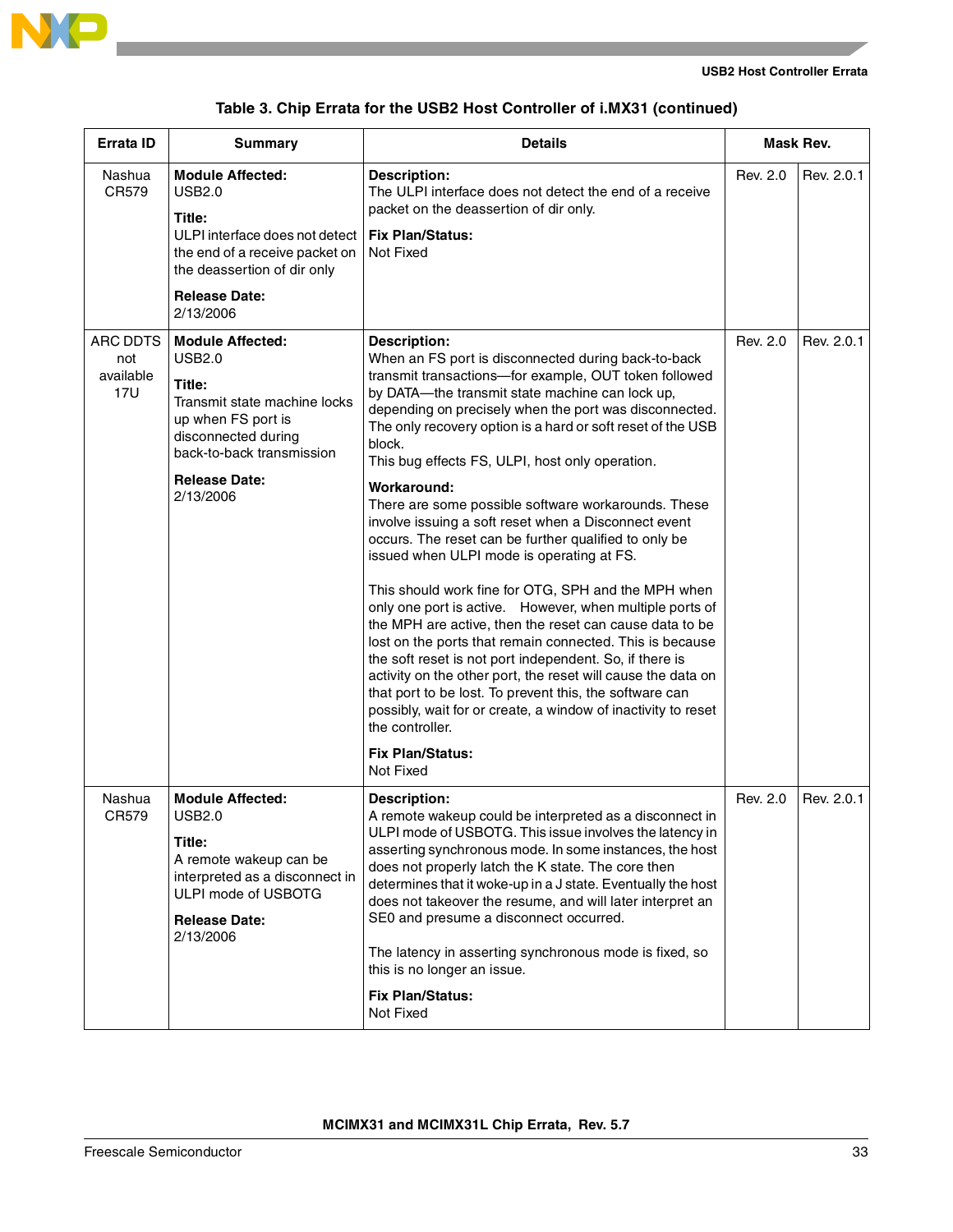

## **3 Embedded Third-Party Module Errata**

The i.MX31 uses embedded third-party modules for which there are separate errata documentation as relevant. This information is provided in [Table 4](#page-33-0).

<span id="page-33-0"></span>

| <b>Module Name</b>                              |            | Third-Party Source   Module Version (Used by i.MX31)                                  | <b>Errata Source</b>                                                   |
|-------------------------------------------------|------------|---------------------------------------------------------------------------------------|------------------------------------------------------------------------|
| <b>MSHC</b><br>(Memory Stick Host Controller)   | Sony Corp. | 1.3                                                                                   | No Known Errata                                                        |
| <b>USB</b><br>(Universal Serial Bus Controller) | TDI        | 4.0.2 <sup>1</sup>                                                                    | See Table 3.                                                           |
| <b>MBX</b><br>(Graphics Accelerator, aka GPU)   | ARM Ltd.   | Lite $1 \t2 \t0$                                                                      | <b>MBX ERRATA</b><br>1.0.155a External Issue<br>MBXLITE1 2 0.30Mar2005 |
| MPEG-4 Encoder                                  | Hantro     | $1_{-}3$                                                                              | No Known Errata                                                        |
| ARM11 <sup>™</sup> Core                         | ARM Ltd.   | ARM1136JF-S™<br>r0p2 (mask L38W), and r0p4<br>(masks 2L38W, 3L38W, M45G, and<br>M91E) | ARM1136J-S/ARM1136JF-S<br>(AT310/AT260)<br>Rev. 10.0, 27 Jan 2005      |
| L <sub>2</sub> Cache Controller                 | ARM Ltd.   | ARM1136JF-S<br>r0p2_01 (L38W),<br>r0p2_02 (2L38W, 3L38W, M45G,<br>and M91E)           | ARML210 Errata List<br>AS006-PRDC-003350 6.1                           |

#### **Table 4. Third Party Errata**

**Note:**

 $1$  This includes the critical bug fix that relates to ULPI High Speed support (Ver. 4.2), as follows:

[Host/OTG/Multi-Host; ULPI Only] The ULPI logic was not properly decoding RxActive when it was encoded in its immediate form (**dir** and **nxt** simultaneously asserted with **dir** previously low). If there was no intervening RxCMD to indicate RxActive before the receive data, the link will fail the next receive packets as if a BTO had occurred while waiting for the data phase of the transfer. (Nashua CR569)

## **4 Revision History**

<span id="page-33-1"></span>[Table 5](#page-33-1) lists the document changes since the last revision.

| <b>Table 5. Document Revision History</b> |  |
|-------------------------------------------|--|
|-------------------------------------------|--|

| <b>Revision</b> | <b>Sections</b><br><b>Affected</b> | <b>Substantive Change(s)</b>                                                                                                                                                                          |
|-----------------|------------------------------------|-------------------------------------------------------------------------------------------------------------------------------------------------------------------------------------------------------|
| 5.7             | Table 2                            | $\bullet$ 12/2012: Added the erratum ENG cm 09282.                                                                                                                                                    |
| 5.6             | Table 2                            | • Added the erratum ENG cm 11424.                                                                                                                                                                     |
| 5.5             | Table 1 and<br>Table 2             | • Added Table 1, "Silicon Revision."<br>• In Table 2, "Chip Errata for i.MX31," updated Erratum "TLSbo84397."<br>• Removed TLSbo39790<br>• Changed 1.35 V to 1.38 V in the description for ENGcm02610 |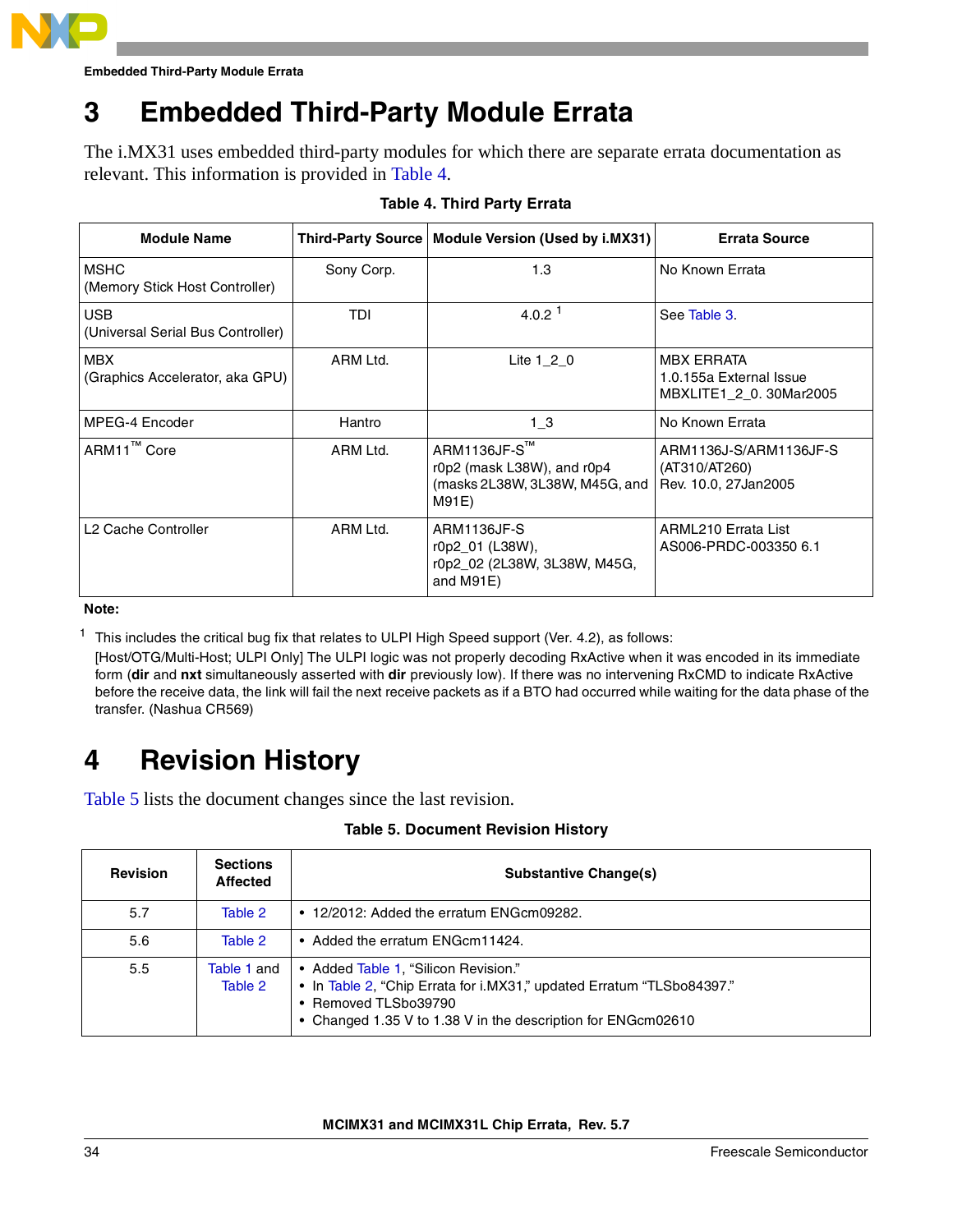

and the state of the state

| Revision | <b>Sections</b><br><b>Affected</b>                | <b>Substantive Change(s)</b>                                                                                                                                                                                                                                                                                                                                                                                                                                                                                                                                                                                                                                                                                                      |
|----------|---------------------------------------------------|-----------------------------------------------------------------------------------------------------------------------------------------------------------------------------------------------------------------------------------------------------------------------------------------------------------------------------------------------------------------------------------------------------------------------------------------------------------------------------------------------------------------------------------------------------------------------------------------------------------------------------------------------------------------------------------------------------------------------------------|
| 5.4      | Section 1,<br>"Errata,"<br>Table 2 and<br>Table 3 | Changed the title to "MCIMX31 and MCIMX31L: M91E, Rev. 2.0 and Rev. 2.0.1."<br>Removed all instances of 2L38W, 3L38W, M45G, and M91E.<br>Added new column to both tables.<br>Updated ENGcm02610.<br>Removed the following errata:<br>• MSIIs20595<br>• DSPhI19588<br>• TLSbo53656<br>• TLSbo54060<br>• TLSbo54564<br>• TLSb058791<br>• TLSbo56802<br>• TLSbo56803<br>• TLSb061191<br>• TLSbo61193<br>• TLSbo61196<br>• TLSbo58425<br>• TLSbo59308<br>• TLSb061175<br>• TLSbo60029<br>• TLSb061213<br>• TLSbo66289<br>• TLSbo55792<br>• TLSbo66305<br>• TLSbo66295<br>• TLSbo66303<br>• TLSbo68334<br>• TLSbo70912<br>• DSPhI26819<br>• TLSbo69244<br>• TLSbo63646<br>• TLSbo62569<br>• TLSbo63224<br>• TLSbo66891<br>• TLSbo84389 |
| 5.3      | Table 2                                           | Added the following errata: ENGcm02610<br>Updated errata:<br>• TLSbo93426<br><b>TLSbo84389</b><br>$\bullet$<br>• TLSbo84397                                                                                                                                                                                                                                                                                                                                                                                                                                                                                                                                                                                                       |
| 5.2      | Document                                          | "Fix/Plan Status" description verbiage was updated throughout for "Fixed" errata.                                                                                                                                                                                                                                                                                                                                                                                                                                                                                                                                                                                                                                                 |
| 5.1      | Table 2                                           | This revision includes the following:<br>• TLSbo91748: Updated<br>· TLSbo96321: Added                                                                                                                                                                                                                                                                                                                                                                                                                                                                                                                                                                                                                                             |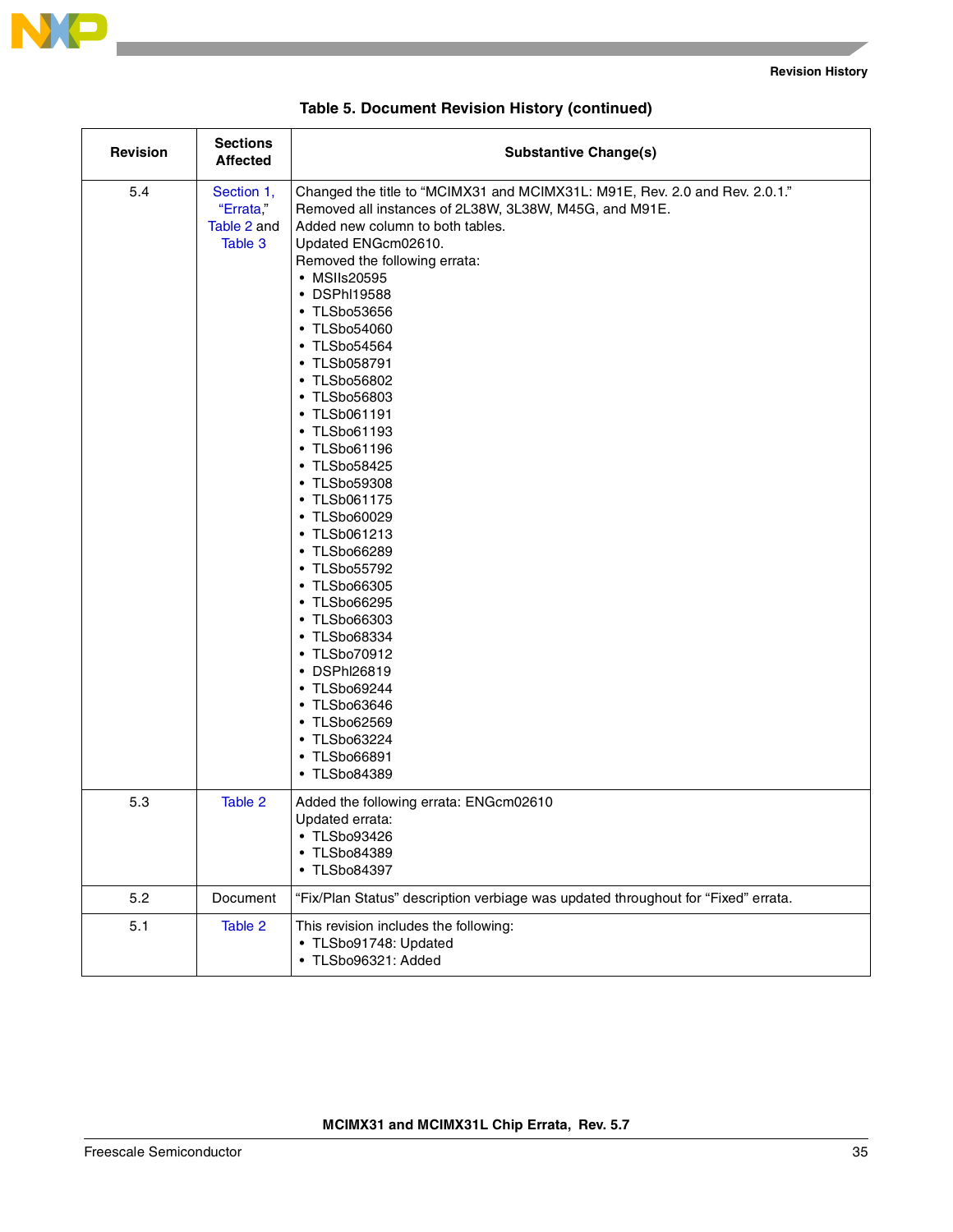

**Revision History**

| <b>Revision</b> | <b>Sections</b><br><b>Affected</b> | <b>Substantive Change(s)</b>                                                                                                                                                                                                                                                                                                                                                                                                   |
|-----------------|------------------------------------|--------------------------------------------------------------------------------------------------------------------------------------------------------------------------------------------------------------------------------------------------------------------------------------------------------------------------------------------------------------------------------------------------------------------------------|
| 5               | Throughout                         | This revision includes the following:<br>• TLSbo78667: Updated<br>• TLSbo84397: Updated<br>· TLSbo86232: Added<br>• TLSbo94952: Added<br>• TLSbo93426: Added<br>• TLSbo93469: Added<br>• TLSbo86219: Added<br>• TLSbo95266: Added<br>• TLSbo91750: Added                                                                                                                                                                       |
| 4.2             | Throughout                         | Release for NDA Customers only. This revision includes the following:<br>• TLSbo91796: New TLSbo91748, added this new errata.<br>• TLSbo91795: Update to TLSbo74193, added new impact information.<br>• TLSbo92176: Update to TLSbo65953, major change to Workaround 1 and 2.<br>• TLSbo92184: Update to Table 3, additional masks added to ARM1136JF-S version.                                                               |
| 4.1             | Table 2                            | Release for NDA Customers only. This revision includes the following:<br>• Fix status updated and added silicon Rev. 2.0 mask, M91E, as shown within document.<br>• Added silicon Rev. 2.0, M91E, to errata as shown within document.<br>• Fixed in silicon Rev. 2.0 as shown within document.<br>• Added the following new errata:<br>TLSbo81670<br><b>TLSbo84378</b><br>TLSbo66891<br><b>TLSbo84389</b><br><b>TLSbo84397</b> |

| Table 5. Document Revision History (continued) |  |  |  |
|------------------------------------------------|--|--|--|
|------------------------------------------------|--|--|--|